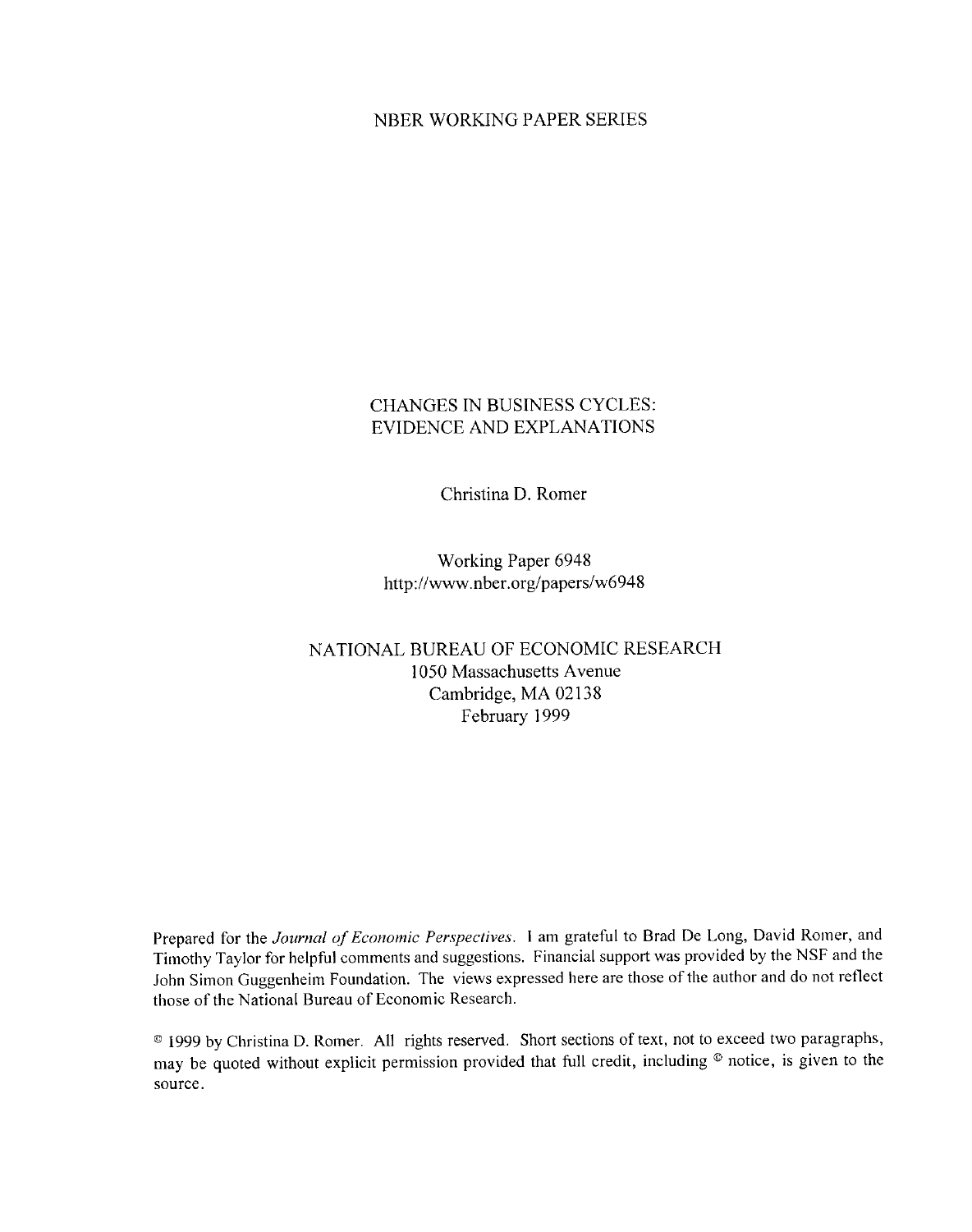Changes in Business Cycles: Evidence and Explanations Christina D. Romer NBER Working Paper No. 6948 February 1999 JEL No. E32, E63, N12

#### **ABSTRACT**

This paper analyzes changes in American business cycles over the twentieth century and suggests a possible explanation for the major changes that have and have not occurred. The empirical analysis shows that the volatility of annual real macroeconomic indicators and the average severity of recessions have declined only slightly between the pre-World War I and post-World War II eras. Recessions have, however, become somewhat less frequent and more uniform. The paper goes on to suggest that the advent of macroeconomic policy after World War II can account for both the continuity and the changes in business cycles. Countercyclical monetary policy and automatic stabilizers have prolonged postwar expansions and prevented severe depressions. At the same time, policy-induced booms and recessions have led to the continued volatility of the postwar economy.

Christina D. Romer Department of Economics 549 Evans Hall # 3880 University of California, Berkeley Berkeley, CA 94720-3880 and NBER cromer@econ.berkeley.edu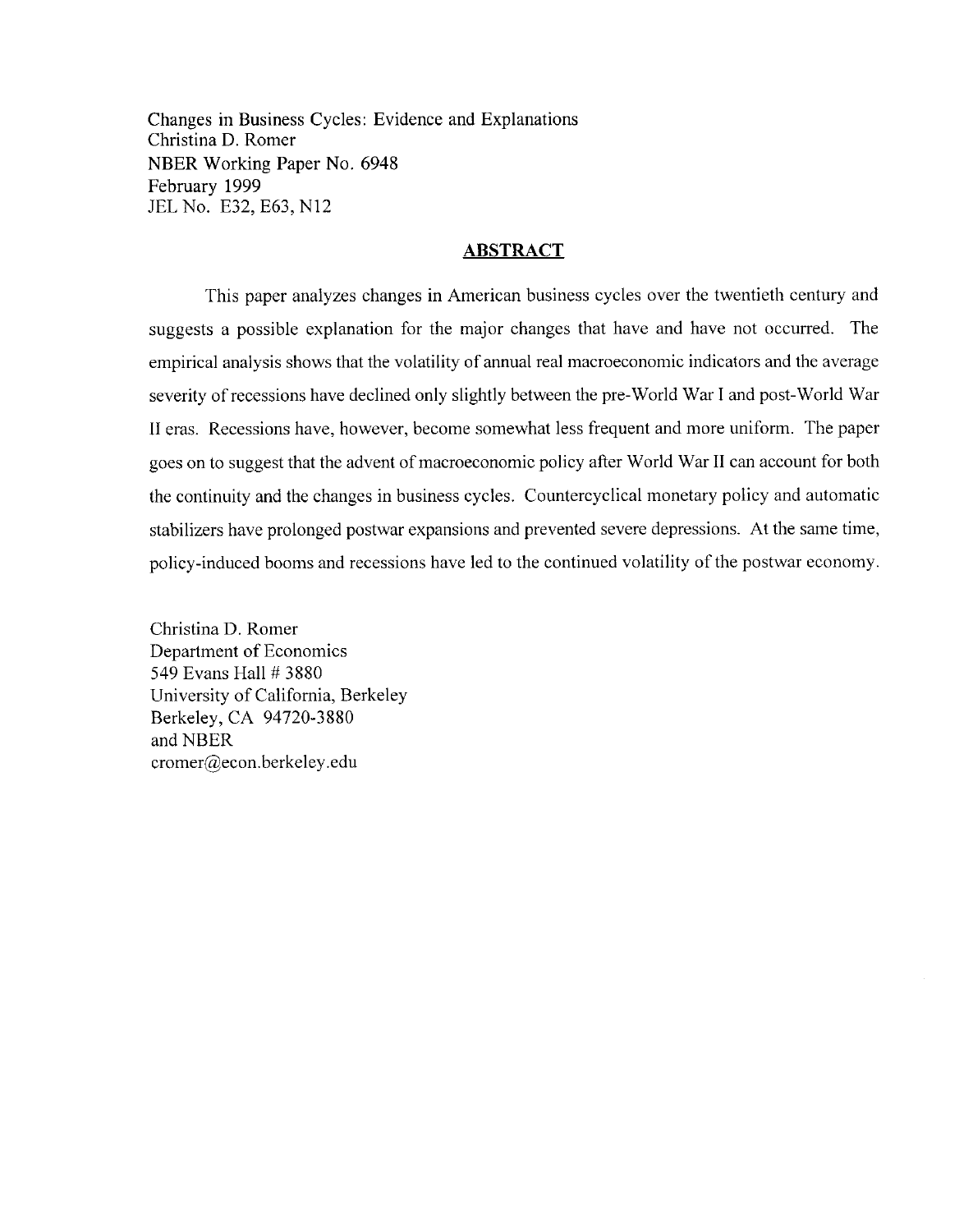In his 1959 Presidential Address to the American Economic Association, Arthur Burns (1960, p. 1) predicted, if not the end of business cycles in the United States, at least "progress towards economic stability." The advent of stabilization policy, the end of bank runs, and structural changes in the economy all seemed destined to radically reduce short-run economic fluctuations in the postwar era. In Burns's (p. 17) words, "[T]he business cycle is unlikely to be as disturbing or troublesome to our children as it once was to our fathers." This essay analyzes to what extent Burns's prediction of growing stability in the post-World War II United States has come to pass. It also examines the reasons for continuity and change in economic fluctuations over time.

The first section of the paper presents a compilation of facts about short-run fluctuations in real economic activity in the United States since the late 1800s. I put particular emphasis on data series that I believe are consistent across the entire 20th century, and focus especially on the comparison between the periods before World War I and after World War II. The bottom line of this analysis is that economic fluctuations have changed somewhat over time, but neither as much nor in the way envisioned by Burns. Major real macroeconomic indicators have not become dramatically more stable between the pre-world War I and post-World War II eras, and recessions have become only slightly less severe on average. Recessions have, however, become less frequent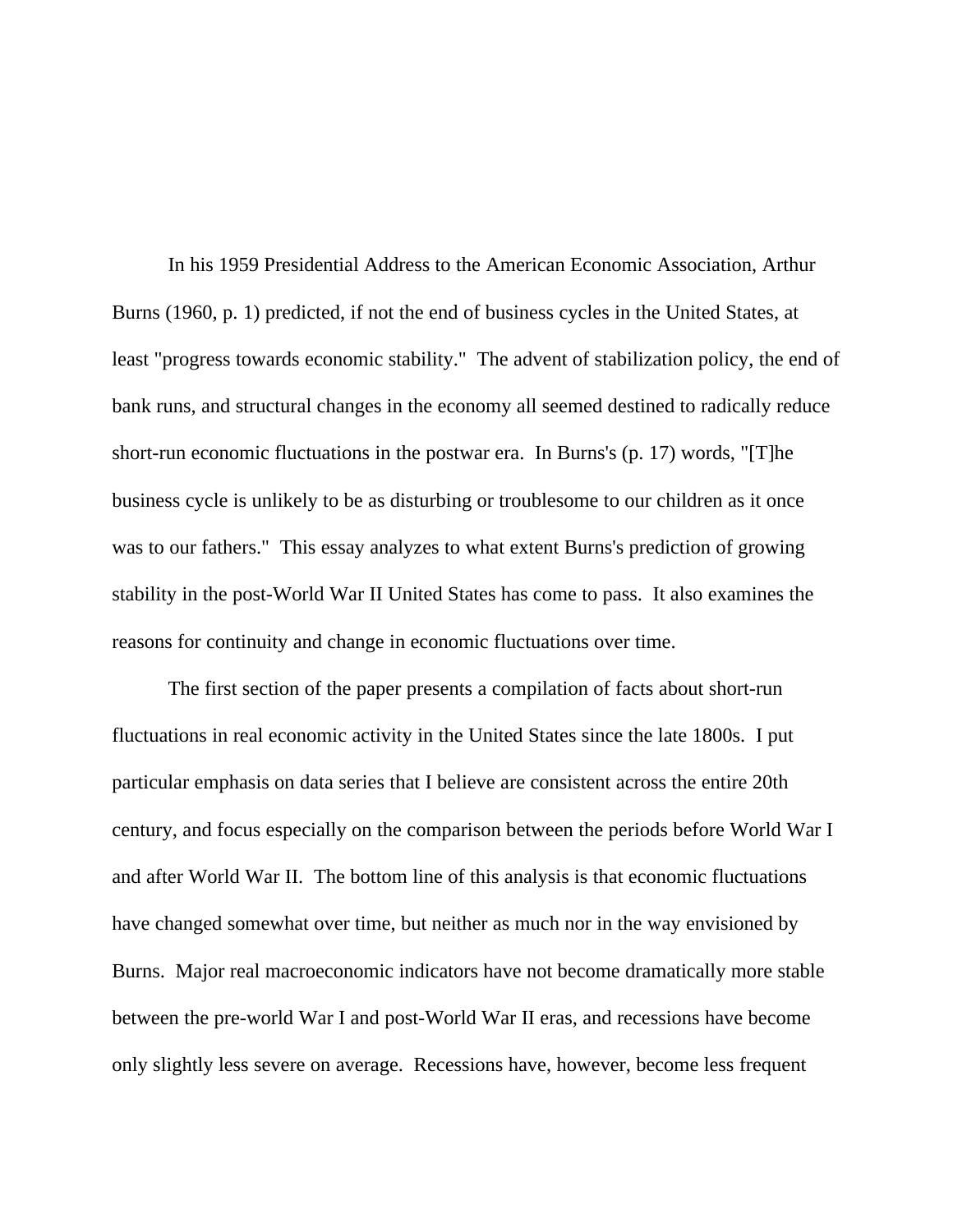and more uniform over time.

In the second section of the paper, I suggest a likely explanation for the changes we do and do not see in the data. In this explanation, the rise of macroeconomic policy emphasized by Burns plays a crucial role. Increasing government control of aggregate demand in the postwar era has served to damp many recessions and counteract some shocks entirely. Thus, the advent of effective aggregate demand management after World War II explains why cycles have become less frequent and less likely to mushroom. At the same time, however, there have been a series of episodes in the postwar era when monetary policy has sought to create a moderately-sized recession to reduce inflation. It is this rise of the policy-induced recession that explains why the economy has remained volatile in the postwar era. Furthermore, the replacement of the large and small shocks from a wide variety of sources that caused prewar recessions with moderate shocks from the Federal Reserve also explains why recessions have become more uniform over time.

## **Evidence of Changes in Fluctuations**

Before delving into explanations, it is necessary to analyze the facts about stabilization in detail. Only by establishing how economic fluctuations have changed can we know the phenomena to be explained.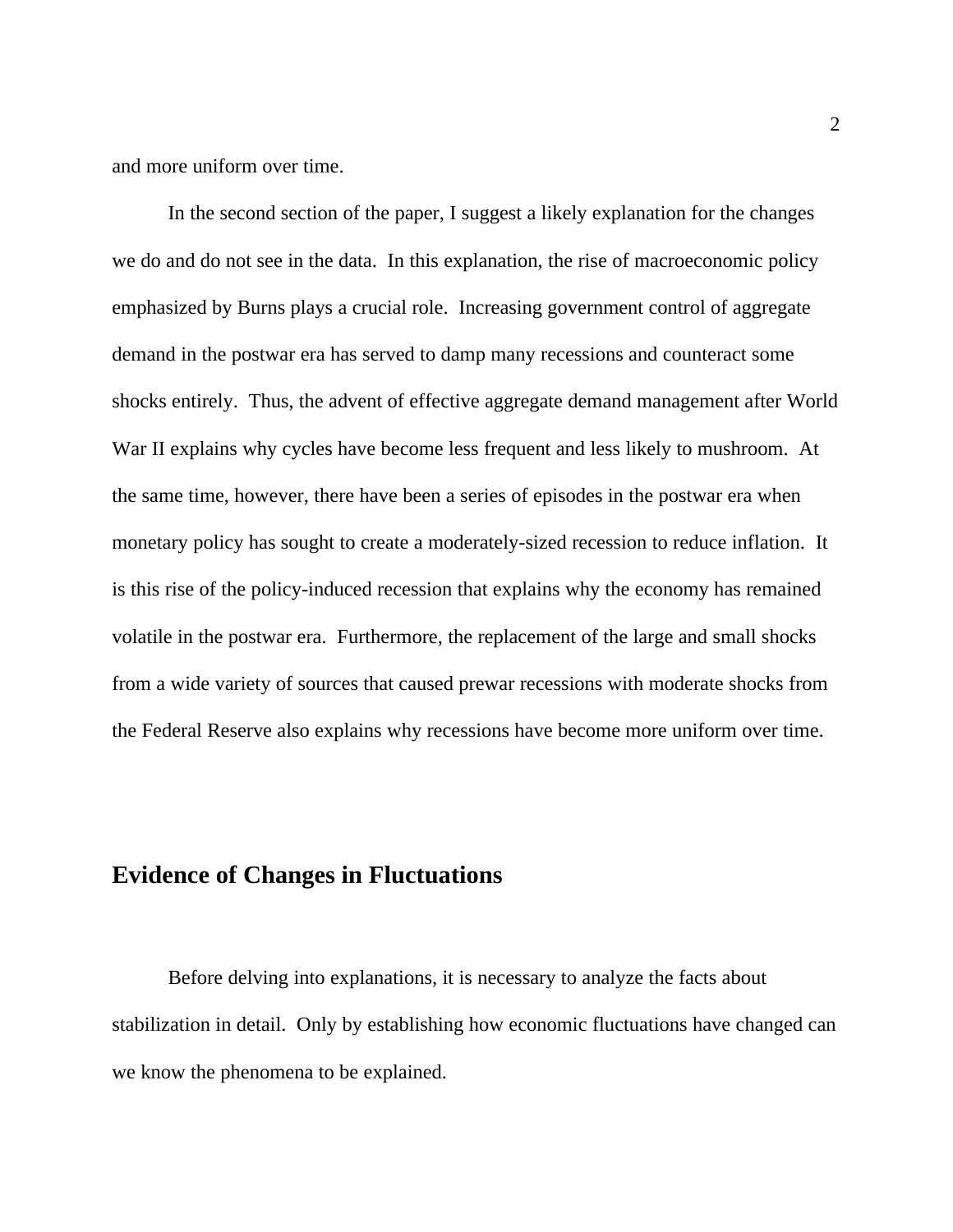#### **Volatility of Annual Movements**

A sensible first pass at the data is to look at the volatility of various annual macroeconomic indicators in different time periods. A measure such as the standard deviation of percentage changes can provide crude evidence of changes, or lack of changes, in economic fluctuations over time. It also has the virtue of being a sensible indicator within a variety of frameworks. For both aficionados of traditional business cycle frameworks and proponents of linear time-series models of fluctuations, a major change in the volatility of growth rates would signal an important change in short-run fluctuations.

The obvious series to compare over time are standard macroeconomic indicators such as real GNP, industrial production, and unemployment. Such comparisons, however, are complicated by the fact that contemporaneous data on these quantities have only been collected for part of the 20th century. For example, the Federal Reserve Board index of industrial production begins in 1919, the Commerce Department GNP series begins in 1929, and the Bureau of Labor Statistics unemployment rate series begins in 1940. Furthermore, because World War II marked a radical change in the data collection efforts of the U.S. government, many of these series are only available on a truly consistent basis after 1947.

Historical extensions of many of these series were constructed in the 1940s and 1950s. Typically, comprehensive data were only available in census years. Intercensal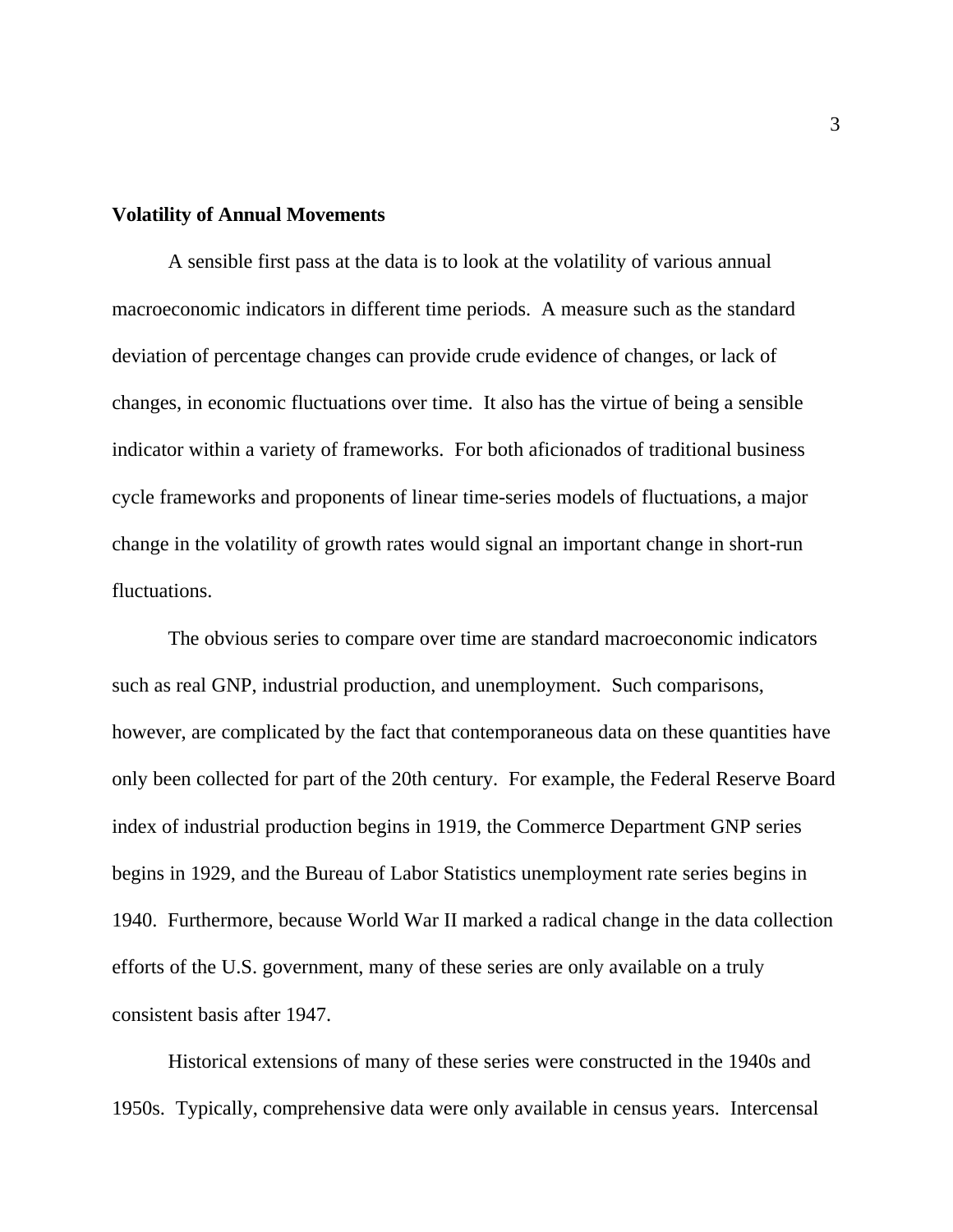observations were estimated by interpolating with whatever fragments of data were available.

In a series of papers, I showed that this method of constructing historical macroeconomic data tended to accentuate the volatility of the early series. The source of the bias lies with the series used for interpolation. The data available for intercensal years typically cover primary commodities that were easy to measure (such as pig iron, coal, and crude oil), or states or sectors where fluctuations were perceived to be a problem. Both of these types of series are more cyclically sensitive than average. However, the interpolating techniques available in the early postwar era simply assumed that the series being constructed moved one-for-one with the bits and pieces of available data. The result is excessively volatile historical series.<sup>1</sup>

However, more consistent series can be derived. For example, in Romer (1986a), I used two methods for dealing with the fact that the unemployment series for 1900-1930 constructed by Lebergott (1964) is not consistent with the official BLS statistics after 1940. One involved constructing a postwar series using Lebergott's techniques and base data. This yields a series that is consistently bad over time. Alternatively, I constructed a new pre-1930 unemployment series by analyzing the relationship between the postwar series derived using the Lebergott approach and the unemployment series issued by the BLS. This estimated relationship was then used to filter the pre-1930 Lebergott series to form a better, though certainly still imperfect, historical extension of the modern BLS series.<sup>2</sup> It is important to note that such a regression procedure does not force the early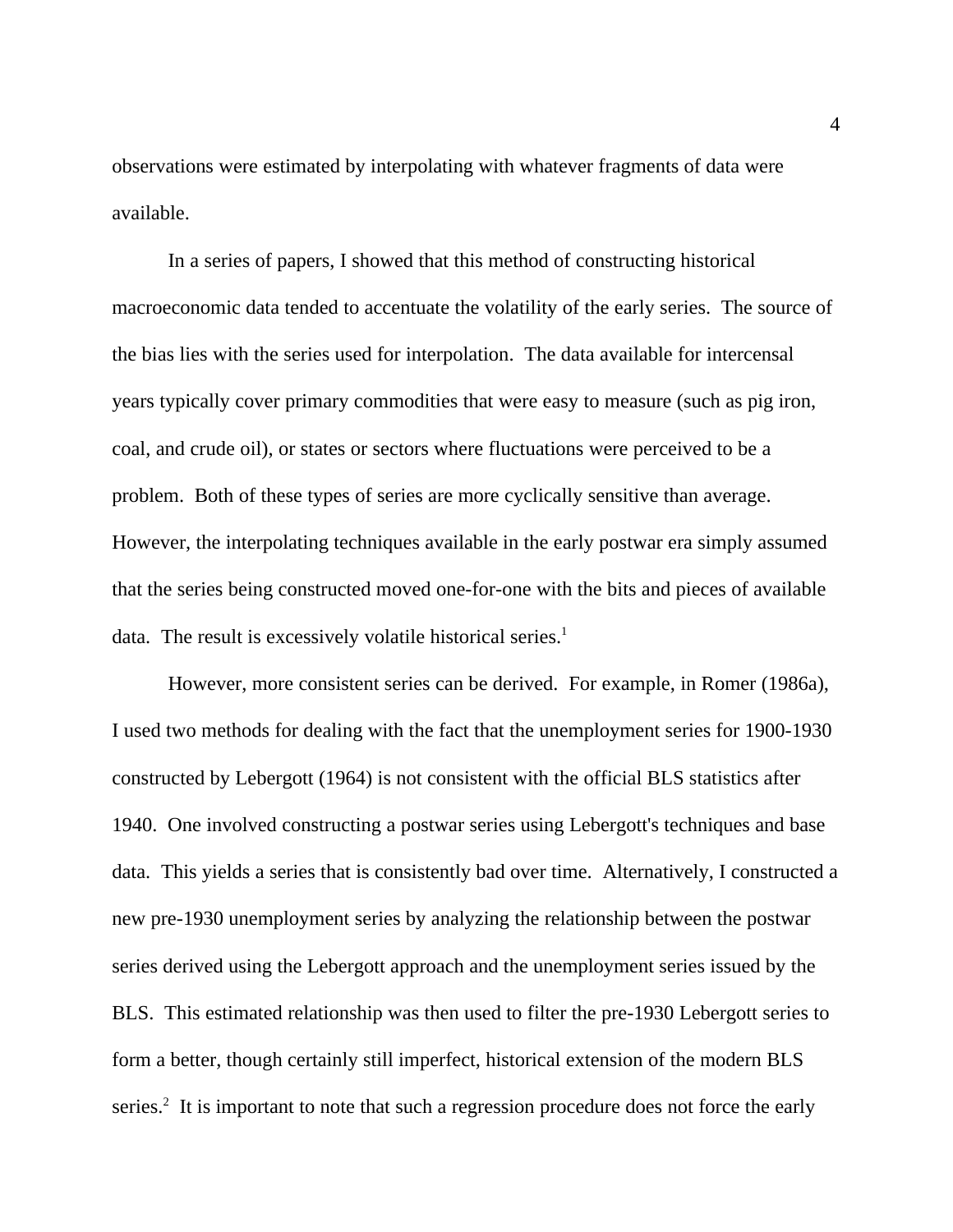series to be as stable as the postwar series. Because the filter only removes the excess volatility due to data inconsistencies, if the historical series being filtered is highly volatile, even the corrected series could be more volatile than the postwar series.

For industrial production I used another regression procedure to yield a reasonably consistent series.<sup>3</sup> Jeffrey Miron and I constructed a new monthly index of industrial production for 1885 to 1940 (Miron and Romer, 1990). Because of data limitations, this index is based on many fewer commodities and on goods that are much less processed than the Federal Reserve Board (FRB) index after 1919. As a result, it is substantially more volatile than the FRB index. To form a more consistent series, I regressed the FRB index on the Miron-Romer index in a period of overlap (1923-1928) and then used the estimated relationship to filter the pre-1919 Miron-Romer series.<sup>4</sup>

For GNP I also used a regression procedure to produce a more accurate historical extension to the Commerce Department series (Romer, 1989). The key source of inconsistency between the modern series and the early series constructed by Kuznets (1961) is that GNP before 1909 was assumed to move one-for-one with commodity output. In the period when good data exist on both quantities, however, real GNP is substantially more stable than commodity output because services, transportation, and the other non-commodity sectors are nearly acyclical. I therefore used the estimated relationship between real GNP and commodity output in the period 1909-1985 to transform relatively accurate pre-1909 data on commodity output into new estimates of GNP that can be compared with the modern series.<sup>5</sup> Since the size of the commodity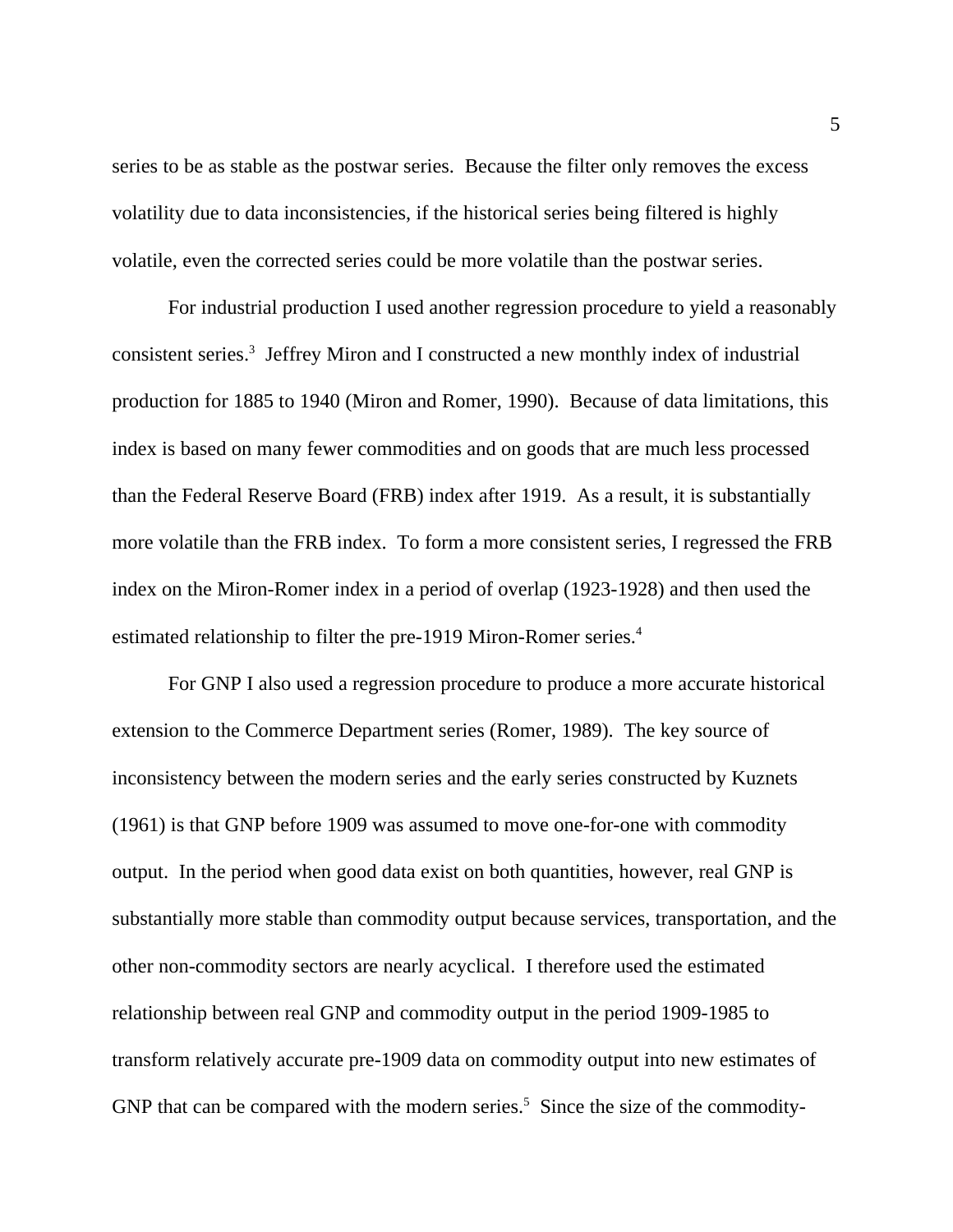producing sector has declined somewhat over time, I allow the estimated sensitivity of GNP to commodity output to have declined over time, thus further increasing the reliability of the pre-1909 data.

Historical series derived using regression procedures, like those described above, will inevitably be at least slightly less volatile than the true series. This is true simply because the fitted values of a regression leave out the unpredictable movements represented by the error term. For the series I derived, this over-correction is almost surely small. Because the series used for prediction are so similar to or constitute such a large portion of the series being measured, the variance of the error term in each case is very small. Even so, it is useful to compare a series that has not been adjusted by a regression. The commodity output series described above is an obvious series to consider.<sup>6</sup> It represents a substantial fraction of total output and is available in a reasonably consistent form over the entire 20th century.

Table 1 shows the standard deviation of growth rates for the various consistent macroeconomic indicators discussed above. I compare three sample periods: 1886-1916, 1920-1940, and 1948-1997. The first period corresponds to the pre-World War I era (which I will often refer to simply as the prewar era). As I discuss in more detail in the next section, this is for all practical purposes the era before macro-policy. The second period obviously corresponds to the interwar era. For consistency, I have left out the years corresponding to both World War I and World War II. However, World War I had sufficiently little effect on the economy that including the years 1917 to 1919 in either the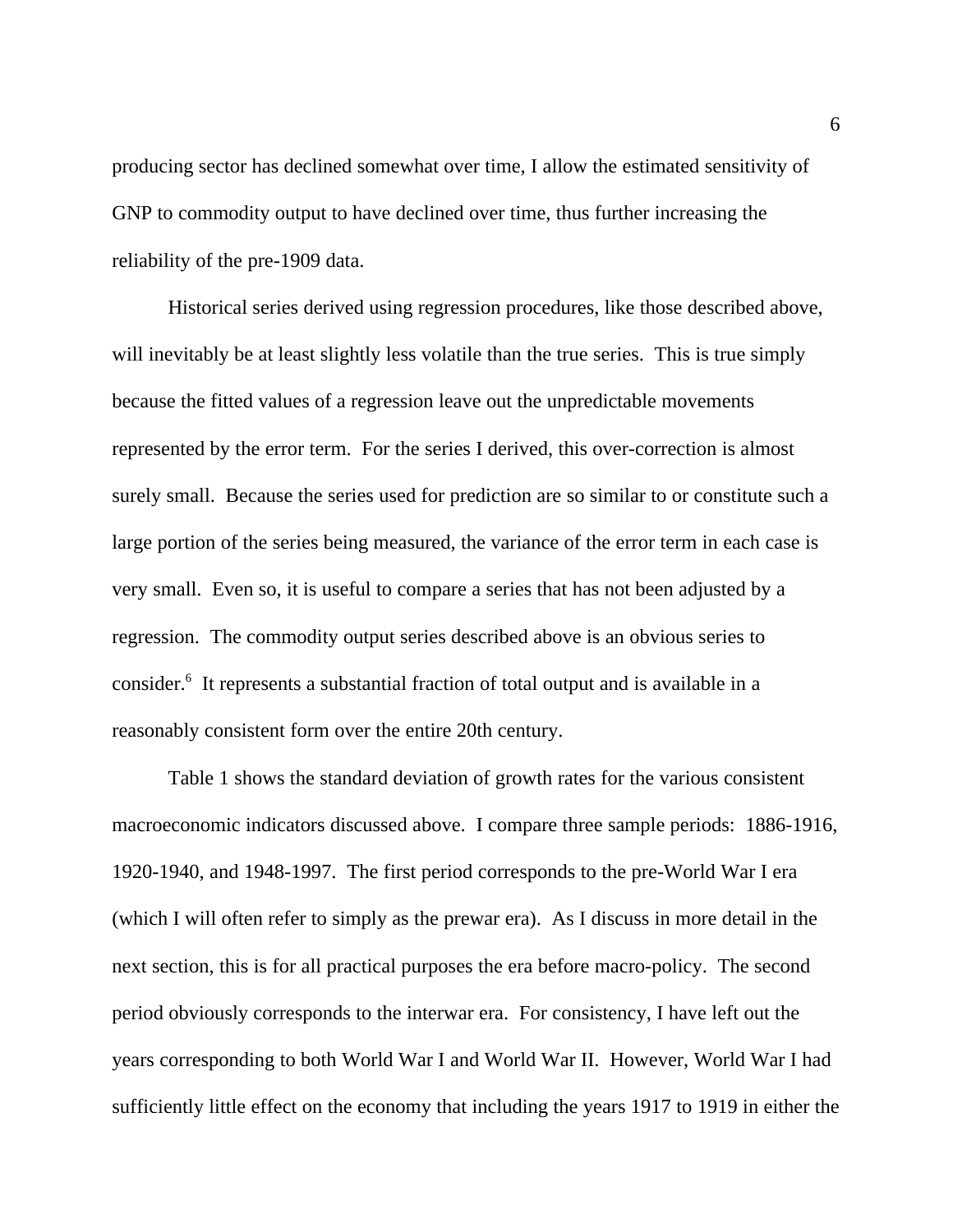prewar or interwar eras has little impact on the results discussed in this paper. Finally, the third period corresponds to the post-World War II (or more simply, the postwar) era.

One finding that stands out from the table is the extreme volatility of the interwar period. There is simply no denying that all hell broke loose in the American economy between 1920 and 1940. For each series, the standard deviation of percentage changes is two or more times greater in the interwar period than in either the prewar or postwar eras. While this greater volatility stems mainly from the Great Depression of 1929-1933, there were also extreme movements in the early 1920s and the late 1930s. The increased volatility is most pronounced in industrial production, reflecting the particularly large toll that the Depression took on manufacturing.

A second finding that is evident in Table 1 is the rough similarity of volatility in the pre-World War I and post-World War II eras. The postwar era has not been, on average, dramatically more stable than the prewar era. Having said this, however, it is important to note that in each case the postwar standard deviation is at least slightly smaller than its prewar counterpart. Based on these four indicators, it appears that the volatility of the U.S. macroeconomy has declined 15 to 20 percent between the pre-1916 and the post-1948 eras.

An examination of the annual changes underlying the summary statistics in Table 1 shows that the similarity of standard deviations across the prewar and postwar erase does not mask some fundamental change in the underlying distributions. It is not the case, for example, that the similar standard deviations result from large recessions in the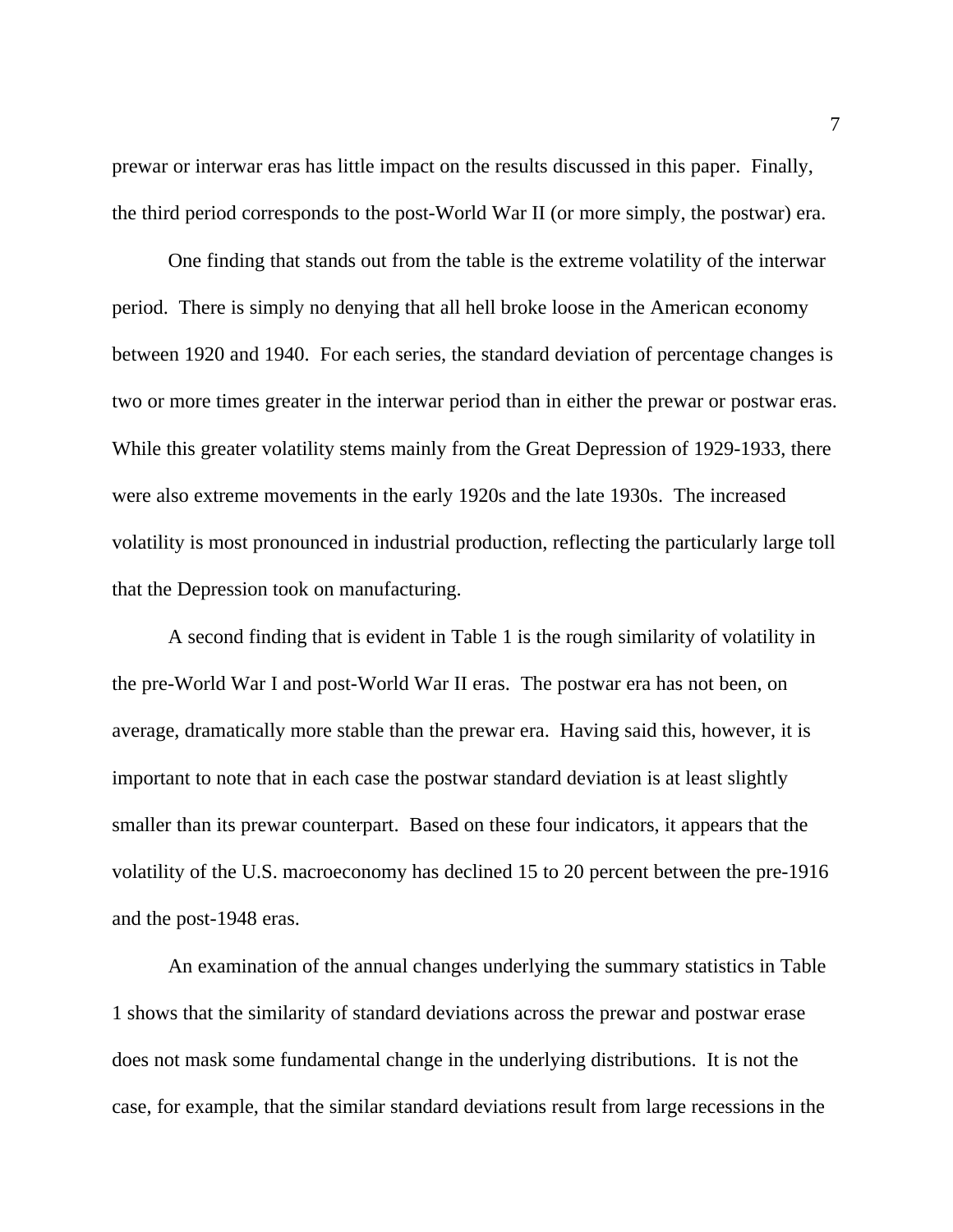prewar era and large booms in the postwar era. Instead, the standard deviations are roughly similar in the two eras because the distributions of annual changes are roughly similar. The postwar standard deviations are slightly smaller than the prewar standard deviations because the postwar distributions of annual changes are slightly compressed.

This basic similarity of volatility in the prewar and postwar eras echoes findings from studies that consider different types of evidence. Sheffrin (1988) examines industrial production data from six European countries, which he argues are more likely to be consistent over time because of the earlier advent of government record keeping in Europe. He finds that, with the exception of Sweden, there has been little change in volatility between the pre-World War I and post-World War II eras in other industrial countries. Shapiro (1988) examines stock price data for the United States, on the grounds that such financial data have been recorded in a comprehensive way since the late 1800s and should bear a systematic relationship to real output. He finds that stock prices, while exceedingly volatile in the interwar era, are roughly equally volatile in the pre-World War I and post-World War II periods.

The results reported in Table 1 also echo those from a study using disaggregate output data. While consistent aggregate data for the United States typically have to be derived using regression procedures, there exist numerous individual production series that have been collected in much the same way since the late 1800s. In a previous paper (Romer, 1991), I found that the production of particular commodities such as wheat, corn, coal, pig iron, refined sugar, and cotton textiles has not become substantially more stable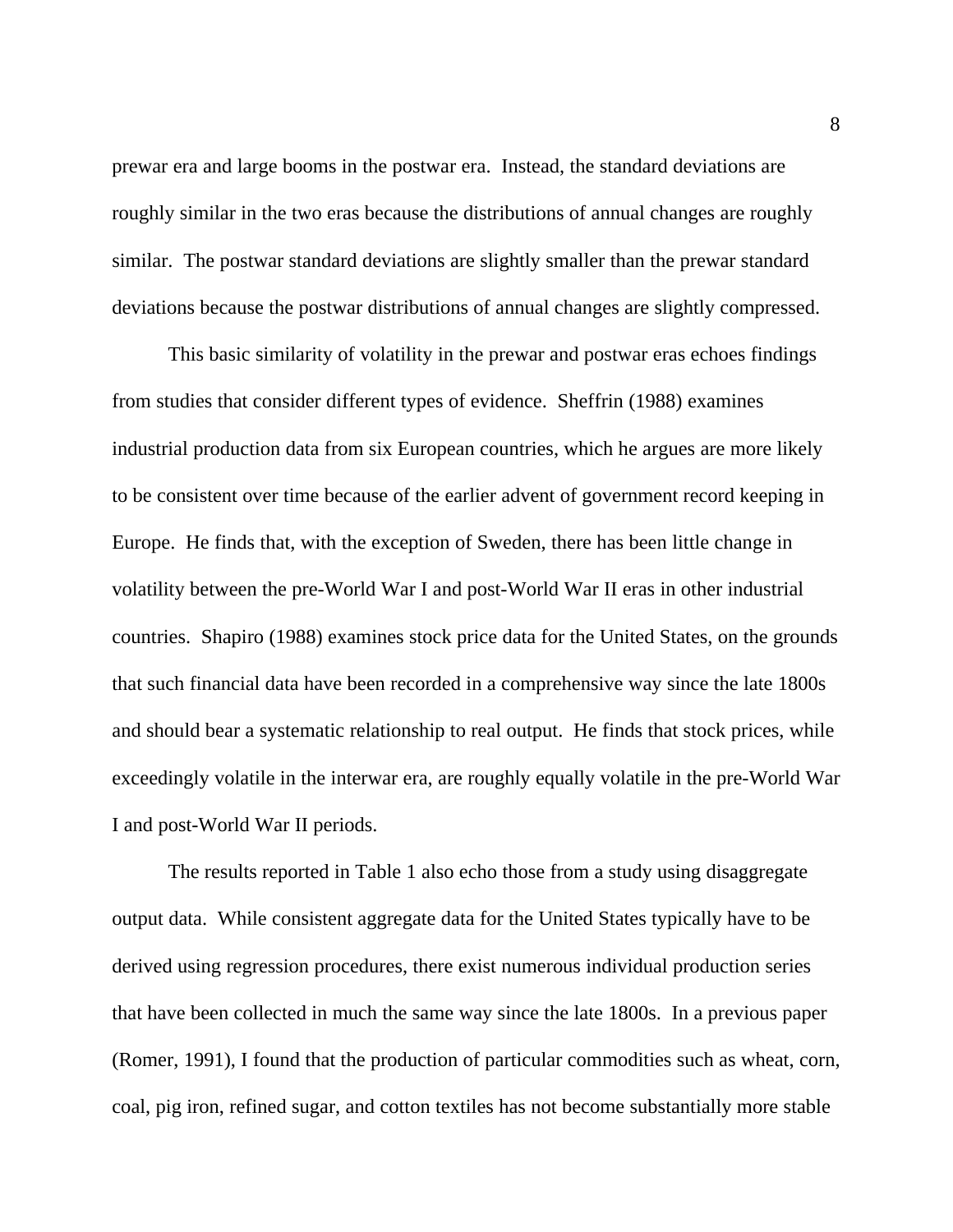over time. In general, the volatility of agricultural and mineral goods production has not declined at all between the prewar and postwar eras and the volatility of manufactured goods output has declined between 25 and 35 percent.

This amount of stabilization may be quite noticeable and important to the economy. However, it is small relative to the change shown by inconsistent data. Several studies in the 1970s and early 1980s reported declines in annual volatility of 50 to 75 percent (for example, Baily, 1978; De Long and Summers, 1986). Some of the most dramatic reported declines stemmed from melding the pre-World War I and the interwar eras into a single pre-World War II period. However, all of the traditional pre-World War I extensions of the modern macroeconomic indicators show a decline in the standard deviation of percentage changes of 50 percent or more.

Fairness requires that I admit that my evidence of inconsistency between pre-World War I and post-World War II data, and hence my findings on stabilization, are controversial. Balke and Gordon (1989), for example, have created an alternative prewar GNP series that is still substantially more volatile than the postwar series. While I believe their results arise from incorrect choices of interpolating series and base data, additional research is clearly needed to resolve the issue of just how much stabilization has occurred over time.

The simple passage of time may be what finally settles the issue. While the postwar era has not been, on average, much more stable than the prewar era, there may have been an important change within the postwar era. Table 2 reports standard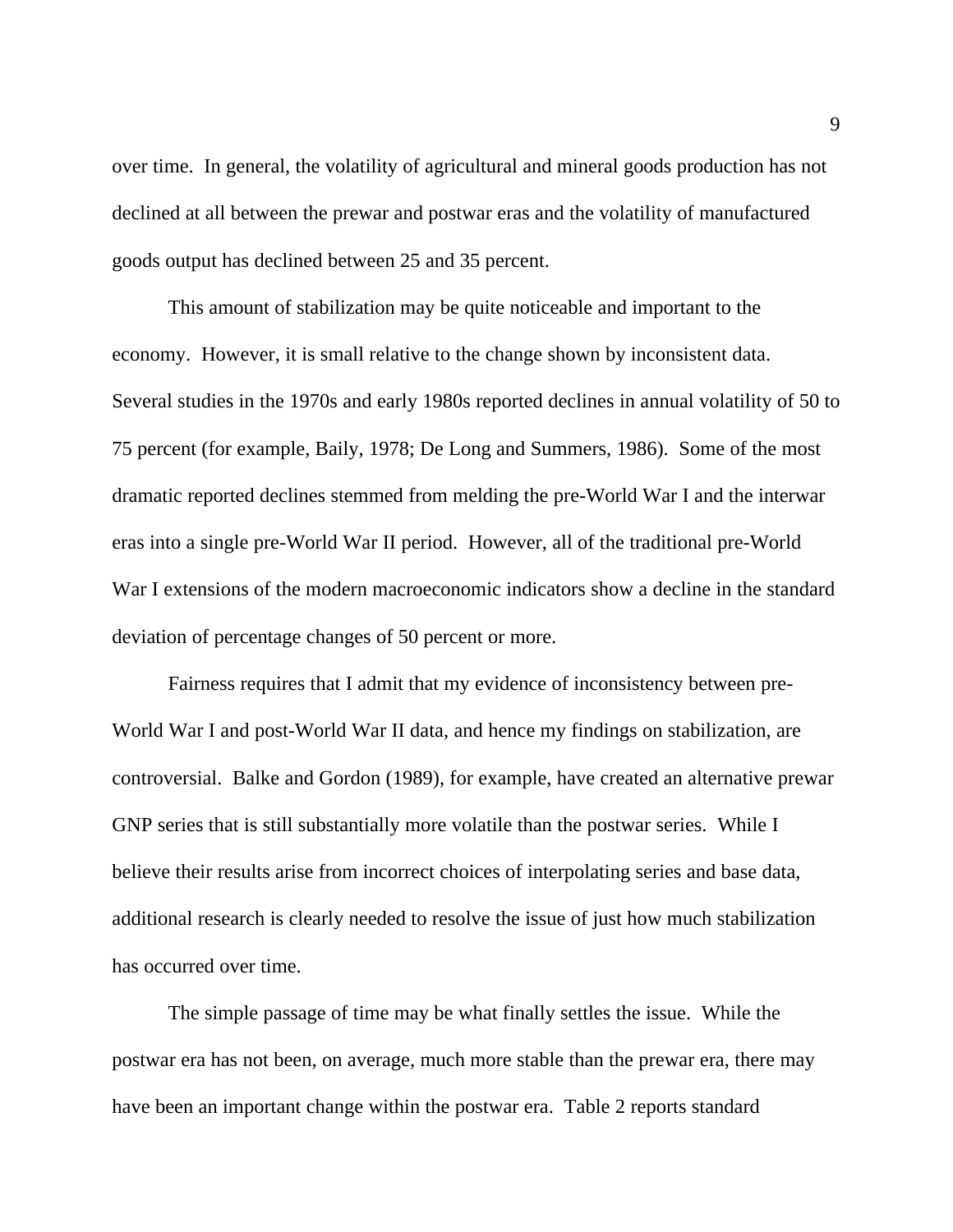deviations of percentage changes for the two subperiods 1948-1984 and 1985-1997. The first 37 years of the postwar era were on average about twice as volatile as the last 13. While it would be foolhardy to deduce a trend from just 13 years of data -- especially considering the precarious state of the world economy in the second half of 1998 -- it is certainly possible that Burns's prediction of increasing stability is finally coming to pass. (As a further inducement to caution, I cannot resist noting that Burns made his original prediction based on the similar, but ultimately fleeting, stability of the 1950s.)

### **Frequency and Severity of Recessions**

It is useful to supplement the previous analysis of annual volatility with an analysis that focuses explicitly on recessions. This focus is appropriate if one believes that recessions are a particular problem for society. It is also sensible if one believes that recessions are more amenable to government control than are technological change and other sources of expansion and growth.

The fact that there are extended periods when output is generally falling is obvious to anyone who looks at macroeconomic data. However, it was Arthur Burns and Wesley Mitchell at the National Bureau of Economic Research (NBER) who undertook the more precise definition and measurement of recessions, or "contractions" as they called them (Burns and Mitchell, 1946). The result was a series of dates of peaks and troughs in economic activity for the prewar and interwar eras. This list of "reference dates" has been continued throughout the postwar era by the Business Cycle Dating Committee of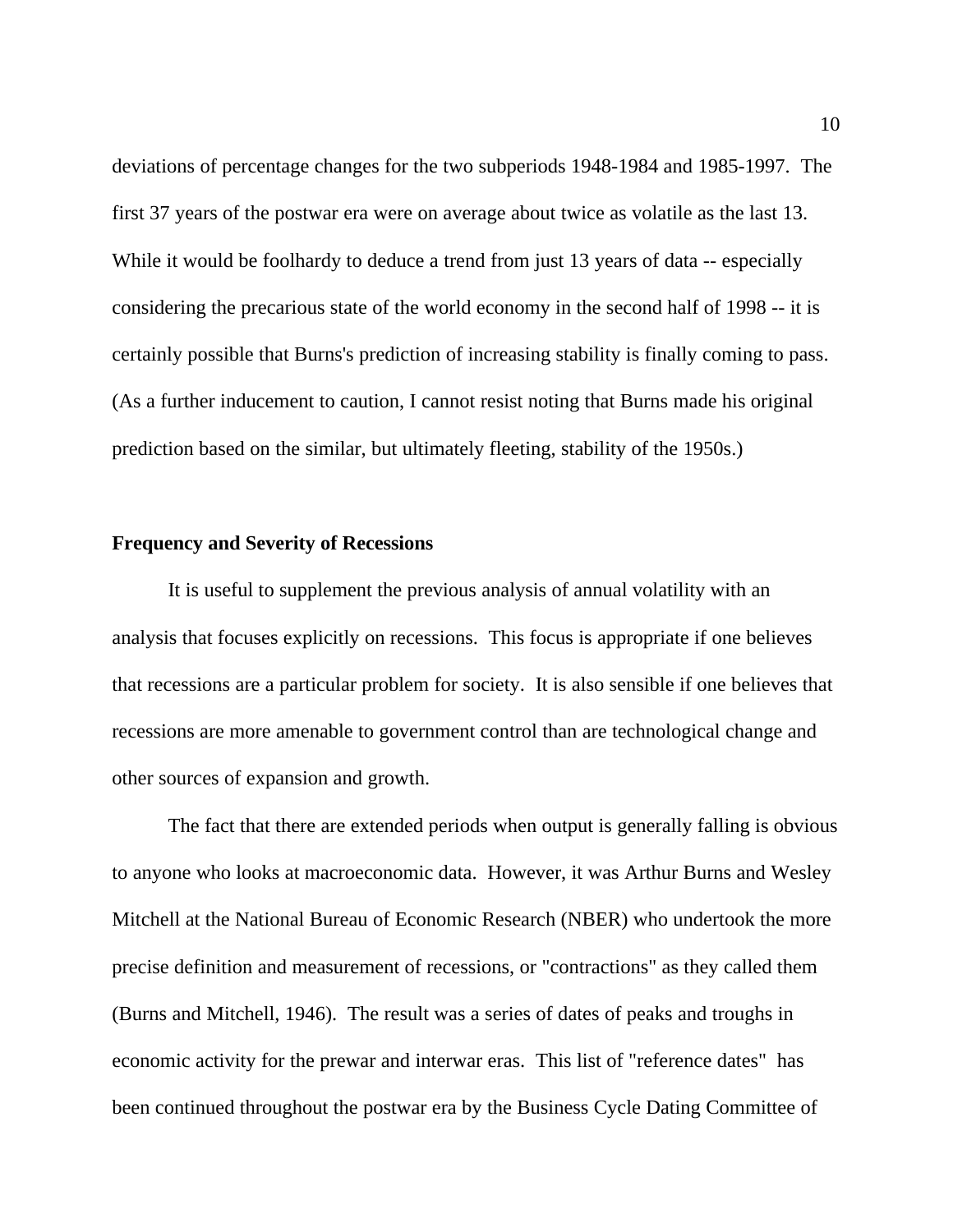the NBER.

In an earlier paper, I showed that the NBER's dating procedures have not been entirely consistent over time (Romer, 1994). In particular, while the post-World War II dates of peaks and troughs have been derived from aggregate indicators in levels, the prewar and interwar dates were derived, at least partially, from detrended series. Detrending a data series that is generally upward sloping, like real output, tends to produce a series that peaks earlier and troughs later than the same series in levels. This is true because growth typically slows down as output reaches its highest point and accelerates slowly from its nadir, causing the deviations from trend to be highest before the peak in levels and lowest after the trough in levels. As a result, the earlier procedure of using detrended data is likely to make pre-World War II expansions look shorter and pre-World War II recessions look longer than they would if postwar procedures had been used.<sup>7</sup>

For this reason, I derived a new series of pre-World War II peaks and troughs. To do this, I created an algorithm based on Burns and Mitchell's guidelines that, when applied to monthly postwar data on industrial production, yielded business cycle reference dates that were nearly identical to those of the NBER. I then applied the same algorithm to the adjusted Miron-Romer industrial production index for 1885-1918 and the Federal Reserve index for 1919-1940 described above. When the new reference dates were significantly different from those of the NBER, I went back to the contemporaneous business press to check that the new dates were at least as plausible as the NBER's. The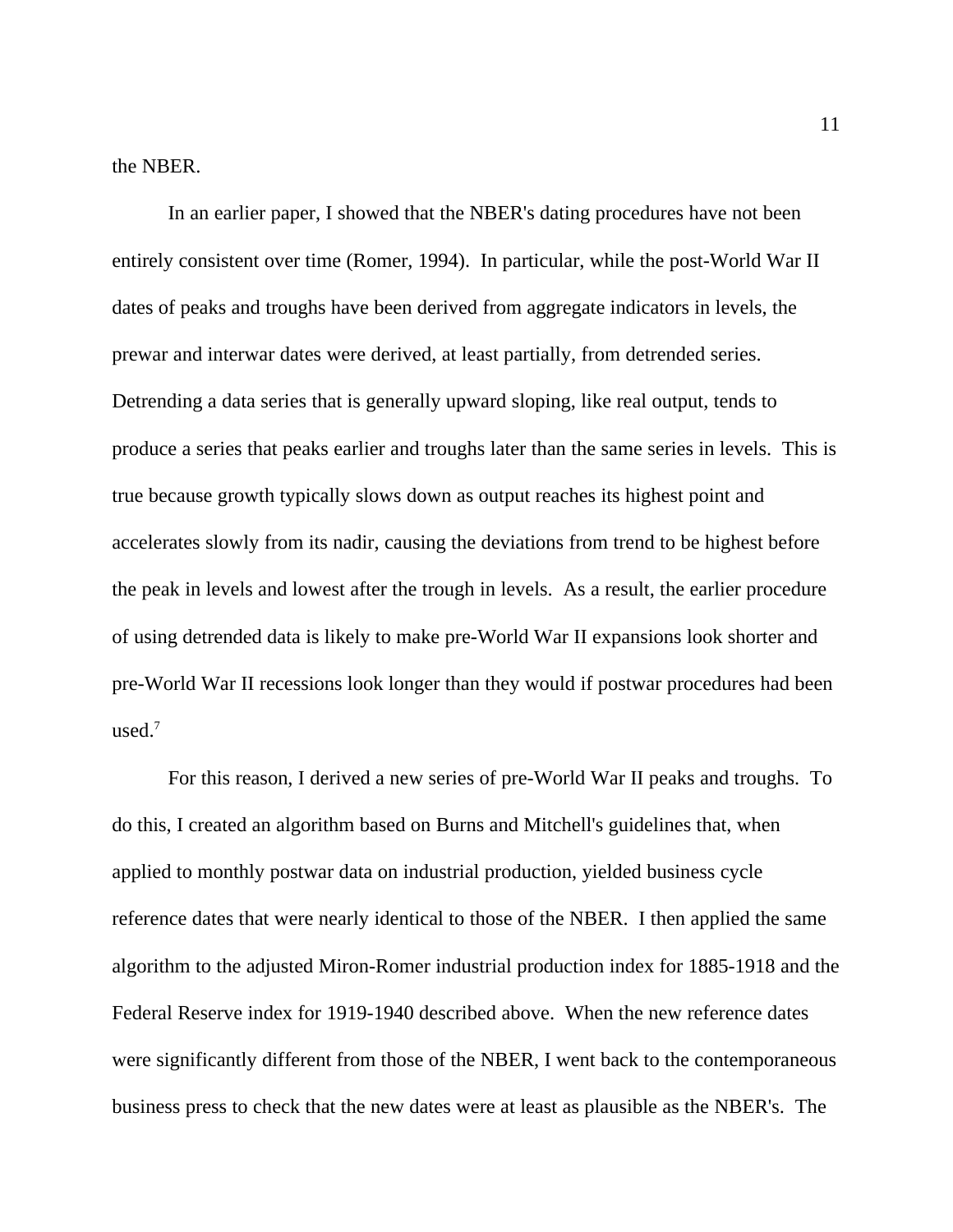new prewar and interwar dates of peaks and troughs, along with the postwar NBER dates, are given in Table 3.<sup>8</sup>

Armed with a consistent set of dates, one can analyze changes in the frequency and duration of recessions. Table 4 shows the length of time from peak to trough (recessions) and from trough to next peak (expansions) for each peak. It also reports the averages for the prewar, interwar, and postwar eras.

The first finding is that recessions have not become noticeably shorter over time. The average length of recessions is actually one month longer in the post-World War II era than in the pre-World War I era. There is also no obvious change in the distribution of the length of recessions between the prewar and postwar eras. Most recessions lasted from 6 to 12 months in both eras. Recessions were somewhat longer in the interwar era. However, an average for this period is virtually impossible to interpret since it includes the Great Depression, where 34 months elapsed between the peak and the trough. Probably the most sensible conclusion to draw for the interwar period echoes that from the previous section: the 1920s and 1930s were simply very peculiar.

A second finding is that expansions have unquestionably lengthened over time. Recessions are noticeably less frequent in the post-World War II era than in the pre-World War I era. The average time from a trough to the next peak is about 50 percent longer in the postwar period than in the prewar period.<sup>9</sup> Not surprisingly, expansions were somewhat shorter on average during the volatile interwar period than during the prewar era.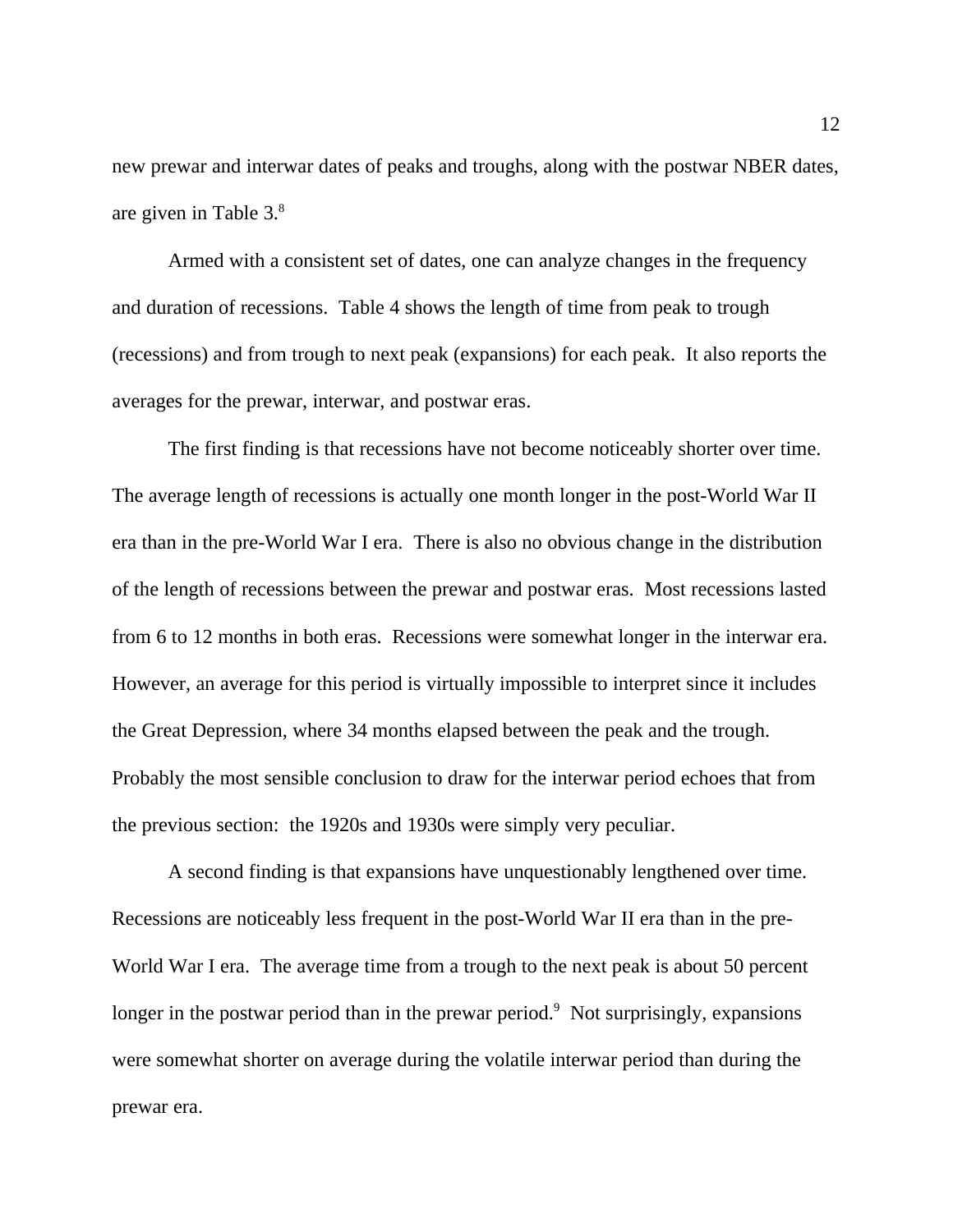The greater average length of postwar expansions is due almost entirely to the fact that the postwar era has had a few very long expansions. In both the 1960s and the 1980s, the United States had expansions lasting at least 7 years. In the pre-World War I era, there was only a single impressive expansion, and it lasted just 66 months. Such long expansions have a large effect on the average. If one looks only at expansions less than 5 years long, the average postwar length is just six months longer than the average prewar length. The current experience only reinforces this trend. As of December 1998, the U.S. economy had been expanding for 93 months. Adding this additional lengthy expansion raises the average postwar length to 56.1 months, or 65 percent longer than the typical prewar expansion. Based on these findings, it appears that a move toward very long episodes of expansion is an important change in economic fluctuations over time.

By combining the dates of recessions with the monthly data on industrial production described above, it is possible to analyze the severity of downturns in different eras. The output loss in a recession is a sensible measure of severity that takes into account both the size of the peak-to-trough decline and the duration of the fall. It can be calculated as the sum of the percentage shortfall in industrial production from the peak in every month that output is below the peak.<sup>10</sup> This measure shows the percentage-pointmonths of industrial production lost in a recession. For example, a recession in which output was 10 percent below peak for each of six months would have an output loss of 60 percentage-point-months. Table 5 shows the output loss for each recession and the average for various eras.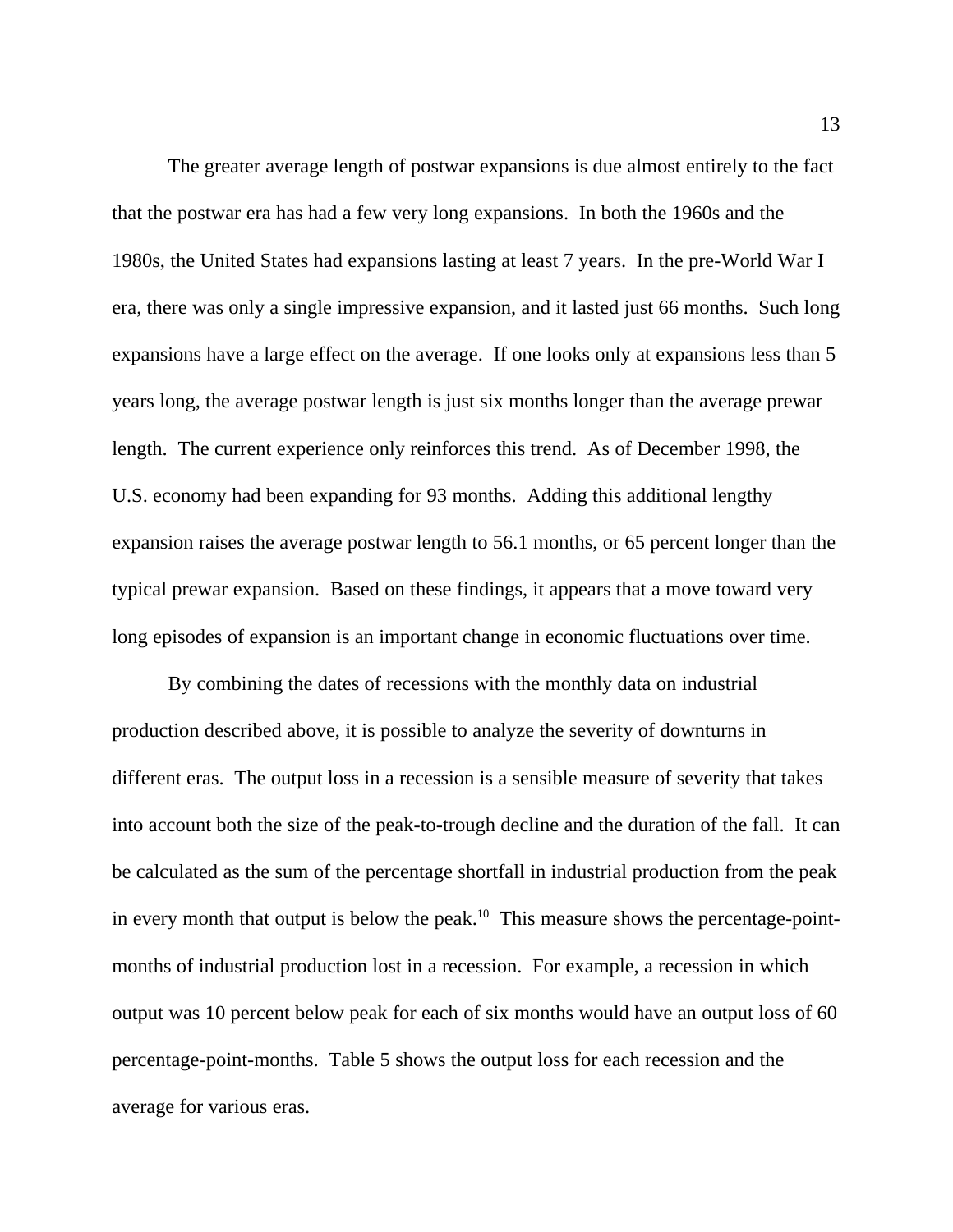Table 5 shows that the average output loss has declined only slightly between the pre-World War I and the post-World War II eras. The output loss in the typical prewar recession is approximately 6 percent larger than in the typical postwar recession. In contrast, the severity of interwar recessions is enormous compared with that of prewar and postwar recessions. The average output loss in interwar recessions was roughly six times as large as the average loss either before World War I or after World War II. While the interwar average is unquestionably dominated by the Great Depression, it is important to note that the output losses in the recessions of both 1920 and 1937 were much larger than any in the prewar or postwar eras.

Looking at the distribution of output loss reveals a subtle, but I think important, change over time. Average output loss may be roughly the same in the pre-World War I and post-World War II eras, but recessions have become more concentrated in the moderate range. Figure 1 plots the output loss in the nine prewar and nine postwar recessions, where the recessions within each era have been ordered from smallest to largest. This graph shows that the smallest recessions had lower output losses and the largest recessions had higher output losses in the prewar era than in the postwar era. Output loss in recessions has thus been more uniform in the postwar era than in the prewar era.

These findings about changes in the frequency and severity of recessions both reinforce and illuminate the findings on annual volatility. The fact that recessions have become less frequent and slightly less severe on average between the prewar and postwar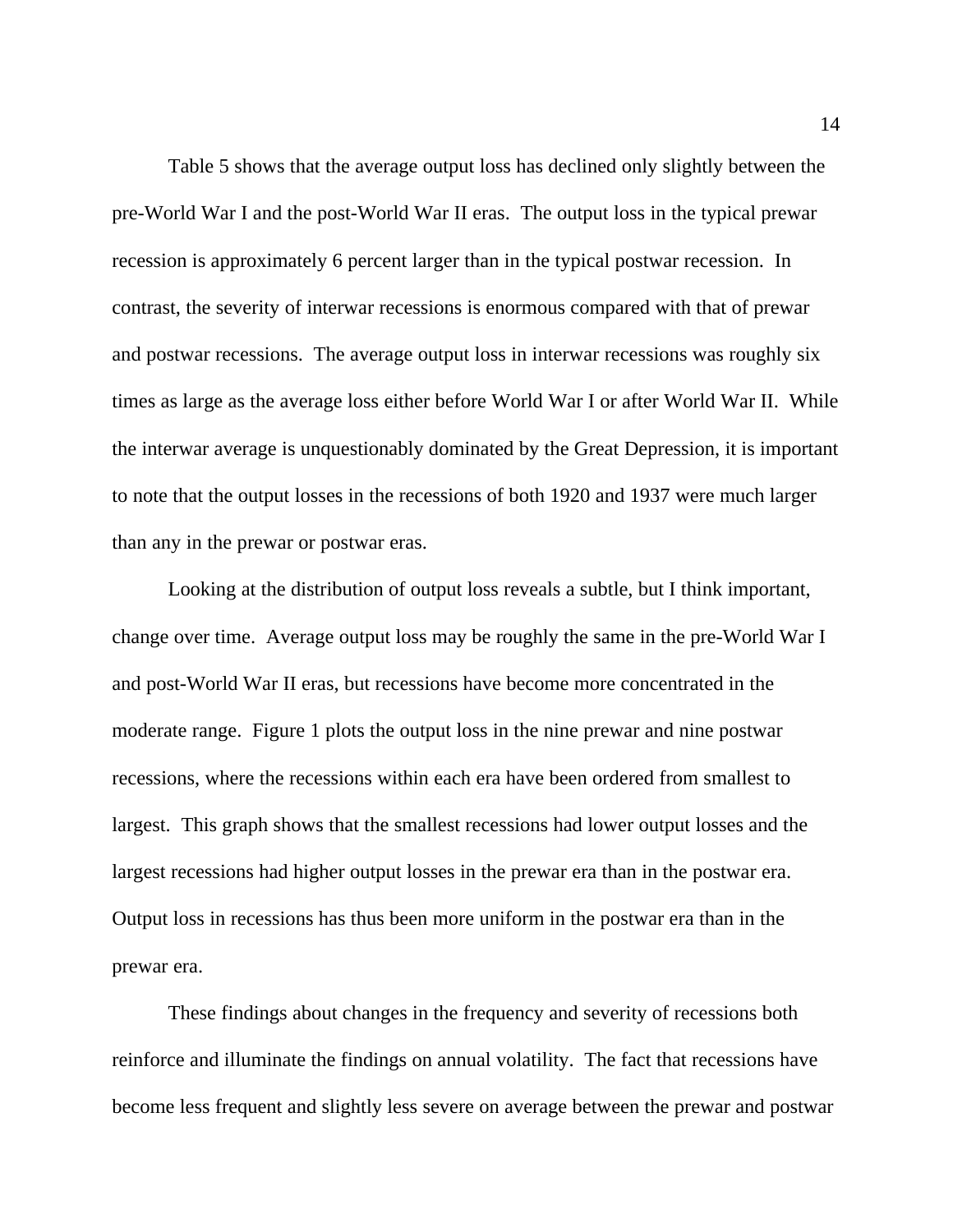eras is consistent with the fact that annual volatility has declined slightly over time. The fact that the most severe postwar recessions are not quite as large as the most severe prewar recessions is also consistent with modest stabilization.

At the same time, the fact that the distribution of output loss has changed over time can explain why annual volatility has declined only slightly, despite the marked increase in the length of expansions. The wider range of prewar cycles means that there were noticeably more small cycles in the prewar era than in the postwar era. These small prewar cycles had a substantial impact on the length of prewar expansions, but contributed relatively little to annual volatility. Fundamentally, the postwar era is nearly as volatile as the prewar era because we have continued to have a similar number of significant recessions.

## **A Possible Explanation**

The bottom line of the previous analysis is that short-run fluctuations have changed in some ways over time and have remained fundamentally similar in others. What has not changed, at least not dramatically, between the prewar and postwar eras is the volatility of broad macroeconomic indicators and the average severity of recessions.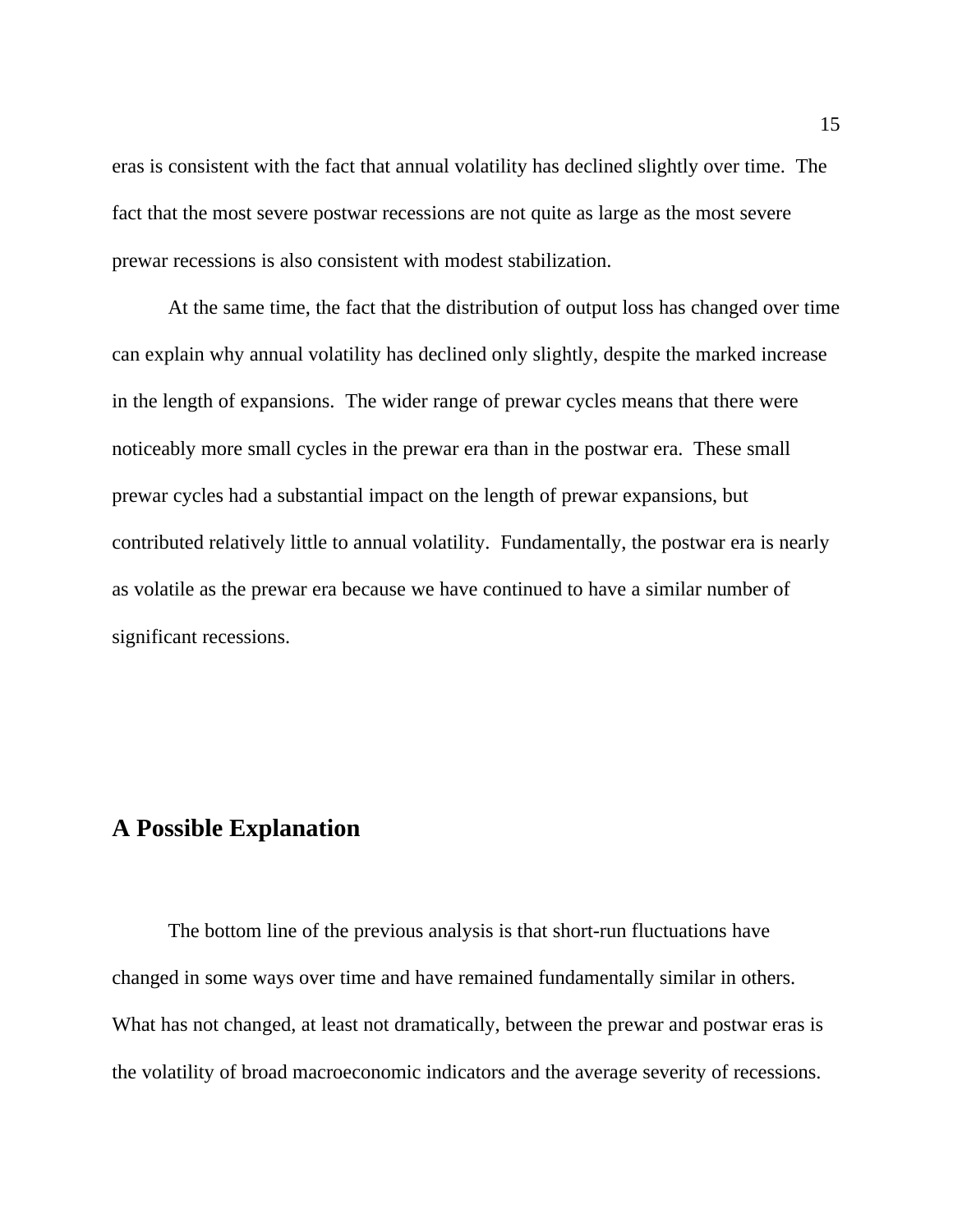Both annual movements and recessions have been damped only modestly over time. One caveat to this conclusion is the possibility that a trend toward much greater stability may be becoming apparent in the last 10 to 15 years. What has changed between the prewar and postwar eras is the frequency and distribution of recessions. Expansions are noticeably longer after World War II than before World War I, indicating that recessions happen less often today than in the past. Also, recessions, while not less severe on average in the postwar era, do appear to be somewhat more clustered in the moderate range.

The most likely source of both the continuity and the change in economic fluctuations is the rise of macroeconomic policy after World War II. In the post-World War II period, macroeconomic policy and related reforms have eliminated or damped many of the shocks that caused recessions in the past, and thus brought about longer expansions and fewer severe recessions. But postwar macro-policy has introduced other shocks. It is the rise of policy-induced recessions undertaken to reduce inflation in the postwar era that explains the essential similarity of cyclical severity and volatility over time. In short, it is the fact that we have replaced uncontrolled random shocks from a wide variety of sources with controlled policy shocks that explains the changes we do and do not see in fluctuations over time.

## **The Rise of Macroeconomic Policy**

The changes that have occurred in macroeconomic policy over time can hardly be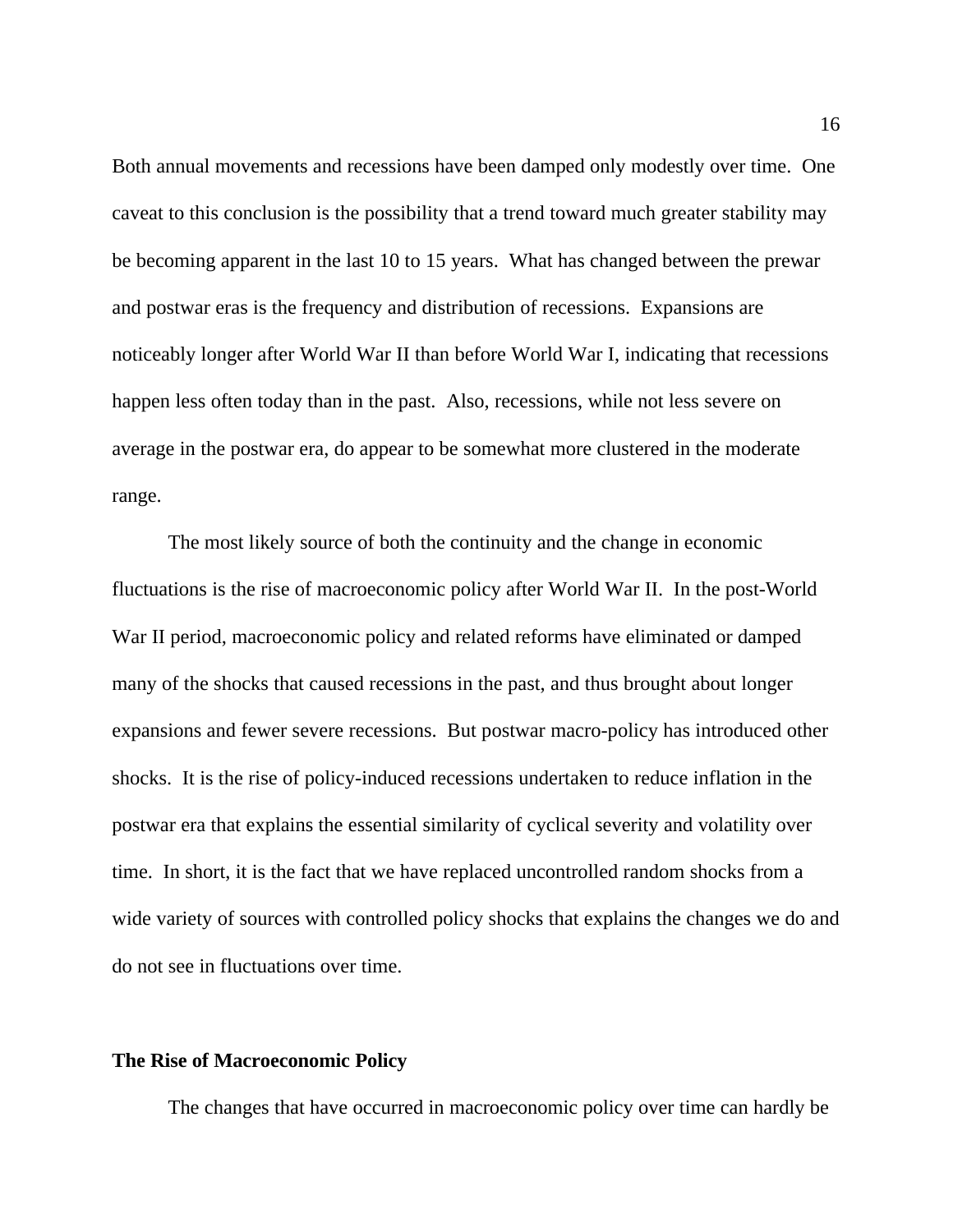exaggerated. Before 1916 it was practically impossible for the U.S. government to affect the macroeconomy through conventional aggregate demand channels. Taxes and government spending in the prewar era were so small that plausible variations in fiscal policy could neither cause nor dampen significant fluctuations. For example, the ratio of federal government expenditures to GNP was between just 1 1/2 to 2 1/2 percent in almost every year between  $1901-1916$ .<sup>11</sup> De Long (1998) shows that the government budget surplus (or deficit) was also small and virtually constant throughout the prewar era.

The government in the prewar era clearly had some effect on the economy through the choice of monetary standard and banking regulation. However, until the founding of the Federal Reserve in 1914, the United States did not possess an institution able to effect substantial short-run movements in interest rates. Indeed, since the Federal Reserve took a few years to begin operations, it is reasonable to say that monetary policy as we mean it today did not exist before World War I.

The interwar era can best be thought of as the transition period between no government control and effective government control of aggregate demand. Federal government spending increased substantially during World War I, from less than 2 percent of GNP in 1915 to 20 percent in 1918. While the size of government spending shrank again in the 1920s, it never returned to prewar levels. Furthermore, the World War I experience established a precedent for significant government spending. In the mid-1930s government expenditures as a fraction of GNP rose to over 10 percent,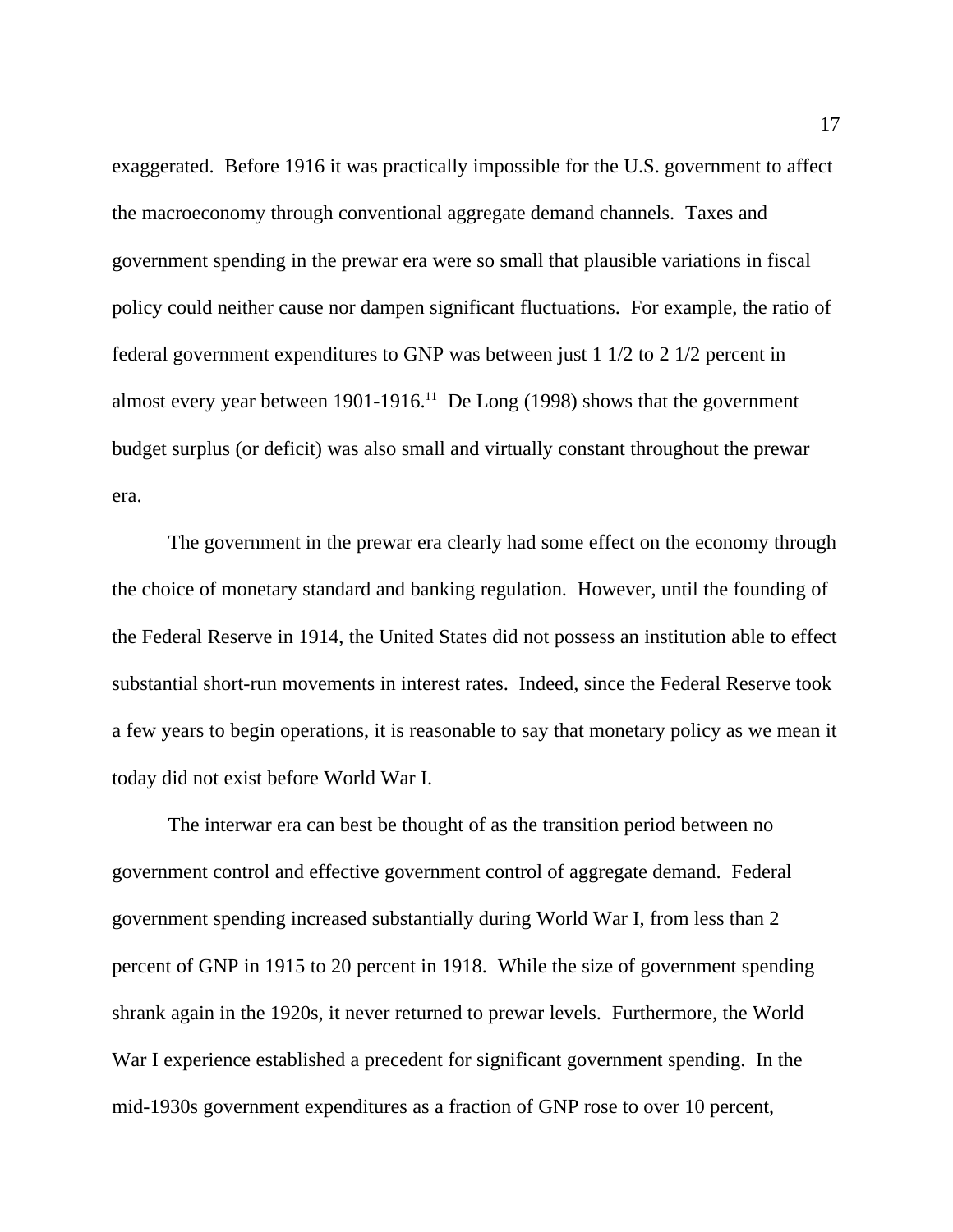causing the average interwar ratio to be just over 6 percent.

The Federal Reserve also began to exert considerable influence after World War I. For example, Friedman and Schwartz (1963) argue that the Federal Reserve's decision to raise the discount rate dramatically in 1919 and 1920 precipitated the recession of 1921. There are, of course, numerous debates about the wisdom of the Federal Reserve's actions in the interwar era and the degree to which monetary policy was constrained by the gold standard. But it is reasonably clear that monetary policy first arose as an important cyclical force -- for good or ill -- in the 1920s and 1930s.

By the start of the postwar era, both the ability and the will to use policy to manage aggregate demand were firmly established. World War II appears to have brought about another permanent ratcheting up of government spending and taxes. For example, for most of the postwar era federal government expenditures have been between 15 and 20 percent of GNP. Postwar increases in state and local government spending mean that the rise in total government spending has been even more dramatic.

During and immediately following World War II, the Federal Reserve felt obligated to support the price of government securities, in essence keeping the nominal interest rate low and nearly constant. The Treasury-Federal Reserve Accord of 1951 abolished this obligation and thus paved the way for the rise of independent discretionary monetary policy. The Federal Reserve began to use its new-found freedom early in the 1950s. Both the actions of the Federal Reserve in the 1950s and the record of discussions within the Federal Open Market Committee make it clear that the Federal Reserve felt an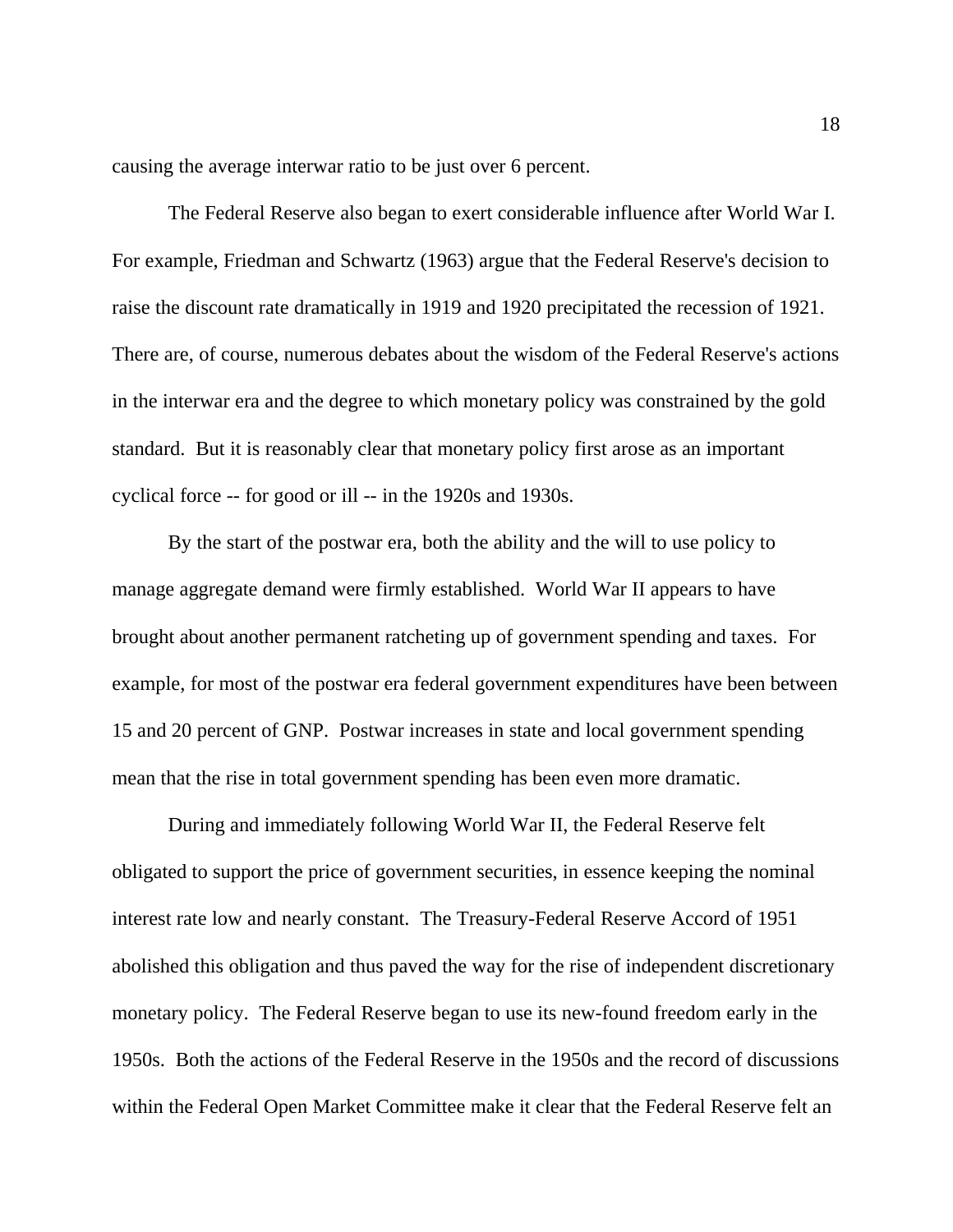obligation to respond to economic developments in a way it had not in the 1930s.

There is more debate about when the concept of using fiscal policy to manage aggregate demand became widespread. The Employment Act of 1946 certainly enunciated the basic principle. During the recessions of 1953 and 1957, modest changes in government spending were made explicitly to aid recovery (Romer and Romer, 1994a). However, Stein (1969) suggests that it was not until the early 1960s that the notion of significant countercyclical fiscal action was firmly established.

In addition to the rise of discretionary government control over aggregate demand, the postwar era has also witnessed other policy changes that have affected short-run fluctuations. One is the rise of automatic stabilizers. The emergence of a significant income tax during and after World War II has made government revenues substantially procyclical; the emergence of unemployment compensation in the 1930s and the evolution of federal and state welfare programs between the 1930s and the 1960s have led government spending to have a noticeable automatically countercyclical component. These two features have yielded an actual government budget surplus that is decidedly procyclical in the postwar era.

The development of deposit insurance is another important policy change. The Federal Deposit Insurance Corporation (FDIC) was set up on a temporary basis in 1934 and achieved its more-or-less-permanent form in 1935. By insuring bank deposits, the FDIC has largely eliminated the fear that bank insolvency could lead to severe individual losses, and thus reduced the possibility of bank runs and stabilized the financial system.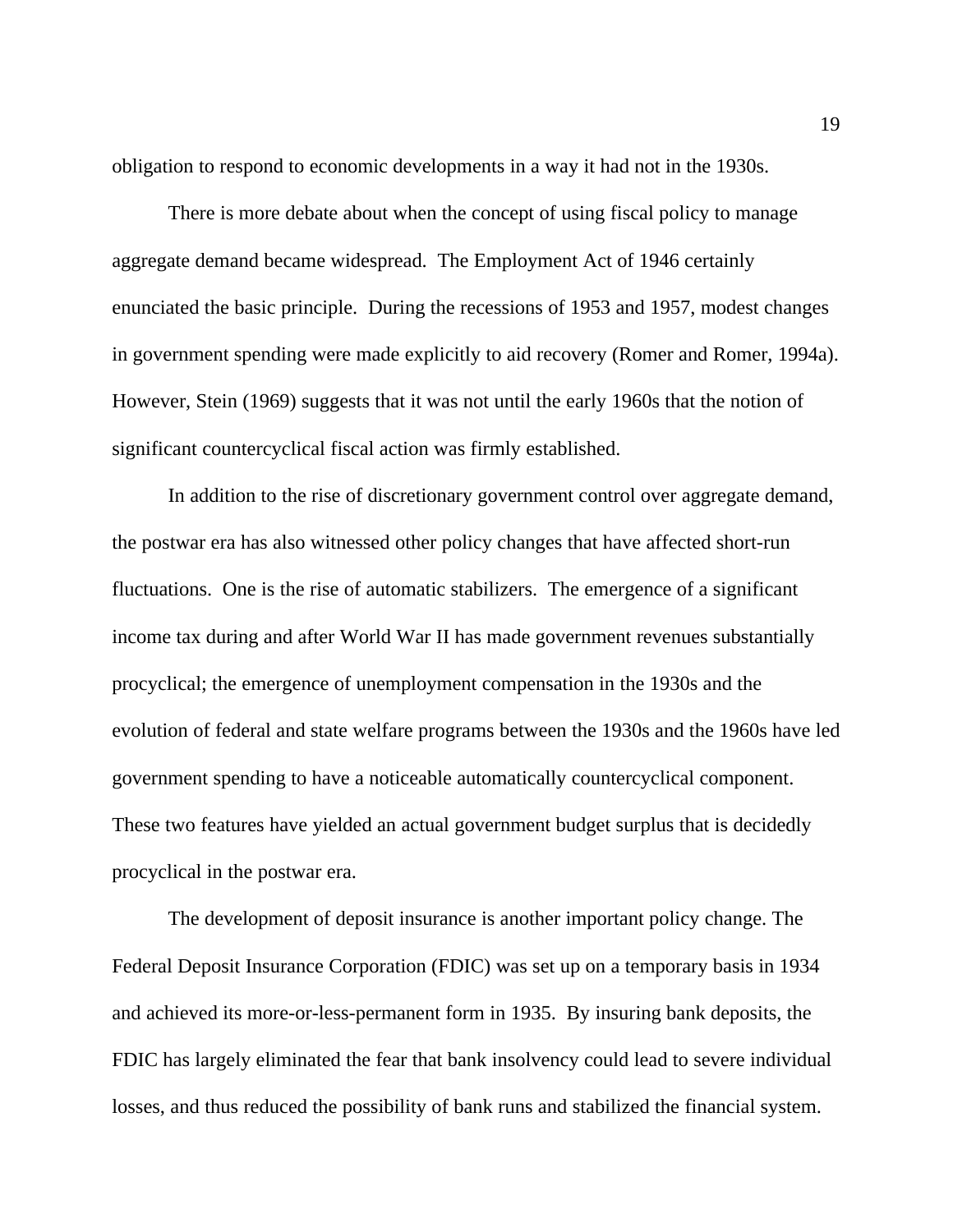The evolution of macroeconomic policy makes clear when policy could have played a role and when it could not. Because neither the concept nor the practice of demand management existed before World War I, policy could not have played a deliberate role in causing or curing recessions at that time.<sup>12</sup> After World War II, in contrast, macroeconomic policy not only existed, but was used with zeal. It most surely could have affected the nature of economic fluctuations. Whether this rise of policy explains the changes we observe over time depends on just how this potent tool has been used since World War II.

#### **The Beneficial Effects of Postwar Policy**

The rise of aggregate demand management and other reforms have had some beneficial effects on postwar fluctuations. In a previous study, David Romer and I sought to quantify the effects of postwar policy, especially around troughs in economic activity (Romer and Romer, 1994a). We began with simple indicators of aggregate demand policy. For monetary policy we used the change in the real federal funds rate; for discretionary fiscal policy we used the change in the ratio of the high-employment budget surplus to GDP. We then used policy multipliers from both our own regressions and conventional forecasting models to deduce the contribution of policy in particular years.

Our key finding was that monetary actions taken after the peak in activity -- that is, after the economy had turned down -- accounted for a substantial fraction of the output growth that occurred in the year following troughs. For example, using policy multipliers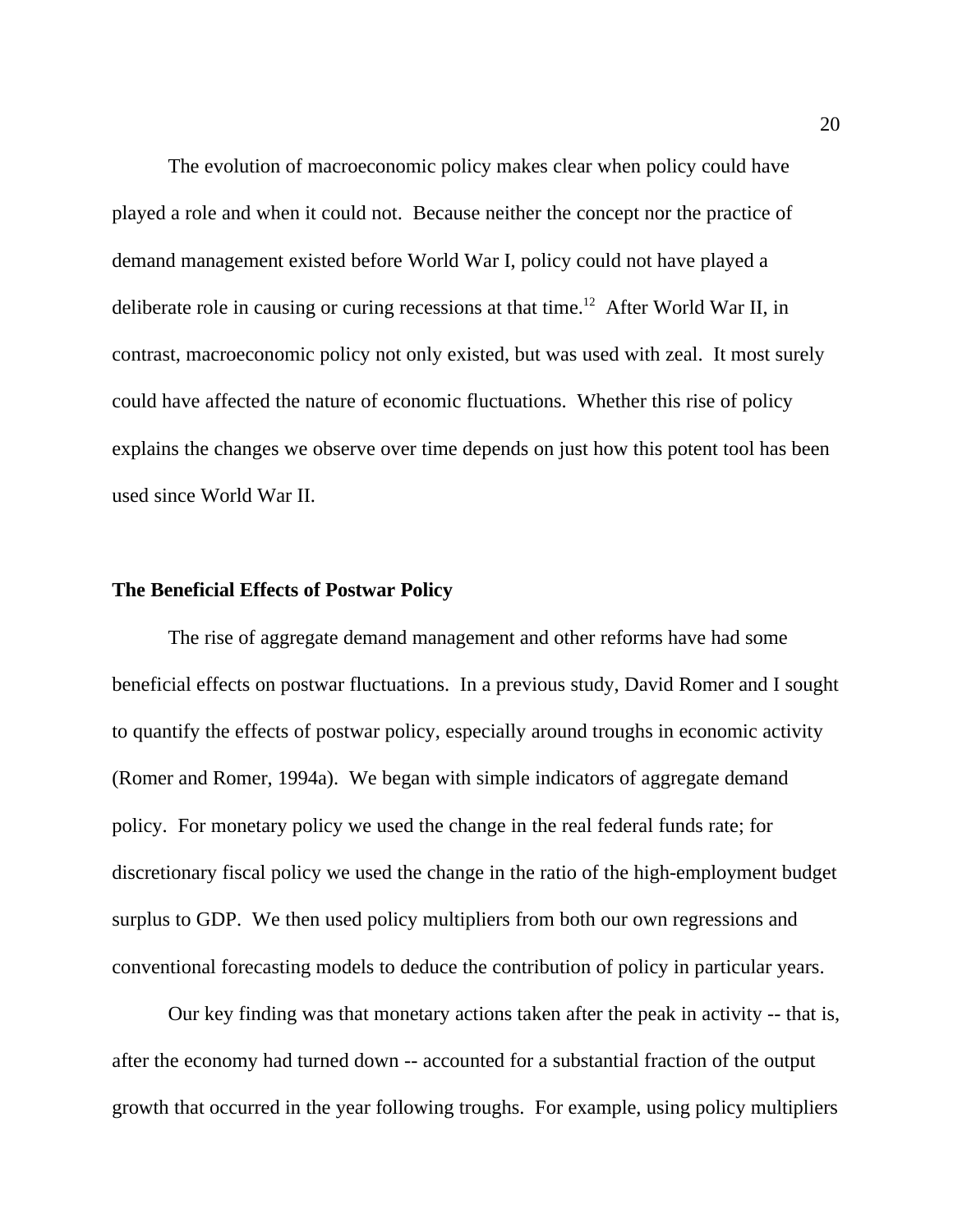from the Data Resources, Incorporated (DRI) forecasting model, we calculated that monetary policy contributed 1.5 percentage points to the growth rate of real output in the year following a trough, while discretionary fiscal policy contributed 0.5 percentage points. This is compared with an average actual growth rate in the year following troughs of 4.6 percent. These findings suggest that stabilization policy, especially monetary policy, has played an important role in controlling the size of postwar recessions.

This finding is consistent with what the Federal Reserve said it was trying to do in these periods. A review of the narrative record shows that in nearly every postwar recession, the Federal Reserve eventually adopted active expansion in an attempt to end or ameliorate the recession. For example, a few months before the trough in 1970, the view of the Federal Open Market Committee (FOMC) was that "monetary policy at present should be sufficiently stimulative to foster moderate growth in real economic activity" (Board of Governors, 1970, p. 149) Similarly, in July 1982, the FOMC said that it wanted "to provide sufficient monetary growth to encourage recovery in economic activity over the months ahead" (Board of Governors, 1982, pp. 109-110).

Our study also looked at the effects of discretionary policy in years other than those following troughs. The findings concerning the general effects of discretionary policy are summarized in Figure 2. The solid line shows the actual change in real GDP and the dotted line shows the estimated change under neutral policy, which is defined in this case to be no change in either the real federal funds rate or in the ratio of the highemployment surplus to GDP.<sup>13</sup> The fact that the dotted line is often below the solid line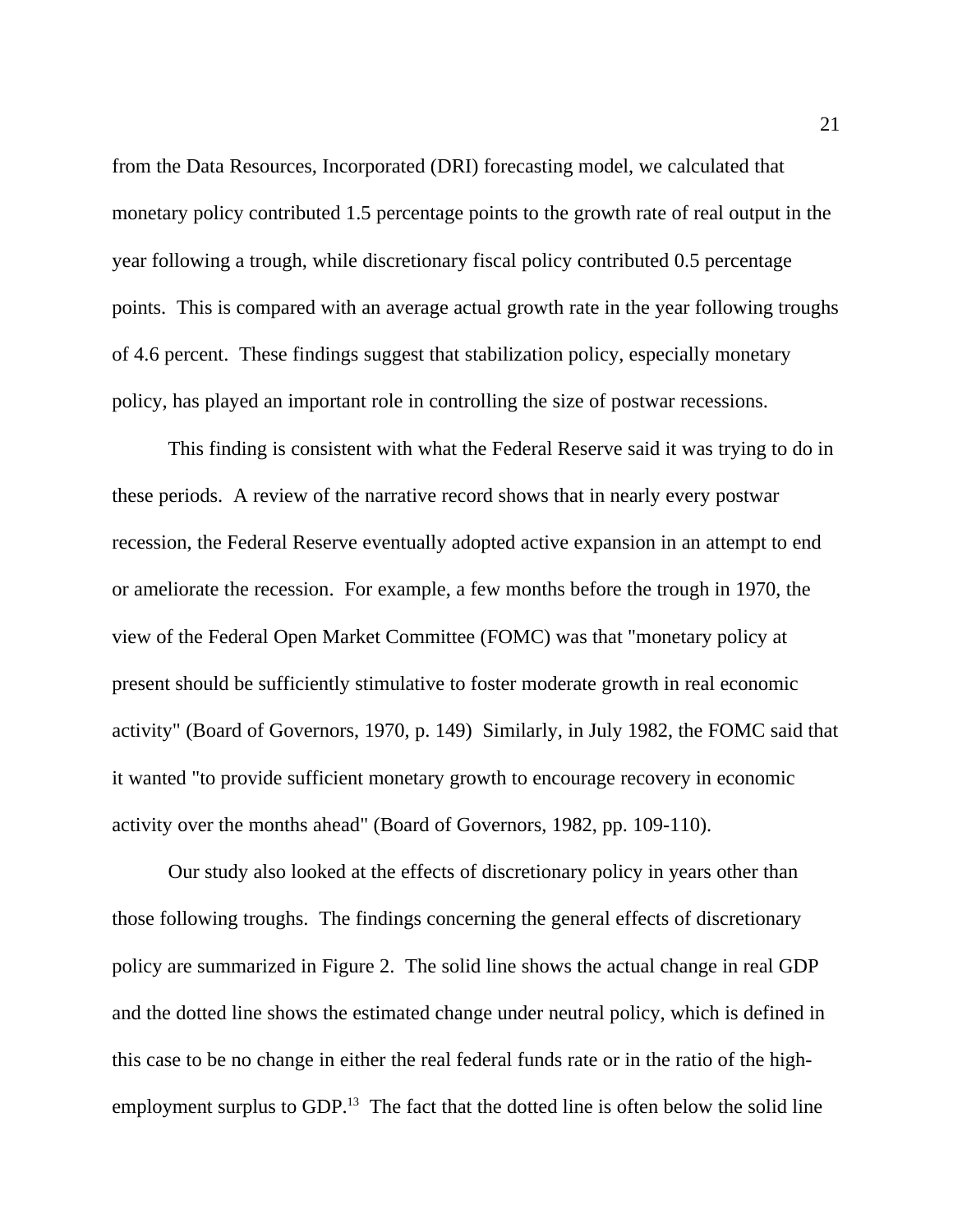on downticks suggests that policy was countering some periods of low or falling output. Furthermore, there are some periods of robust expansion, such as the early 1960s and the early-to-mid 1990s, which in the absence of policy would have been episodes of very low growth. This suggests that policy may have prevented some recessions or near-recessions in the postwar era.

This sense that policy has counteracted some postwar shocks is borne out by detailed case studies. For example, Bernanke (1990) argues that interest rate cuts and other actions by the Federal Reserve following the stock market crash of 1987 prevented a significant financial crisis and the real contraction that would likely have resulted. While these monetary actions were too short-lived to show up in Figure 2, Bernanke is convincing that they had a substantial beneficial effect.

The same methods described above to look at the contribution of discretionary policy can be used to analyze the contribution of automatic fiscal stabilizers. The automatic piece of the budget surplus is the difference between the actual surplus and the high-employment surplus. The change in the ratio of the automatic surplus to GDP times the dynamic multiplier for fiscal policy gives an estimate of the effect of the automatic component of policy on real output growth.

Based on the multipliers for the DRI model, we found that automatic stabilizers contributed on average 0.85 percentage points to the real growth rate in the year following troughs; estimates based on multipliers from other models are somewhat smaller. Thus, the beneficial effects of automatic stabilizers in recessions were larger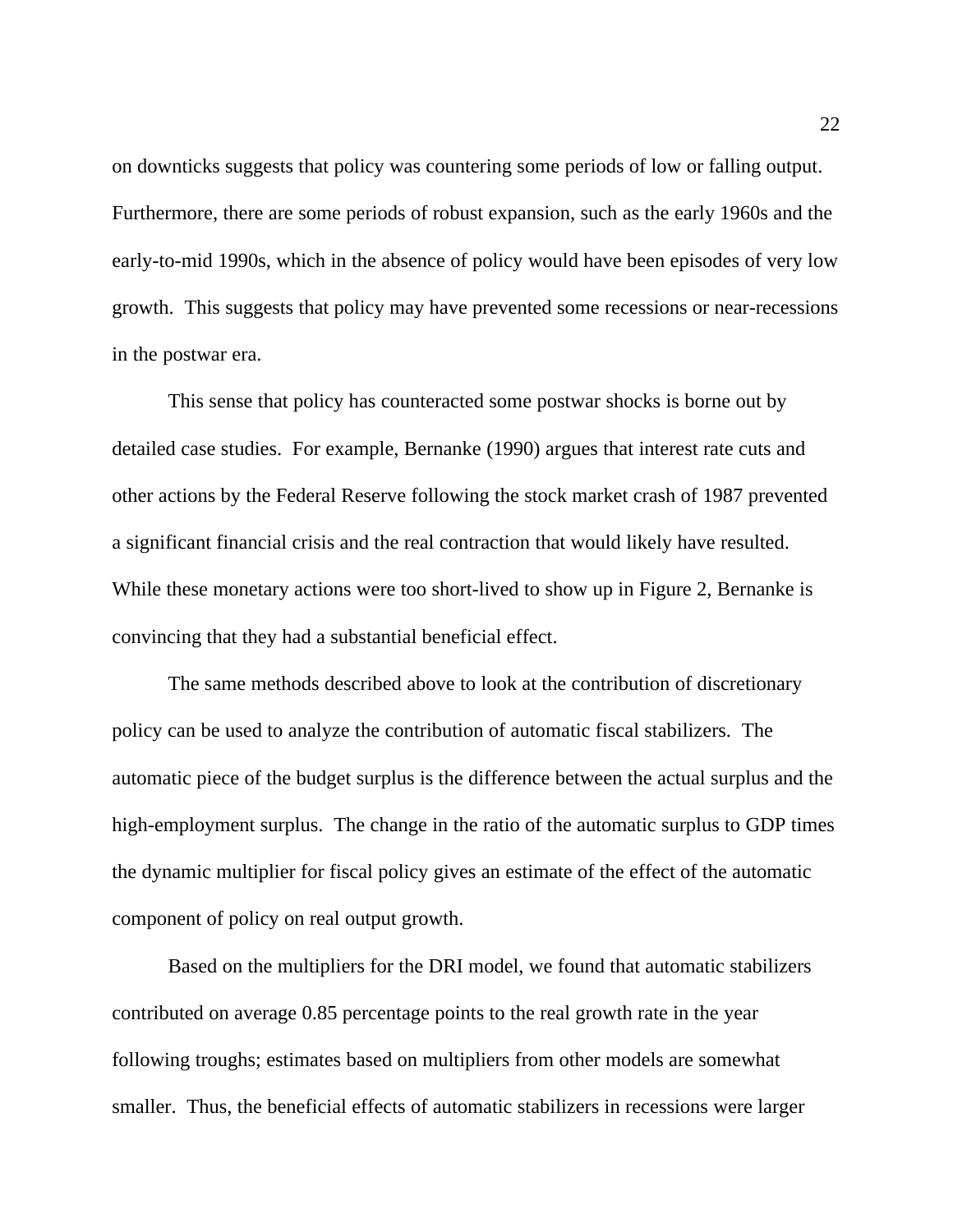than those for discretionary fiscal policy, but substantially smaller than those for monetary policy. Looking more generally at the effects of automatic stabilizers reveals just what one would expect: automatic changes in the surplus have moderated both upticks and downticks in real growth. The effect, while not large, is certainly not trivial. In years of extreme rises or falls in output, automatic stabilizers reduced the absolute value of the growth rate by 1 to 1 1/2 percentage points; in years of more moderate change, the effect was closer to 1/2 percentage point. This suggests that automatic stabilizers were a source of some stabilization in the postwar era.

Deducing the contribution of deposit insurance to postwar stabilization is a topic worthy of a paper in its own right. However, the obvious starting point is the observation that financial panics were ubiquitous before World War I and almost nonexistent since World War II. According to Kemmerer (1910), there were major panics in 1890, 1893, 1899, 1901, 1903, and 1907. A comparison of these dates with the dates of peaks in Table 3 confirms that there is a correlation between panics and recessions in the prewar era. Even if panics did not initiate recessions, it is likely that they exacerbated them.<sup>14</sup> In this way, the existence of panics before deposit insurance and their disappearance after seem a likely source of at least some stabilization over time. If panics were the genuine cause of some prewar recessions, their elimination could also explain the decreasing frequency of recessions after World War II.

This analysis of the beneficial effects of policy in the postwar era suggests an answer to the question: "Why have cycles changed somewhat over time?"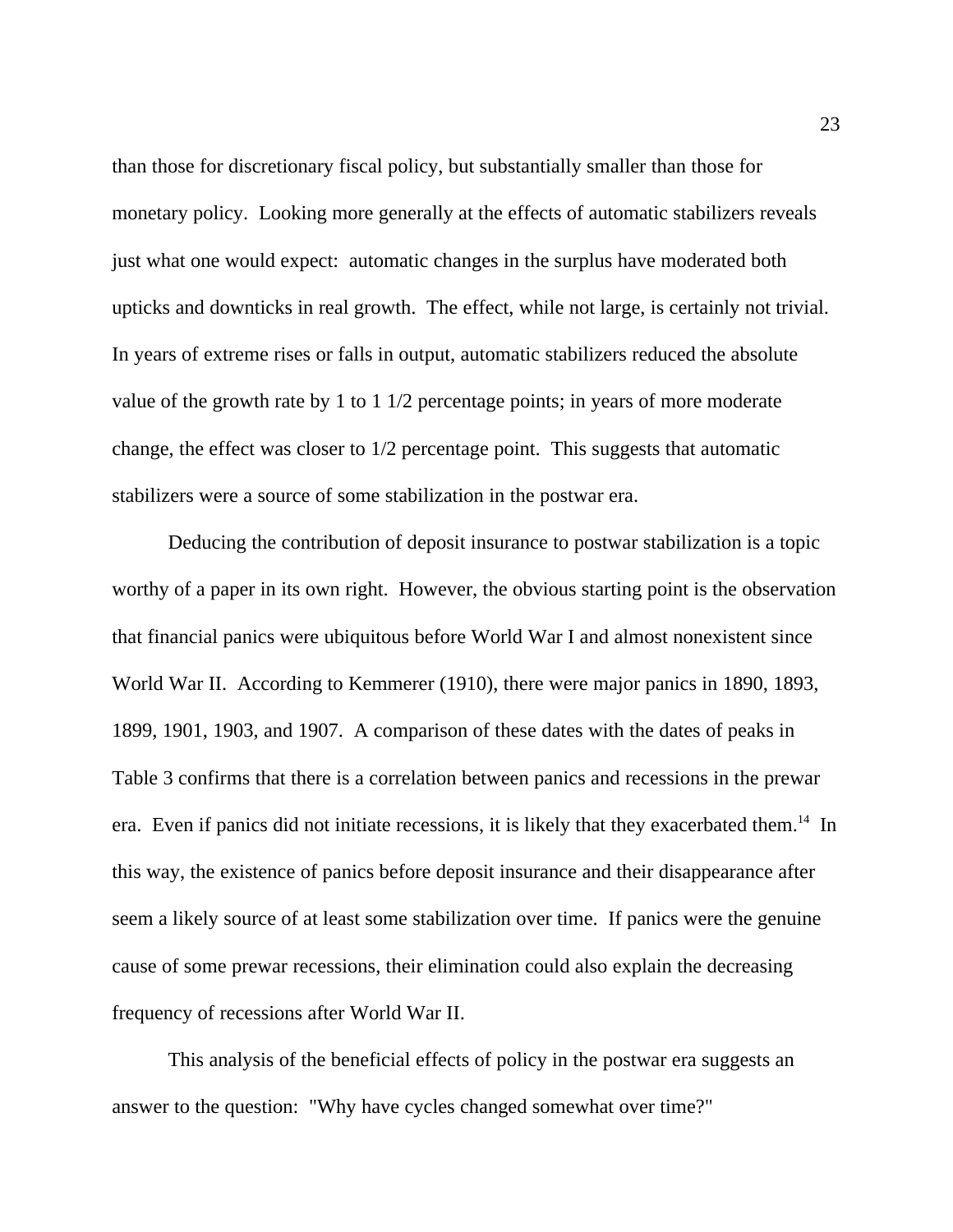Macroeconomic variables have become slightly more stable and recessions have become slightly less severe in the postwar era because policy has systematically counteracted some shocks. Both monetary policy and automatic fiscal policy have served to moderate postwar recessions.

Recessions have become less frequent because of policy as well. Monetary policy and deposit insurance may have effectively eliminated one source of shocks in the postwar era. Furthermore, both automatic stabilizers and active policy have converted some periods of likely recession into periods of normal growth. In this way, policy almost surely explains why expansions have been longer after 1948 than before 1916.

## **Policy-Induced Recessions**

While the rise of macroeconomic policy and related reforms can explain the changes in fluctuations we observe, government control of postwar aggregate demand also is the key to why cycles have not changed more between the prewar and postwar eras. In the previous section, when I presented estimates of the contribution of discretionary policy in the postwar era, I focused on the times when policy stabilized output. However, Figure 2 makes it clear that there are years, such as 1981, when policy caused rather than ameliorated recessions. The rise of such policy-induced recessions explains why output and related macroeconomic indicators have not stabilized dramatically over time. At the same time, the fact that policy-induced recessions have not been allowed to mushroom explains why postwar cycles have been somewhat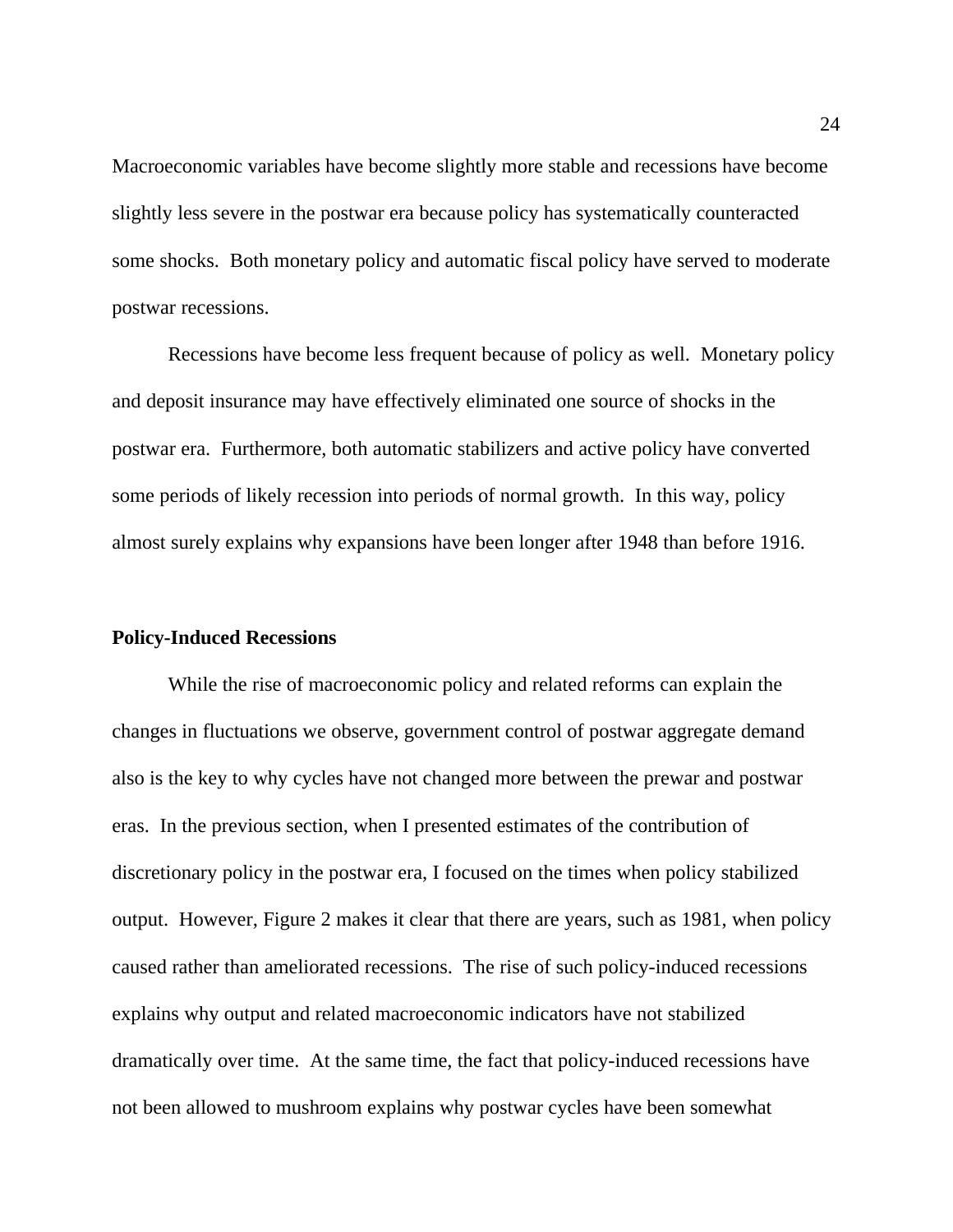clustered in the moderate range.

Sorting out the role of policy in causing recessions is inherently difficult. Simulations such as those in Figure 2 are one approach, but they have clear limitations. Most obviously, they take the effects of policy as given, despite the fact that the effects of policy, especially monetary policy, is a subject of much debate. Empirical findings that changes in money or interest rates are correlated with changes in output or unemployment cannot establish causation. It could be that policy responds to the state of the economy, rather than the other way around.

In our paper "Does Monetary Policy Matter?," David Romer and I (1989) sought to deal with the causation problem in estimating the effects of monetary policy by bringing in additional information.<sup>15</sup> We read the Minutes of the Federal Open Market Committee (FOMC) and the briefer Record of Policy Actions to deduce what the Federal Reserve was trying to do and why. We found seven occasions in the postwar era when the Federal Reserve deliberately reduced aggregate demand because the prevailing rate of inflation was deemed unacceptable: in October 1947, September 1955, December 1968, April 1974, August 1978, October 1979, and December 1988. For example, in September 1955, the FOMC voted for the "maintenance of, and preferably some slight increase in, the restraining pressure it had been exerting through open market operations" because "price advances were occurring in considerable numbers" (Board of Governors, 1955, p. 105). Though the Federal Reserve naturally did not say it was trying to cause a recession, in each of these episodes it was clearly willing to accept output losses to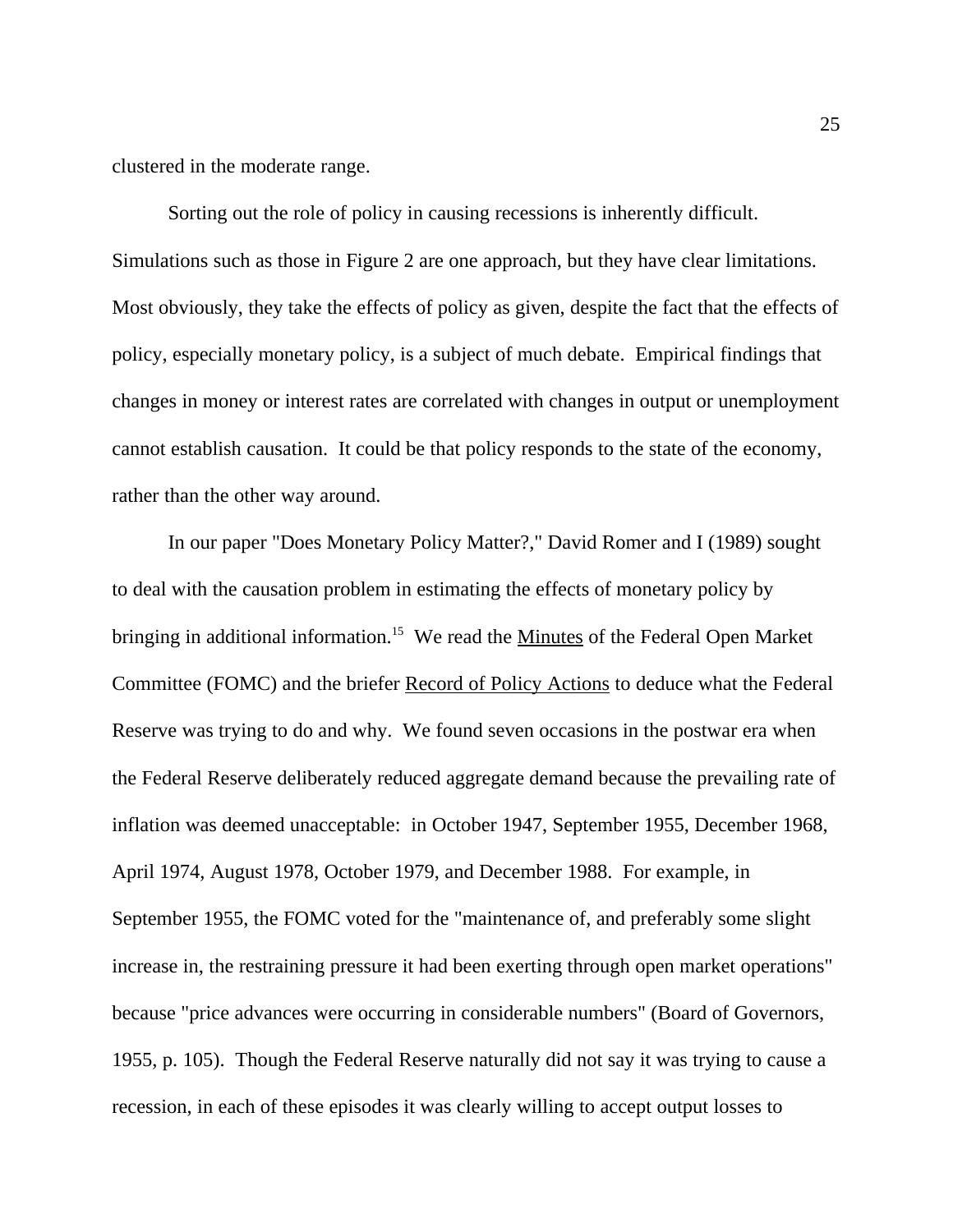reduce inflation. A few months following the 1955 decision, for example, the FOMC expressed the view that it should "combat an inflationary cost-price spiral" despite the "risk of incurring temporary unemployment" (Board of Governors, 1956, p. 26).

To estimate the effects of such policy actions, we specified a dummy variable equal to one in the months when the decision to act to reduce inflation became obvious. We then regressed the change in industrial production on many lags of the dummy variable and on control variables such as seasonal dummies and lagged industrial production. In some specifications we included additional control variables, such as the change in oil prices, to account for supply shocks. We found that decisions by the Federal Reserve to reduce aggregate demand to lower inflation led to substantial and sustained drops in industrial production; indeed, such a decision had a peak cumulative effect on the level of industrial production of approximately -12 percent after 33 months.<sup>16</sup>

The original focus of this analysis was to test whether monetary policy mattered. Once the effects have been estimated, however, one can turn them around to see how different economic performance would have been without the decisions by the Federal Reserve. To do this, I take our estimates of the response of the change in industrial production to the monetary policy dummy variable and subtract it from the actual change in industrial production following contractionary monetary shocks. This yields a series showing the change in industrial production without deliberate monetary contractions.

Table 6 presents a comparison of this simulated series with the actual changes in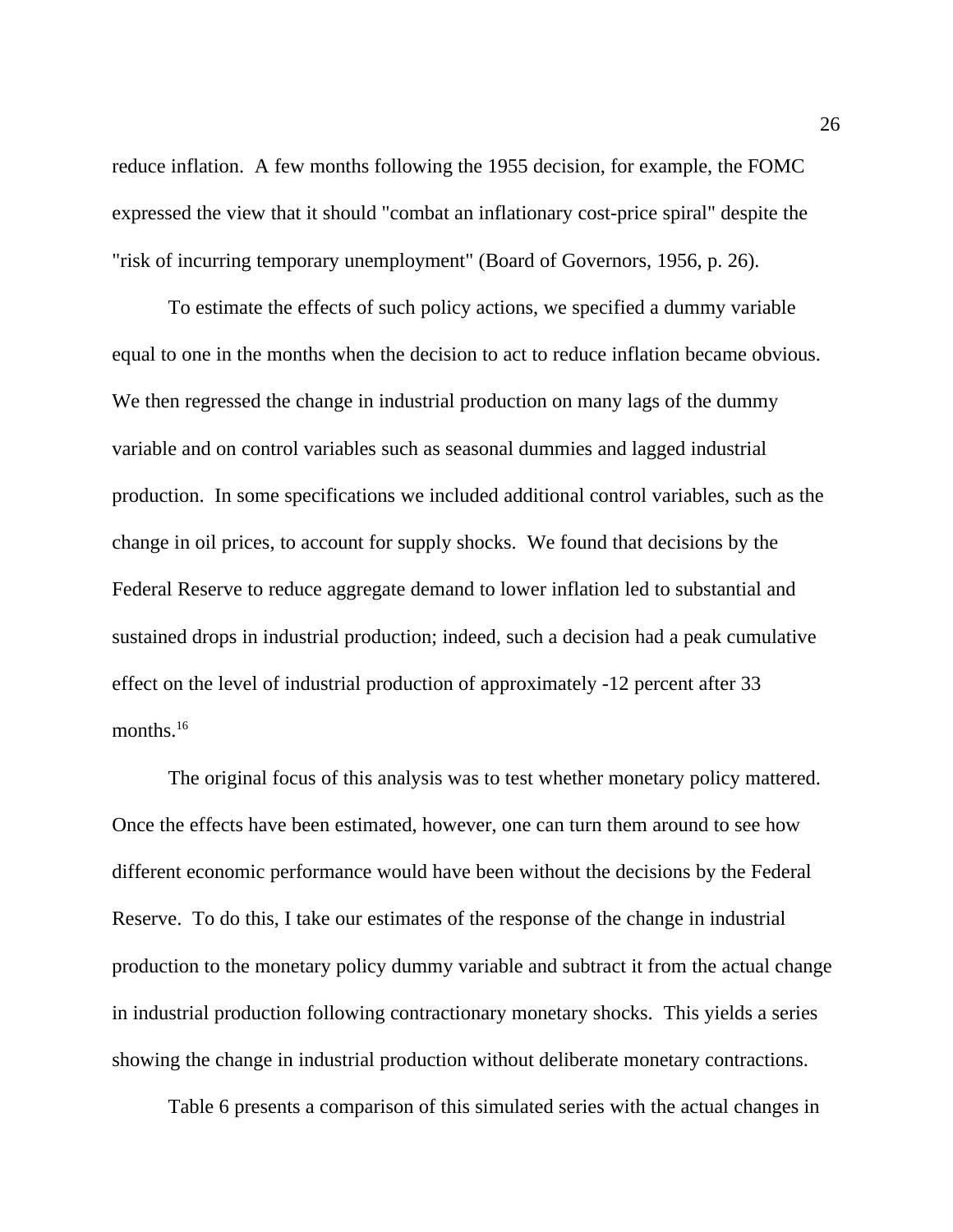industrial production (both summed to yield annual values) in recession years. The nine postwar recessions identified in Table 3 show up in annual industrial production data as seven episodes where industrial production fell over a single year, and one episode (1979-1982) where it fell for four consecutive years. Table 6 reports these years when industrial production fell and the magnitude of each fall. It also reports whether there was a monetary shock before the downturn, and the change in the simulated industrial production series in the downturn year.

Table 6 shows that there were monetary policy shocks in all but two postwar downturns (1953 and 1960). More importantly, the behavior of the simulated industrial production series shows that, in the absence of monetary policy shocks, industrial production would have risen, rather than fallen as it actually did, in 1949, 1979, 1979-82, and 1990. In both 1957 and 1974, output would still have fallen in the absence of the monetary policy changes, but by much less. Averaged over the 11 downturn years, industrial production would have been virtually constant in the absence of monetary shocks, rather than falling over 4 percent. This suggests that contractionary monetary shocks account for a substantial share of postwar recessions.

These results suggest that the existence of policy-induced recessions in the postwar era explains why we have not seen a dramatic stabilization over time. We still have recessions after World War II, despite the rise of demand management and structural reforms, largely because policy has generated them. Average severity of recessions has declined only slightly because the average size of the recessions we have created is not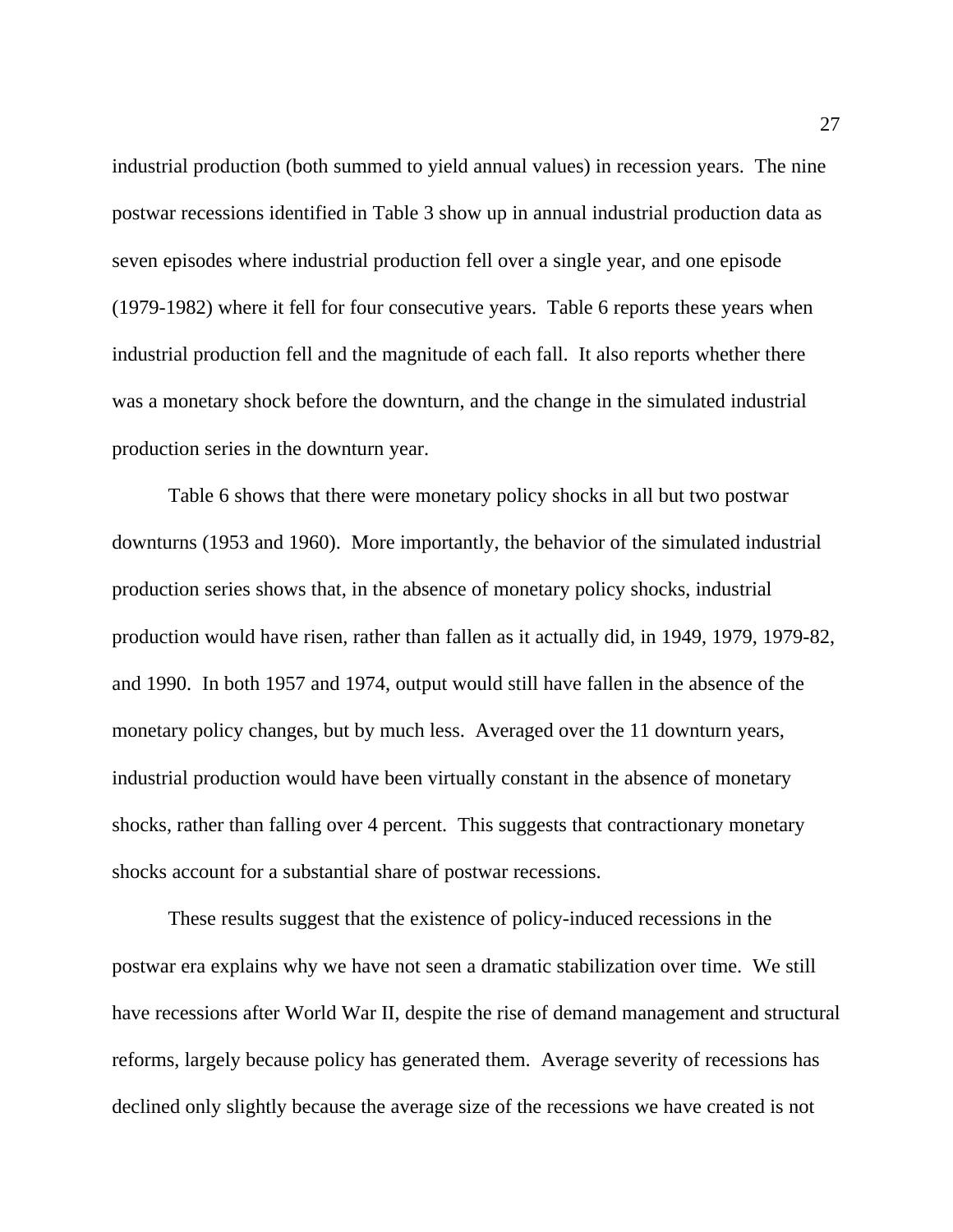much smaller than the average of the wide range of small, medium, and large prewar recessions. Likewise, annual volatility has not decline markedly because there are still substantial

downturns in the postwar era.

Policy-induced recessions can also account for the tendency for cycles to be more uniform in the postwar era. The Federal Reserve has needed to create recessions with enough output loss to reduce inflation.<sup>17</sup> This explains why postwar recessions have not been very small. But as discussed earlier, these policy-induced recessions have not gone unchecked. The fact that we have not observed deflation in the postwar era suggests that recessions have not been more severe than necessary to keep inflation in check, and that the Federal Reserve has stopped recessions before they reached the extreme severity of the worst prewar and interwar recessions. Cycles have thus become more clustered in the moderate range because policy has made them that way.

#### **Inflation and Policy Mistakes**

Showing that policy-induced recessions to reduce inflation account for the continued volatility of the postwar era only pushes the mystery back a step. Why has inflation been a persistent problem in the post-World War II era, at least up until 1985?

At some fundamental level, policy mistakes have to be key. Monetary and fiscal policy have been available and fairly well-understood since World War II. As a result,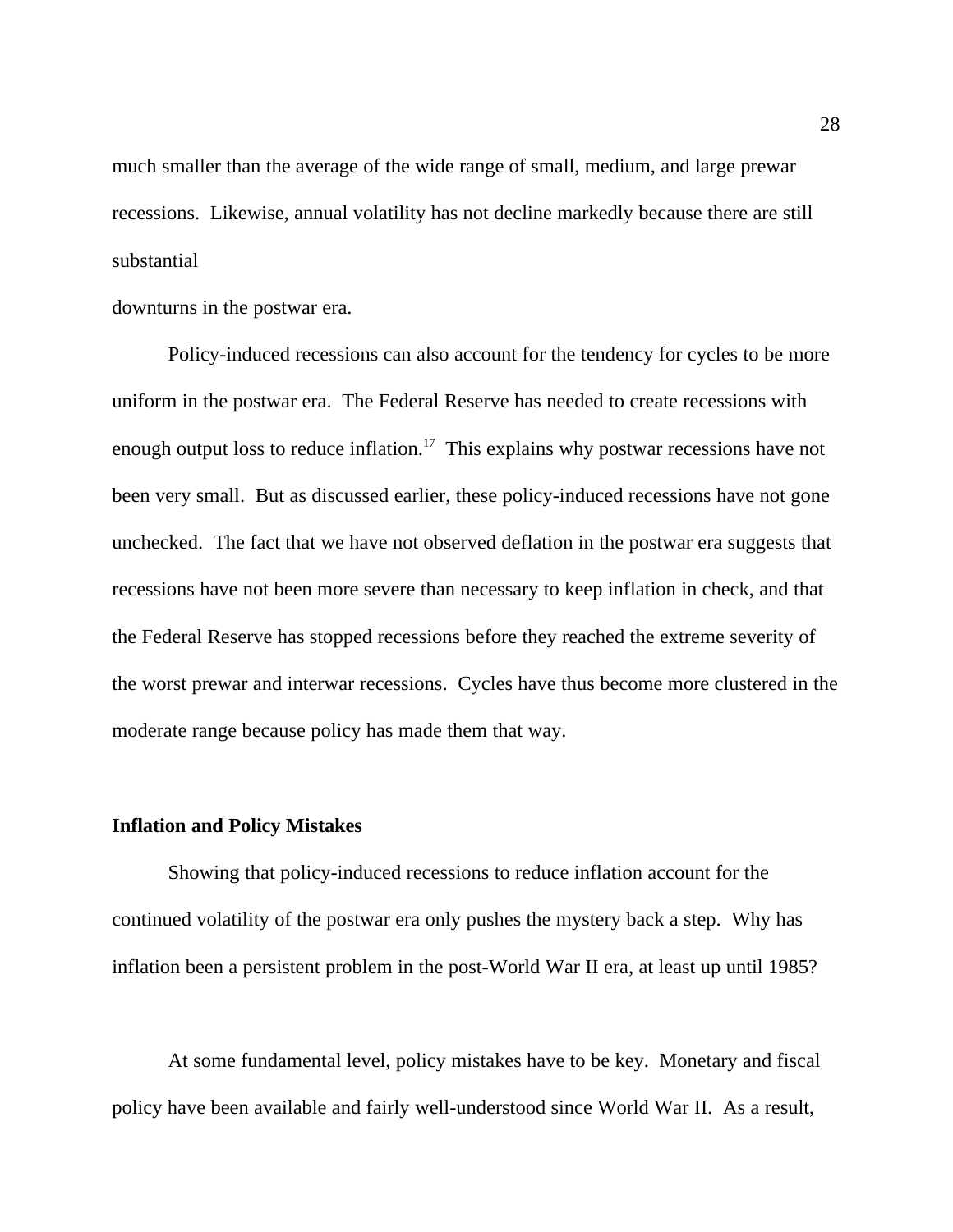policy most certainly could have restrained inflation before it reached unacceptable levels. That it did not on several occasions in the postwar era indicates errors of at least omission, if not of commission.

The nature of the policy mistakes, however, seems to have evolved over time. In the late 1940s, the Federal Reserve let inflation accelerate in part because of the wartime policy of keeping interest rates low to facilitate management of the unprecedented national debt. Chandler (1951) suggests that the Federal Reserve did not press for an end to this policy because it, like most other observers, feared that the Depression would return at the end of World War II. Similar factors were at work during the Korean War, when a rapid increase in government spending combined with an unwillingness of the Federal Reserve to complicate Treasury financing of the war led to a year of high inflation. Thus, inflation in the early postwar period was the result of unique budgetary conditions and mistaken forecasts.

Most of the rest of the inflation of the 1950s appears to have been largely accidental. The Federal Reserve was genuinely aiming at price stability and attempting to restrain aggregate demand starting in 1955. It simply missed its target for a while because of outdated operating procedures and a misunderstanding of developing conditions.<sup>18</sup>

 The policy mistakes behind the inflation of the late 1960s and 1970s appear to be a different beast. Rather than being acts of omission based on inexperience or common misperceptions, the mistakes of the 1960s and 1970s appear to be more systematic and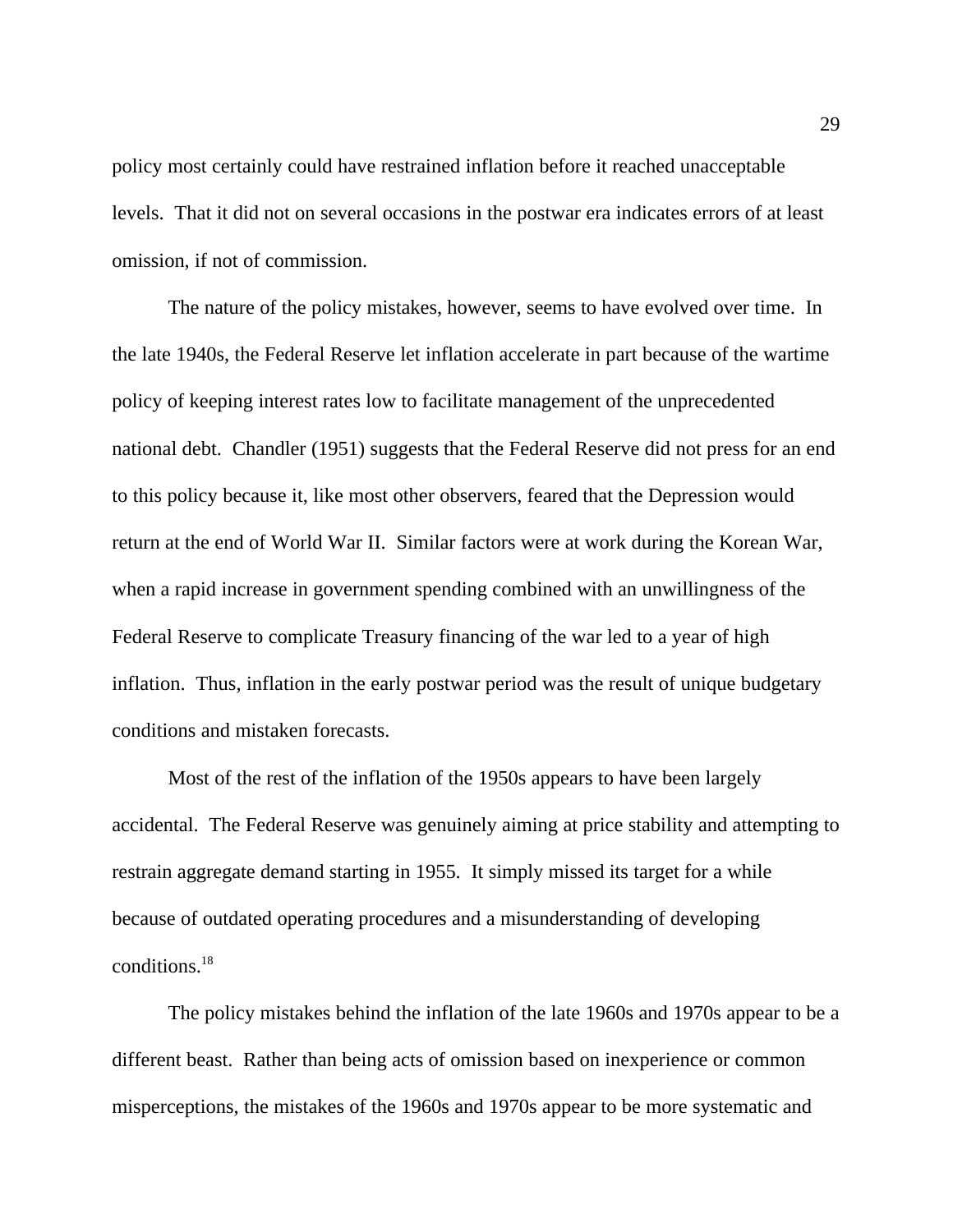willful. The simulation in Figure 2 shows that in both the mid-1960s and the early 1970s discretionary policy was decidedly expansionary, despite the fact that output growth was already high and inflation was relatively high and rising.<sup>19</sup> In the mid-1960s, increases in government spending related to the Vietnam War and the Great Society played the key role, with monetary policy mainly failing to restrain aggregate demand growth. In the early 1970s, monetary policy was extremely stimulative, with fiscal policy playing a secondary role.

The source of these deliberate expansions and inadequate restraint in the face of high growth and rising inflation is a topic of some debate. De Long (1997) stresses historical accidents and a lingering fear of recession stemming from the Great Depression as the source of over-expansion. Taylor (1997), commenting on De Long's arguments, suggests that the mistaken economic theories of the early 1960s -- in particular, the static Phillips curve model of Samuelson and Solow -- deserve considerable blame. Fiscal and monetary policymakers may have over-expanded simply because they did not understand the trade-offs they faced. Finally, political scientists such as Tufte (1978) suggest that the 1971-72 expansion was simply the political business cycle at its most brazen. Whatever the ultimate cause, the fact is that macroeconomic policy was decidedly overly expansionary at several points in the 1960s and 70s and this policy stimulation led to rapidly rising output and inflation.

Judging from Figure 2, policy was again overly expansionary in the mid-1980s. However, the magnitude of the mistake was substantially smaller than in the 1960s and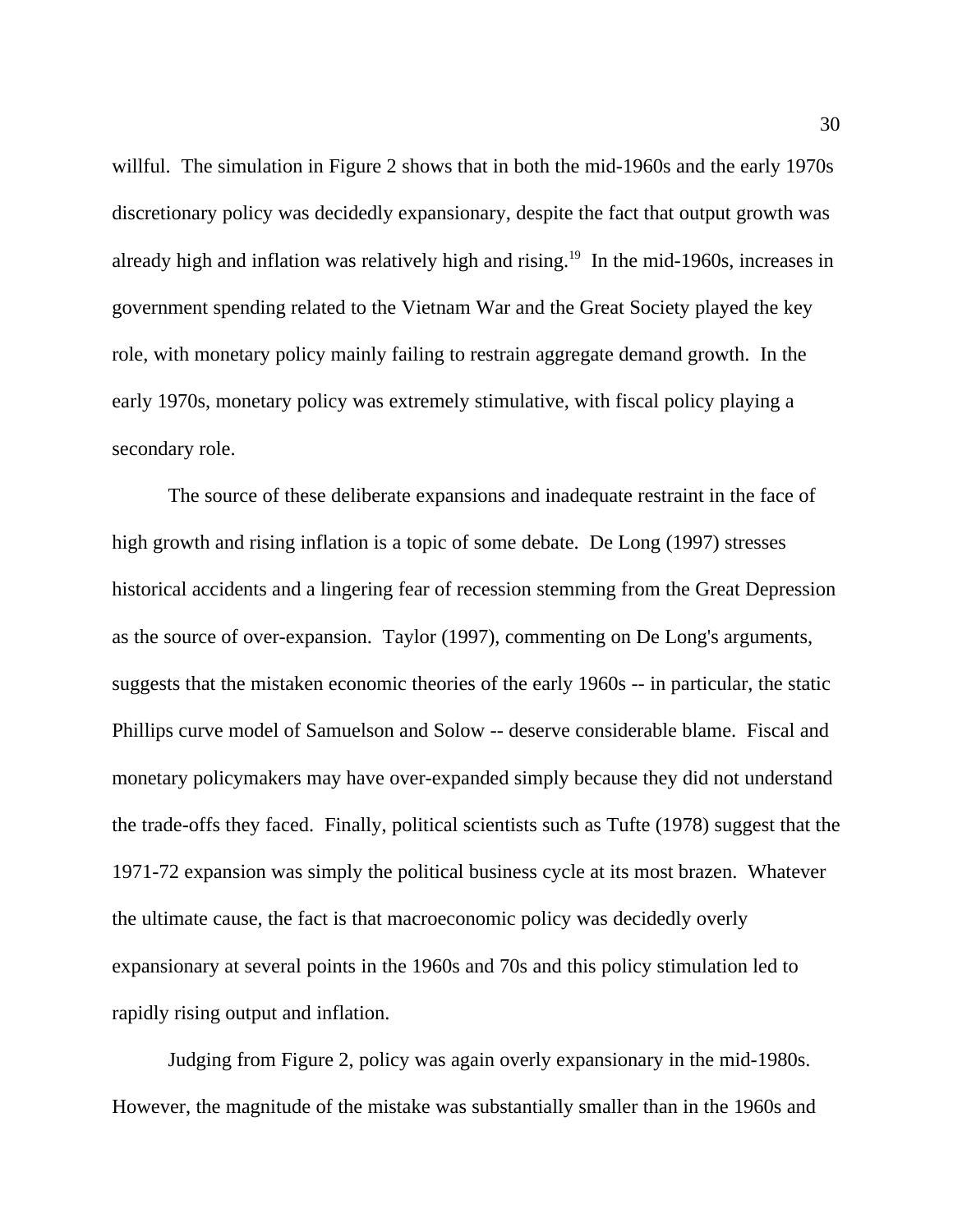1970s. Policy was only mildly expansionary and inflation, though rising, was still low. Indeed, the error is small enough that it seems likely to have been the result of idiosyncratic factors and minor miscalculations, rather than the result of the deeper factors cited for the mistakes of the previous two decades.

The implication of this discussion is that the source of the continued volatility of the postwar economy rests both superficially and fundamentally with policy. Recessions have continued in the postwar era because we have created them to reduce inflation. Inflation has been a persistent problem in the postwar era because policy, especially monetary policy, has tended to be overly expansionary. Overly expansionary policy has generated periods of rapid growth in the postwar era that have fueled price increases. In essence, we have replaced the prewar boom-bust cycle driven by animal spirits and financial panics with a postwar boom-bust cycle driven by policy.

## **A "New Economy"?**

As discussed above, the last decade or so has been remarkably more stable than the eight or nine decades that preceded it. The late 1980s and the 1990s have also been an era of very low inflation. The explanation I have advanced for general postwar volatility suggests that these two factors are related. Macroeconomic indicators have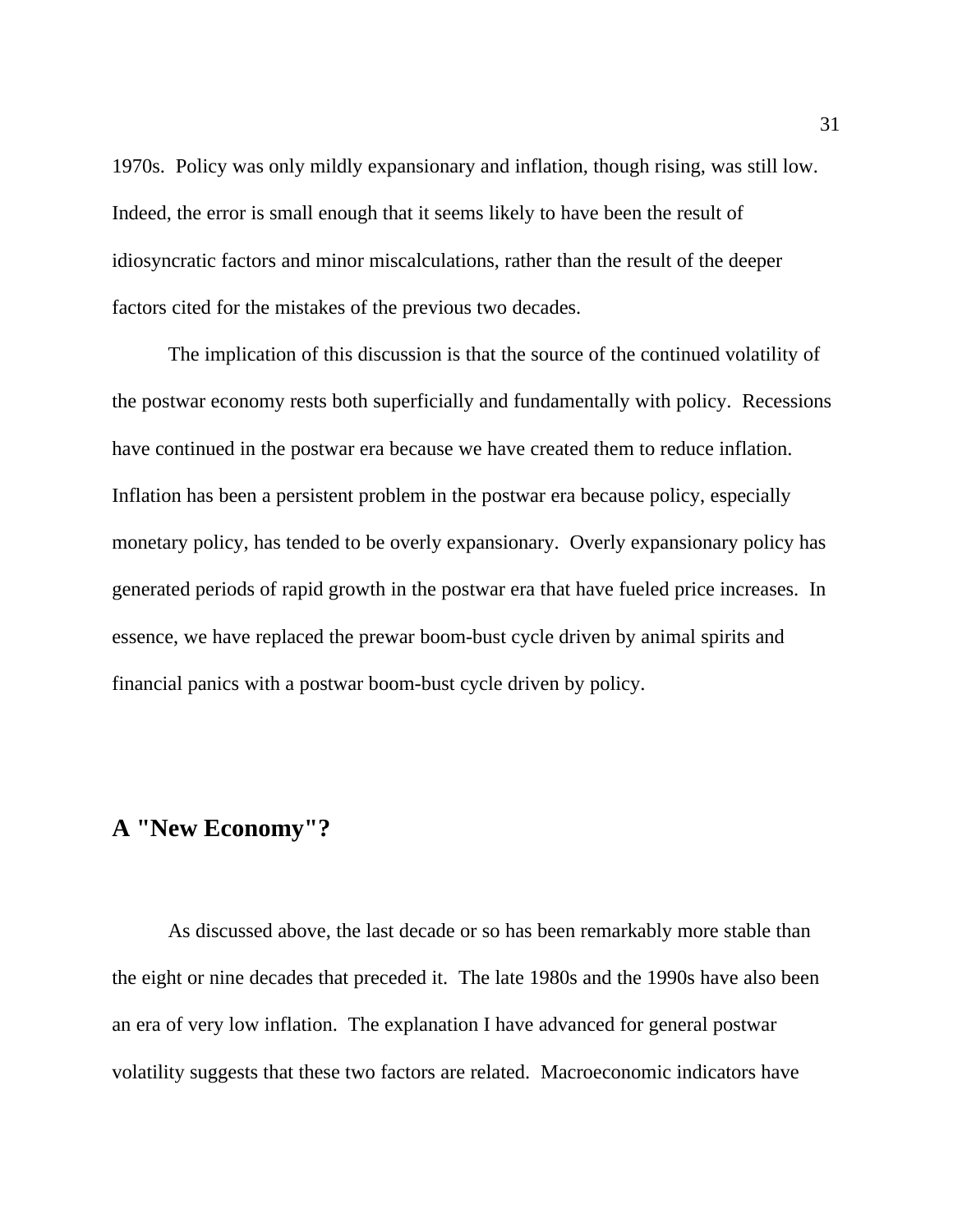been stable and recessions few since 1985 because inflation has been firmly under control. Policy has not generated bouts of severe inflation and so has not had to generate bouts of recession to control it.

Does this mean that there really is a "new economy" today where cycles are largely nonexistent? Perhaps. We have had the potential for greater stability since the advent of aggregate demand policy, automatic stabilizers, and deposit insurance. In the last decade or so we have used these tools to counteract shocks and have not created new ones. As long as policy continues to make few mistakes toward over-expansion, policyinduced recessions to control inflation should continue to be rare.

But describing the source of the change in this way makes it clear that the trend toward greater stability could be quickly reversed. The "new economy" is not the inevitable result of structural changes, globalization, or the information revolution; instead, it has emerged because we have had a steadier hand on the macroeconomic tiller in recent years than in the years before. Whether the management of aggregate demand has been steadier because of new economic theories, the skill of particular policymakers, or a new consensus about the goals of policy is hard to say. What is clear is that, replace that steady hand with an unsteady one, and the old economy could re-emerge in a flash.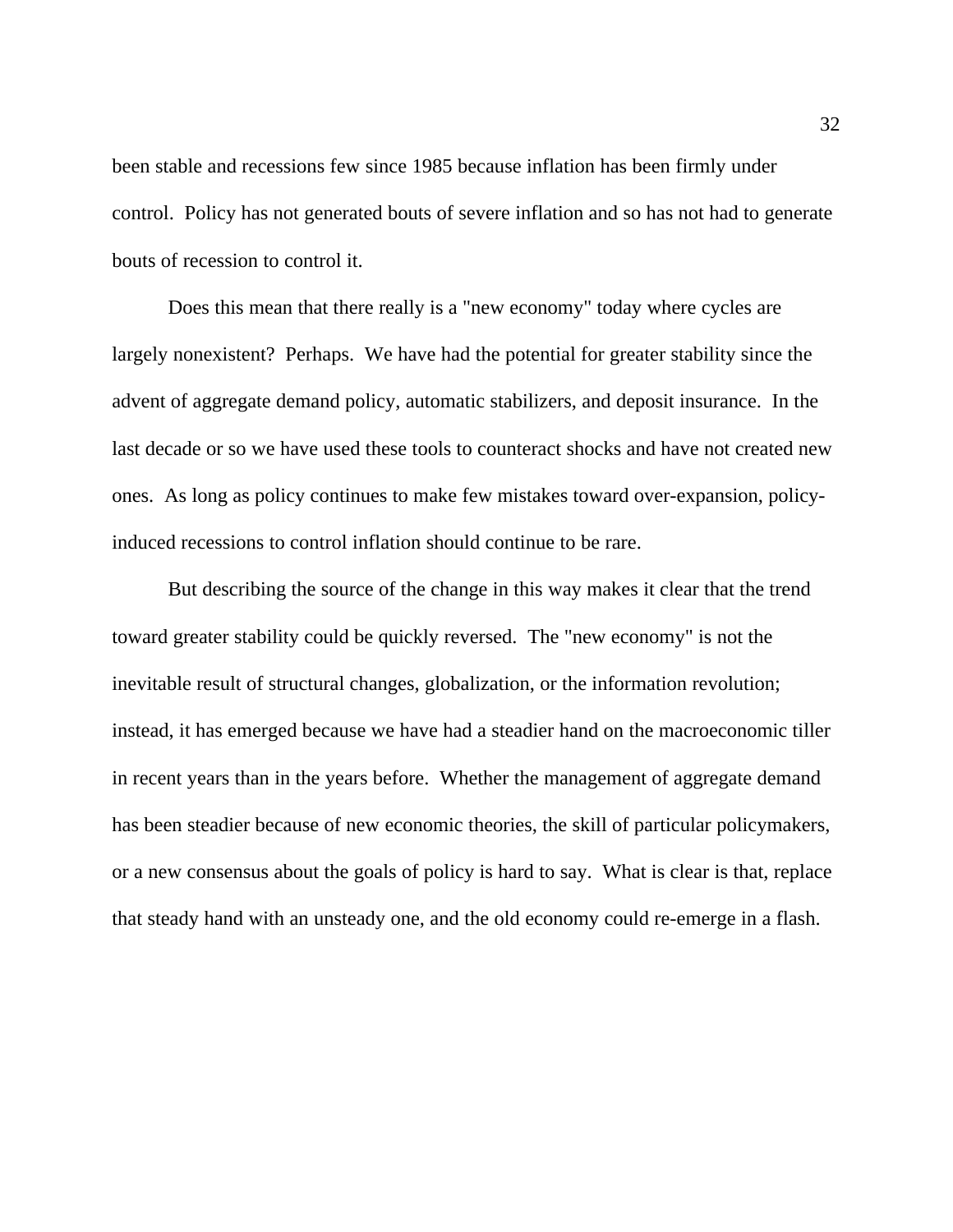## **References**

**Allen, Steven G.,** "Changes in the Cyclical Sensitivity of Wages in the United States, 1891-1987," American Economic Review, March 1992, 82, 122-140.

**Baily, Martin Neil,** "Stabilization Policy and Private Economic Behavior," Brookings Papers on Economic Activity, 1978:1, 11-59.

**Balke, Nathan S.,** and Robert J. Gordon, "The Estimation of Prewar Gross National Product: Methodology and New Evidence," Journal of Political Economy, February 1989, 97, 38-92.

**Bernanke, Ben S.,** "Clearing and Settlement during the Crash," The Review of Financial Studies, Spring 1990, 3, 133-151.

**Brunner, Karl, and Allan H. Meltzer,** The Federal Reserve's Attachment to the Free Reserves Concept. Staff analysis, House Committee on Banking and Currency, 99th Congress, 2d Session, 1964.

**Burns, Arthur F.,** "Progress Towards Economic Stability," American Economic Review, March 1960, 50, 1-19.

**Burns, Arthur F.,** and Wesley C. Mitchell, Measuring Business Cycles. New York: NBER, 1946.

**Calomiris, Charles W., and R. Glenn Hubbard,** "Price Flexibility, Credit Availability, and Economic Fluctuations: Evidence from the United States, 1894-1909," Quarterly Journal of Economics, August 1989, 104, 429-452.

**Chandler, Lester V.,** Inflation in the United States: 1940-1948. New York: Harper and Brothers, 1951.

**De Long, J. Bradford,** "America's Peacetime Inflation: The 1970s." In Romer, Christina D., and David H. Romer, eds., Reducing Inflation: Motivation and Strategy. Chicago: University of Chicago Press for NBER, 1997, pp. 247-280.

**De Long, J. Bradford,** "Fiscal Policy in the Shadow of the Great Depression." In Bordo, Michael D., Claudia Goldin, and Eugene N. White, eds., The Defining Moment: The Great Depression and the American Economy in the Twentieth Century. Chicago: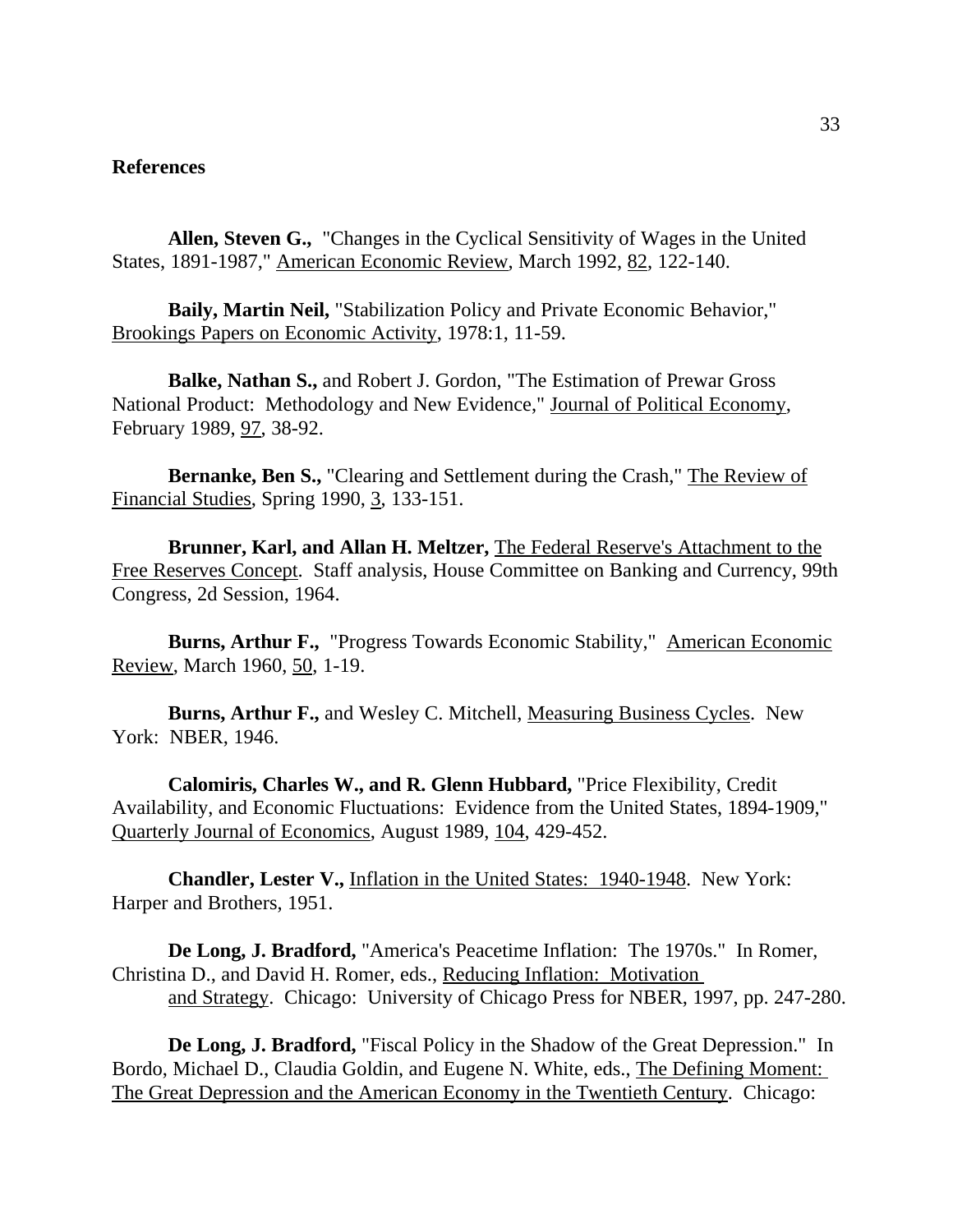University of Chicago Press for NBER, 1998, pp. 67-85.

**De Long, J. Bradford, and Lawrence H. Summers,** "The Changing Cyclical Variability of Economic Activity in the United States." In Gordon, Robert J., ed., The American Business Cycle: Continuity and Change. Chicago: University of Chicago Press for NBER, 1986, pp. 679-734.

**Diebold, Francis X., and Glenn D. Rudebusch,** "Have Postwar Economic Fluctuations Been Stabilized?" American Economic Review, September 1992, 82, 993- 1005.

### **Economic Report of the President,** 1990.

**Friedman, Milton, and Anna J. Schwartz, A Monetary History of the United** States, 1867-1960. Princeton, NJ: Princeton University Press for NBER, 1963.

**Hanes, Christopher,** "Degrees of Processing and Changes in the Cyclical Behavior of Prices in the United States, 1869-1990," Journal of Money, Credit, and Banking, forthcoming.

**Kemmerer, E. W.,** Seasonal Variations in the Relative Demand for Money and Capital in the United States. National Monetary Commission, Senate Document 588, 61st Congress, 2d. Session, 1910.

**Kuznets, Simon S.,** Capital in the American Economy: Its Formation and Financing. Princeton, NJ: Princeton University Press for NBER, 1961.

**Lebergott, Stanley,** Manpower in Economic Growth: The United States Record Since 1800. New York: McGraw-Hill, 1964.

**Miron, Jeffrey A., and Christina D. Romer,** "A New Monthly Index of Industrial Production, 1884-1940," Journal of Economic History, June 1990, 50, 321-337.

**Moore, Geoffrey H., and Victor Zarnowitz,** "The Development and Role of the National Bureau of Economic Research's Business Cycle Chronologies." In Gordon, Robert J., ed., The American Business Cycle: Continuity and Change. Chicago: University of Chicago Press for NBER, 1986, pp. 735-779.

**Romer, Christina D.,** "Spurious Volatility in Historical Unemployment Data," Journal of Political Economy, February 1986, 94, 1-37. (a)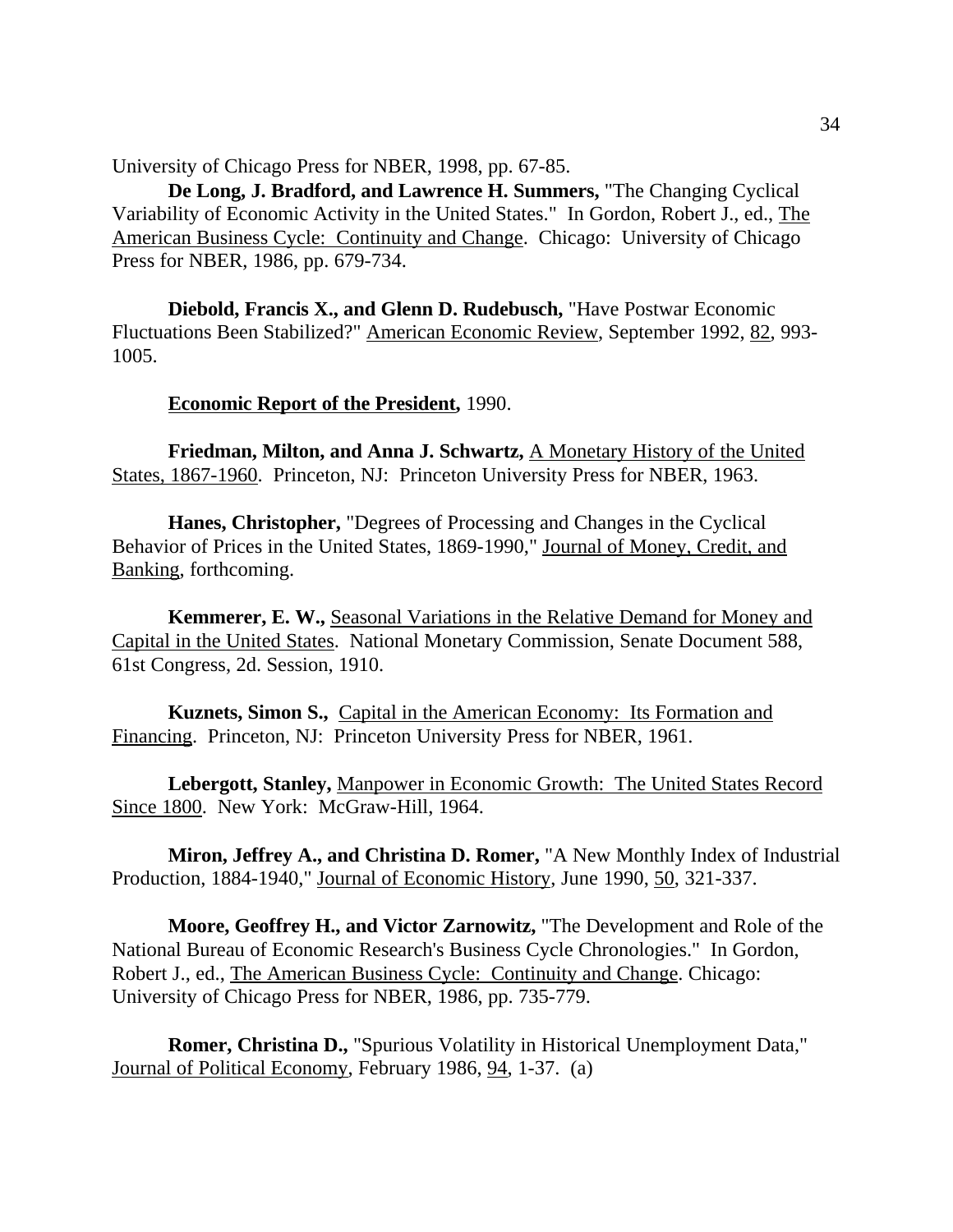**Romer, Christina D.,** "Is the Stabilization of the Postwar Economy a Figment of the Data?," American Economic Review, June 1986, 76, 314-334. (b)

**Romer, Christina D.,** "The Prewar Business Cycle Reconsidered: New Estimates of Gross National Product, 1869-1908," Journal of Political Economy, February 1989, 97, 1-37.

**Romer, Christina D.,** "The Cyclical Behavior of Individual Production Series, 1889-1984," Quarterly Journal of Economics, February 1991, 106, 1-31.

**Romer, Christina D.,** "Remeasuring Business Cycles," Journal of Economic History, September 1994, 54, 573-609.

**Romer, Christina D., and David H. Romer,** "Does Monetary Policy Matter? A New Test in the Spirit of Friedman and Schwartz," NBER Macroeconomics Annual, 1989, 4, 121-170.

**Romer, Christina D., and David H. Romer,** "What Ends Recessions?," NBER Macroeconomics Annual, 1994, 9, 13-57. (a)

**Romer, Christina D., and David H. Romer,** "Monetary Policy Matters," Journal of Monetary Economics, August 1994, 33, 75-88. (b)

**Shapiro, Matthew D.,** "The Stabilization of the U.S. Economy: Evidence from the Stock Market," American Economic Review, December 1988, 78, 1067-1079.

**Shapiro, Matthew D.,** "Federal Reserve Policy: Cause and Effect." In Mankiw, N. Gregory, ed., Monetary Policy. Chicago: University of Chicago Press for NBER, 1994, pp. 307-332.

**Sheffrin, Steven M.,** "Have Economic Fluctuations Been Dampened? A Look at Evidence Outside the United States," Journal of Monetary Economics, January 1988, 21, 73-83.

**Stein, Herbert,** The Fiscal Revolution in America. Chicago: University of Chicago Press, 1969.

**Survey of Current Business, various issues.**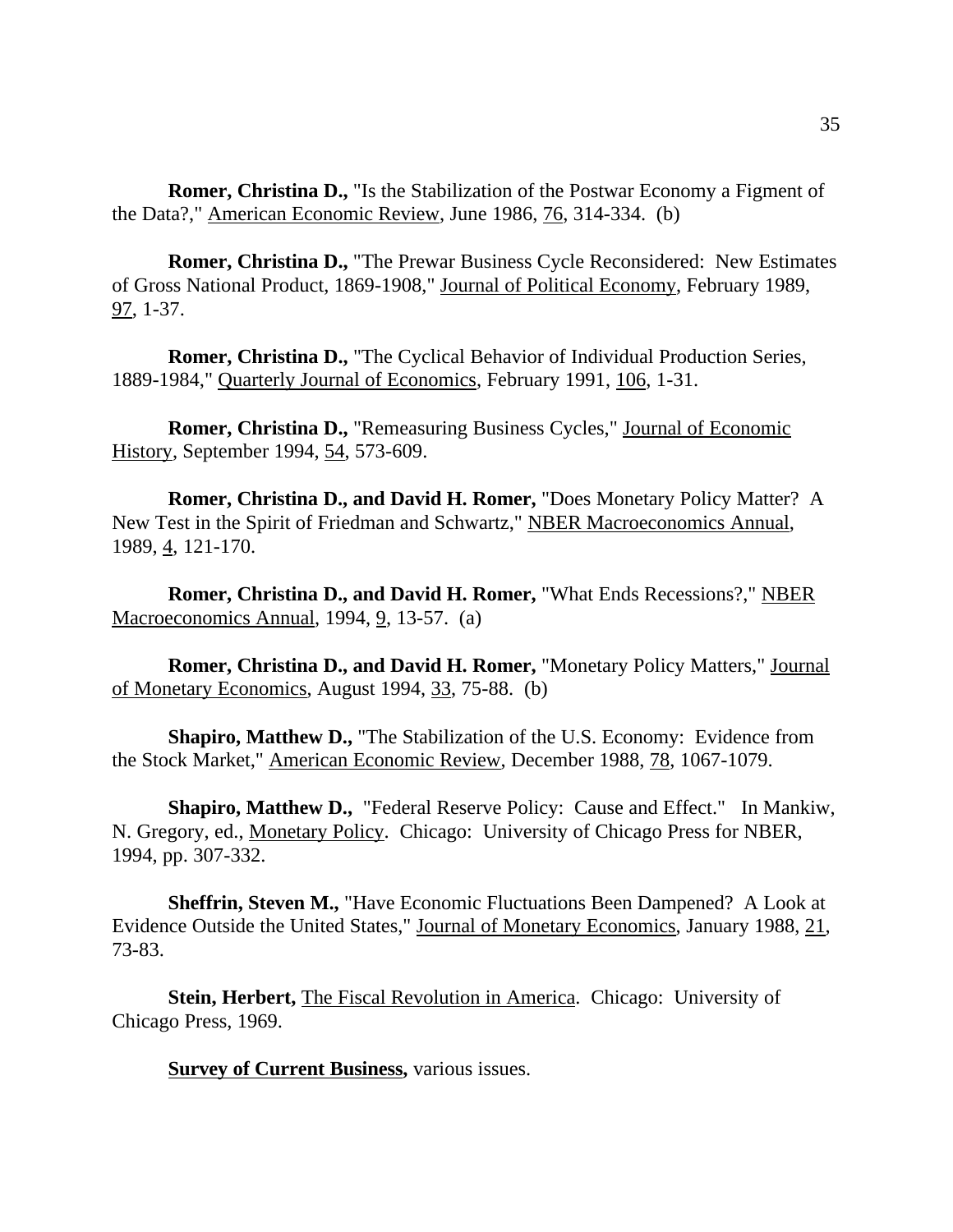**Taylor, John B.,** "Comment." In Romer, Christina D., and David H. Romer, eds., Reducing Inflation: Motivation and Strategy. Chicago: University of Chicago Press for NBER, 1997, pp. 276-280.

**Taylor, John B.,** "An Historical Analysis of Monetary Policy Rules." In Taylor, John B., ed. Monetary Policy Rules. Chicago: University of Chicago Press for NBER, forthcoming.

**Temin, Peter,** "The Causes of American Business Cycles: An Essay in Economic Historiography." In Beyond Shocks: What Causes Business Cycles? Conference Series No. 42. Boston: Federal Reserve Bank of Boston, forthcoming.

Tufte, Edward R., Political Control of the Economy. Princeton, NJ: Princeton University Press, 1978.

**U. S. Board of Governors of the Federal Reserve System,** Annual Report. Washington, D.C.: Board of Governors of the Federal Reserve System, 1955, 1956, 1970, and 1982.

**U.S. Office of Management and Budget,** The Budget of the United States Government, Fiscal Year 1997, Historical Tables. Washington: U.S. G.P.O, 1996.

**Watson, Mark,** "Business Cycle Durations and Postwar Stabilization of the U.S. Economy," American Economic Review, March 1994, 84, 24-46.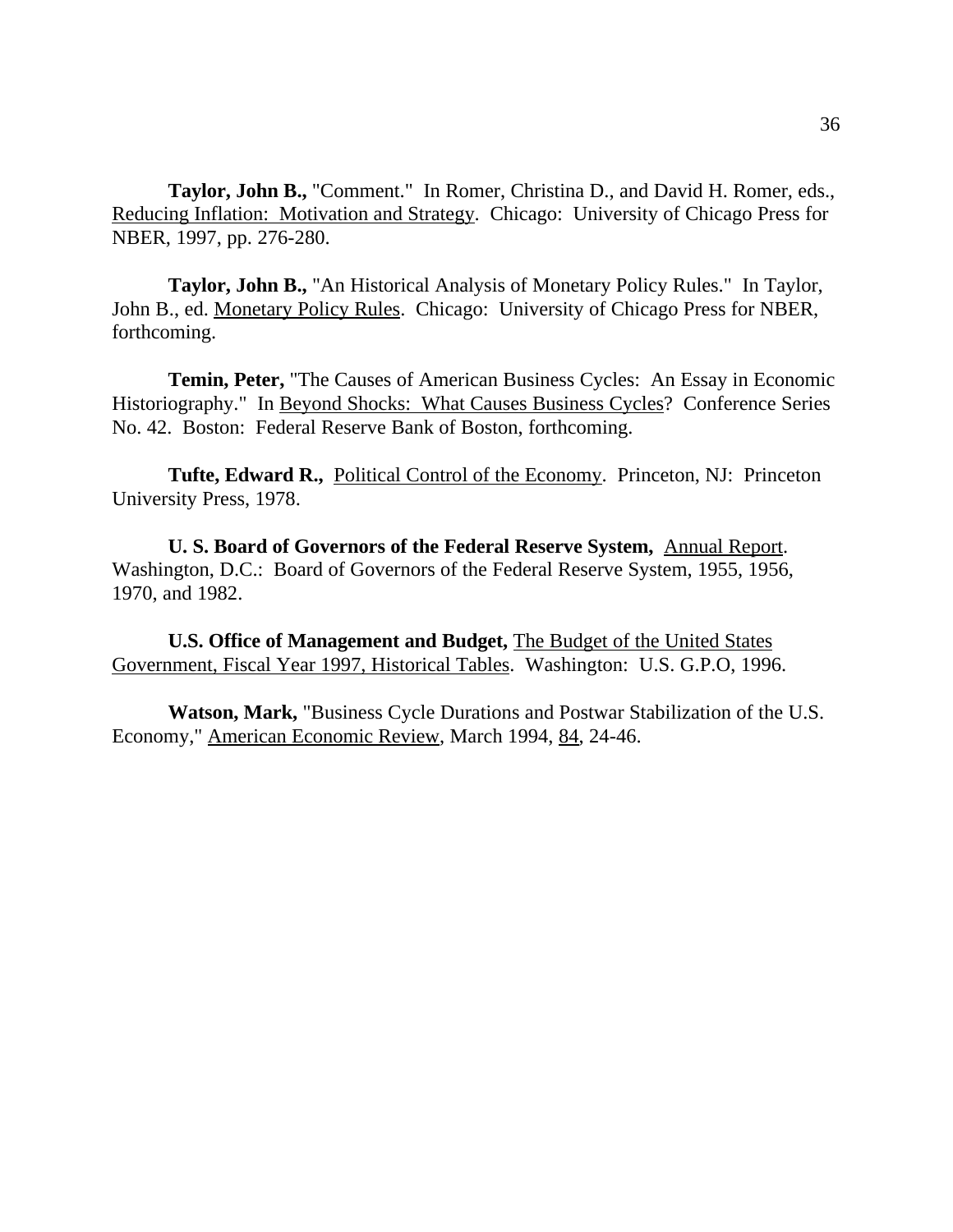## **Notes**

1. Recent studies have shown that historical price and wage series also suffer from excess volatility. Hanes (forthcoming) finds that early wholesale price data are excessively cyclical because of an over-reliance on materials prices. Allen (1992) shows that the commonly-used Rees series on average hourly earnings before 1919 overstates cyclical movements because the employment series used in the denominator is too smooth.

2. The filtered prewar unemployment series is given in Romer (1986a, Table 9, p. 31). The modern series that I consider is the unemployment rate for all civilian workers age 16 and over. The series is available as series LFU21000000 in the Bureau of Labor Statistics online databank (accessed via www.bls.gov).

3. In Romer (1986b), I used another method for constructing a consistent industrial production series, analogous to that described for unemployment. I constructed a postwar industrial production series using the same limited data on primary commodities available for the prewar era. The results of using consistently bad industrial production series in volatility comparisons are similar to those using the adjusted Miron-Romer series, so I only report the latter.

4. See Romer (1994, pp. 606-607) for a more detailed discussion of the adjustment procedures. The modern FRB industrial production series is available from the Board of Governor's website (www.bog.frb.fed.us). I use series B50001 from the seasonally unadjusted historical databank, and then seasonally adjust it using a regression on seasonal dummies. This method allows me to seasonally adjust the prewar and postwar series in the same way.

5. The new historical series is given in Romer (1989, Table 2, pp. 22-23). The modern series that I consider is the Commerce Department real GNP series in chained (1992) dollars, which is available in the Survey of Current Business (August 1998, Table 2A, pp. 151-152).

6. The prewar commodity output data are from Kuznets (1961, Table R-21. p. 553). The best postwar extension of this series is the sum of real GDP in manufacturing, mining, and agriculture, forestry, and fishing. These postwar series for 1947-1977 are available in the Economic Report of the President (1990, Table C-11, p. 307). The extensions for 1977-1996 are available in the Survey of Current Business (November 1997, Table 12, pp. 32). Because the pre-1977 series are in 1982 dollars and the post-1977 series are in chained (1992) dollars, I combine the two postwar variants of each series with a ratio splice in 1977.

7. Watson (1994) analyzes other possible inconsistencies in the NBER reference dates.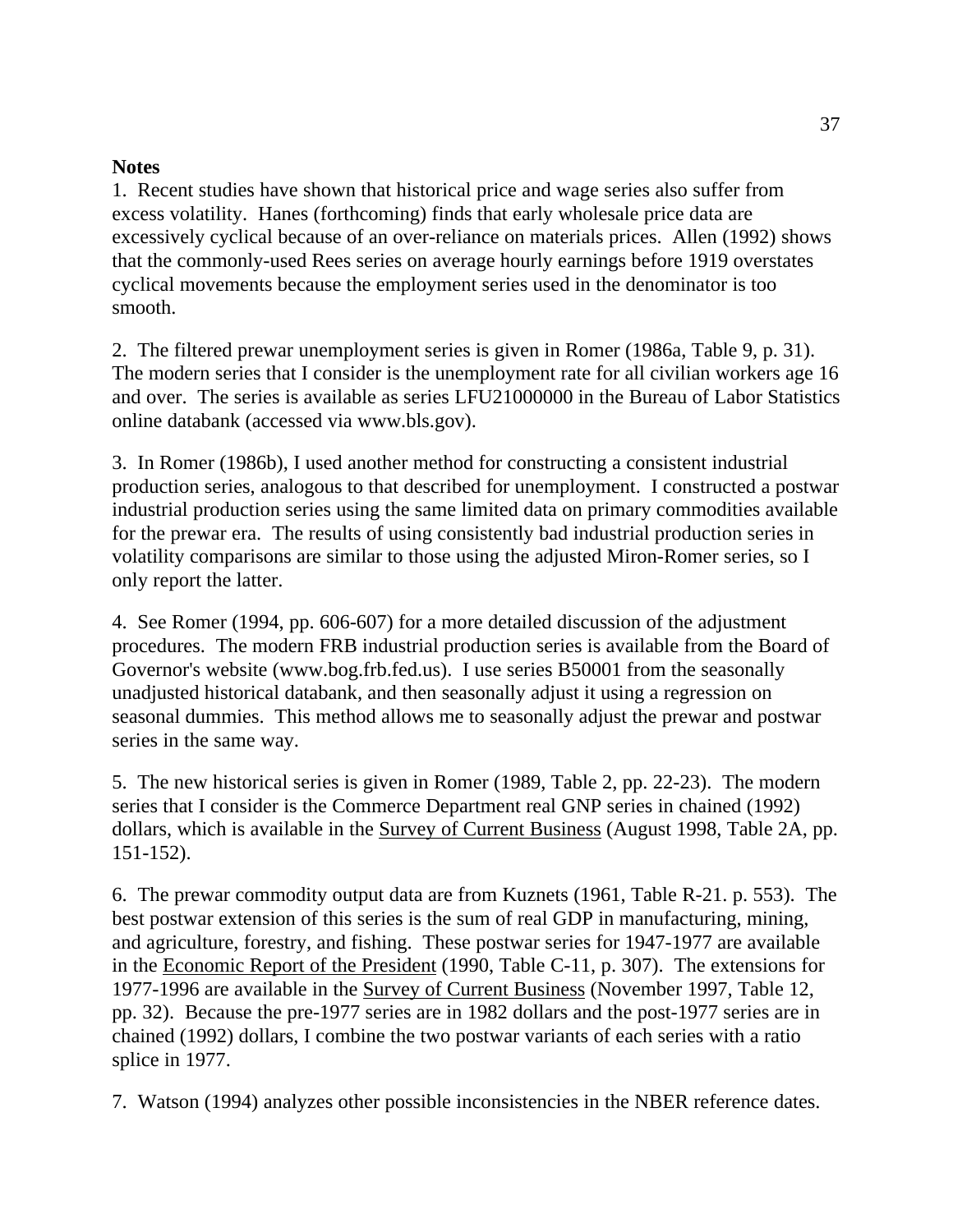8. Because the dates derived from the algorithm for the post-World War II era are, by construction, almost identical to the NBER dates, I see no reason for maintaining two sets of postwar dates. For this reason, I use the NBER dates for the period since 1948.

9. Moore and Zarnowitz (1986) and Diebold and Rudebusch (1992) show that this trend toward longer expansions is also evident in the original NBER reference dates.

10. Because of various nuances in the NBER dating procedures, the dated peaks are often a few months later than the actual highs in the industrial production series. In calculating the output loss, I use the shortfall from the absolute peak rather than from the dated peak. I also include any months between the absolute peak and the dated peak. The results are robust to sensible variations such as beginning at the dated peak or using the level of industrial production at the dated peak as the baseline.

11. The data on nominal federal outlays are from the Office of Management and Budget (1996, Table 1.1, p. 19). Because the expenditure data are for fiscal years, I take an appropriately weighted average of the fiscal-year estimates to convert them to an approximate calendar-year basis. The data on nominal GNP for 1901-1928 are from Romer (1989, Table 2, pp. 22-23); those for 1929-1995 are from the Survey of Current Business (August 1998, Table 1, pp. 147-148). The two GNP series are joined with a ratio splice in 1929.

12. Temin (forthcoming) shows that the causes of pre-World War I recessions given in the literature stress a wide variety of non-policy factors, such as bank runs and international monetary stringency.

13. Other plausible specifications of neutral policy yield similar results. The original calculations were based on quarterly data. To increase legibility, I have converted the estimates to annual values by summing the quarterly changes over each year.

14. De Long and Summers (1986) point out that the effects of panics may be somewhat limited because the impact on interest rates and other financial variables was typically small and short-lived. Calomiris and Hubbard (1989), however, argue that the effects working through the availability of credit may have been substantial.

15. This work was expanded and updated in Romer and Romer (1994b).

16. The estimated impulse response function of the change in industrial production to a decision to contract is roughly zero for the first five months after the shock, significantly negative in almost every month between 6 and 33 months after the shock, and then positive in months 34 to 36 after the shock. By 36 months after the shock, the effects on the change in industrial production are small.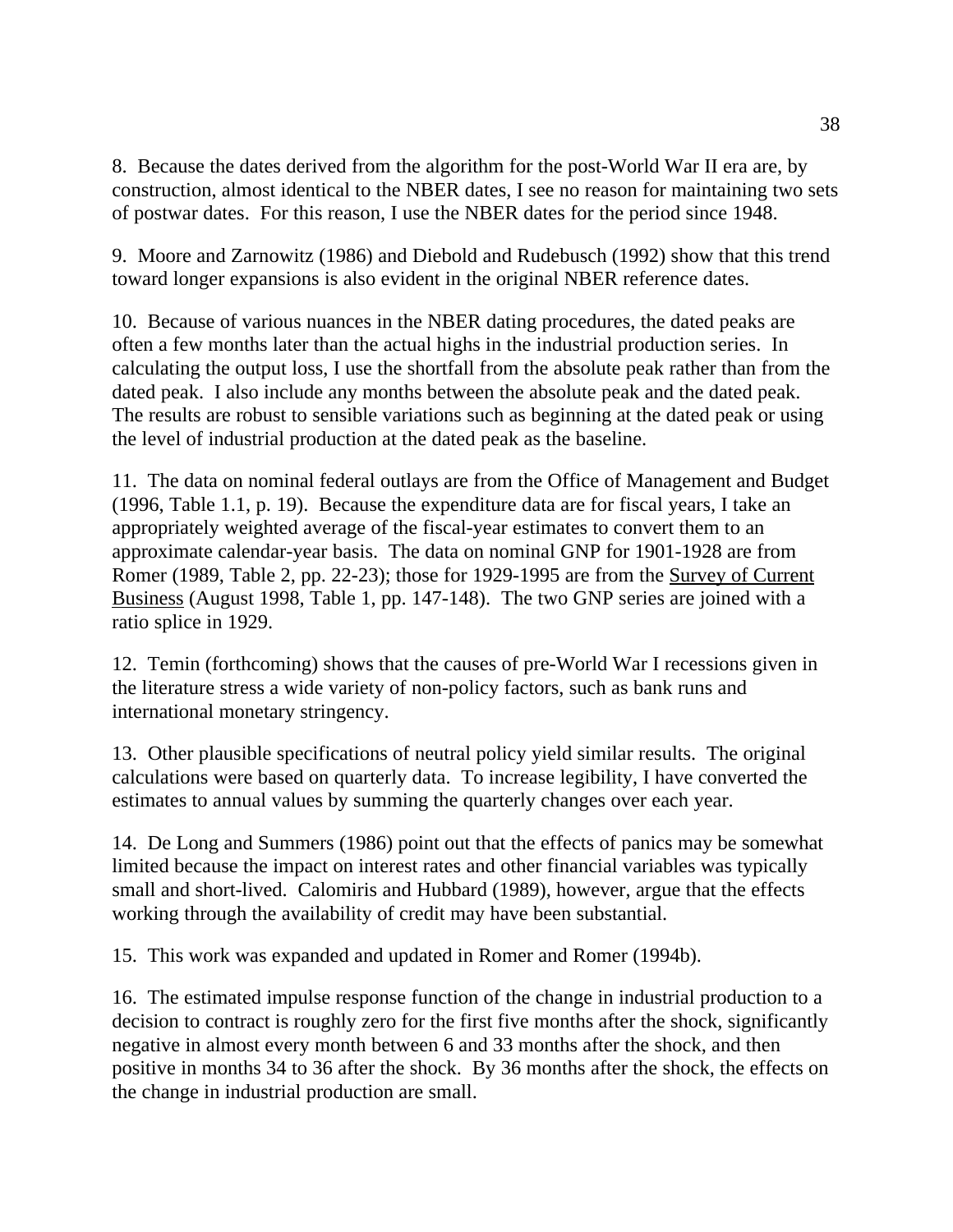17. Shapiro (1994) shows that the monetary policy shocks succeeded in reducing inflation, though the effects varied substantially from episode to episode.

18. Brunner and Meltzer (1964) describe how an emphasis on free reserves in Federal Reserve operating procedures led to undesirable outcomes in the 1950s and early 1960s.

19. Taylor (forthcoming) shows that the Federal Reserve set interest rates in the late 1960s and early 1970s much lower than would be chosen by Taylor's preferred monetary policy rule.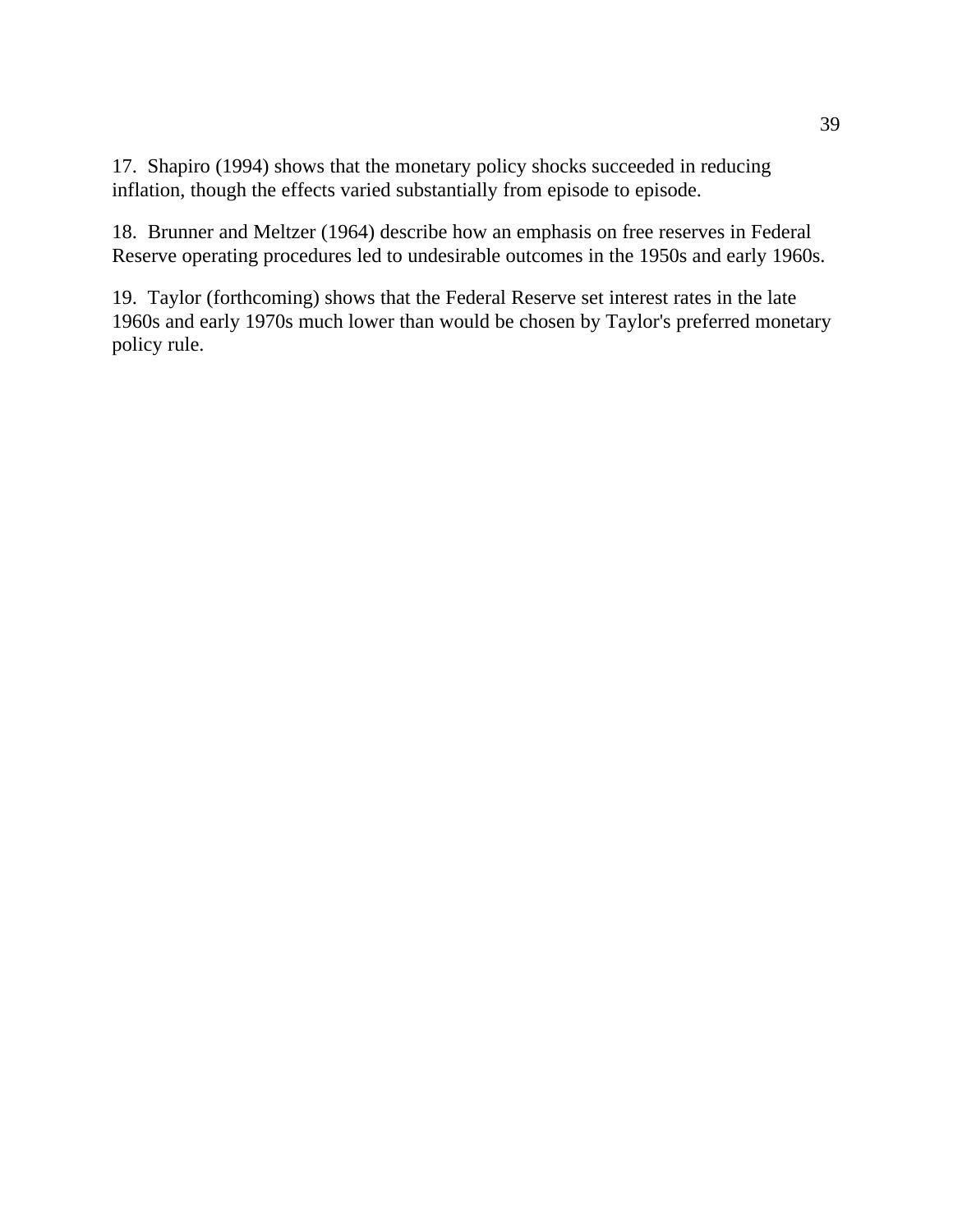# Figure 1





Cycle Rank (Smallest to Largest)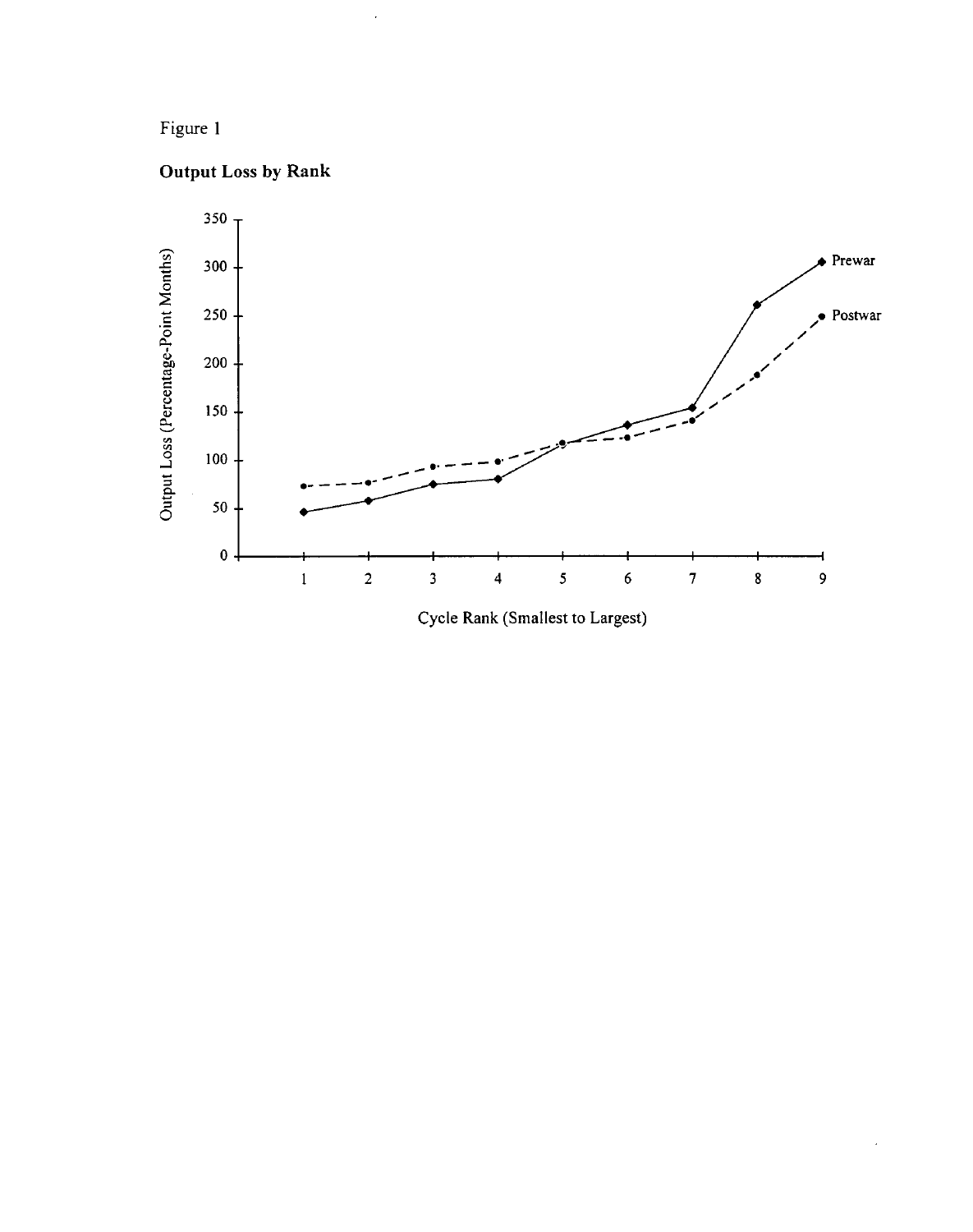# Figure 2





 $\hat{\mathcal{S}}$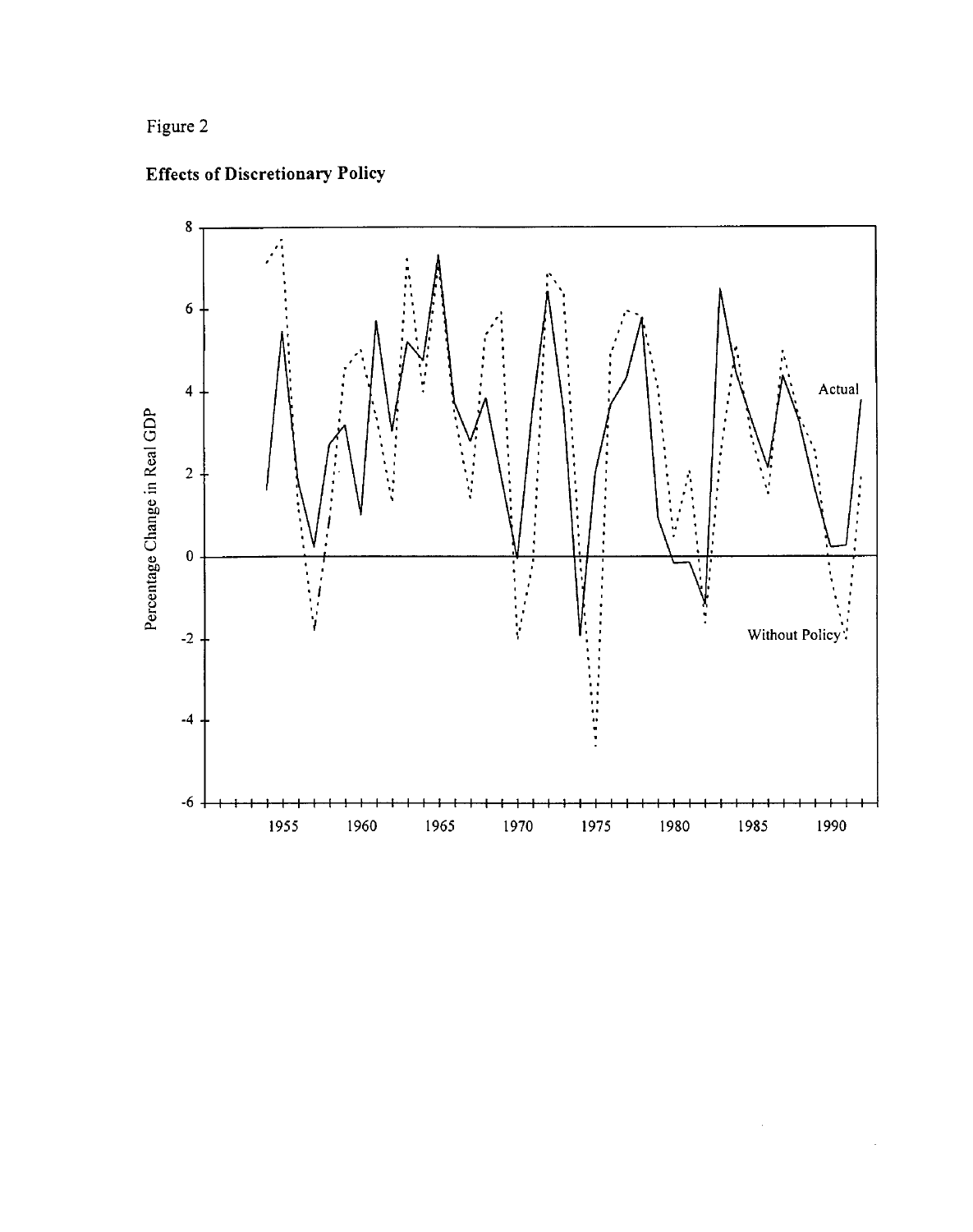| <b>Series</b>                | 1886-1916 | 1920-1940 | 1948-1997 |
|------------------------------|-----------|-----------|-----------|
| <b>Industrial Production</b> | 6.2%      | 16.0%     | 5.0%      |
| <b>GNP</b>                   | 3.0       | 7.1       | 2.5       |
| Commodity Output             | 5.2       | 9.0       | 4.9       |
| Unemployment Rate            | 1.4       |           | 1.1       |

## **Standard Deviation of Percentage Changes**

Notes: For the commodity output series, the interwar sample period stops in 1938. For the unemployment series, the prewar sample period covers only the period 1900-1916 and consistent interwar data are not available. The standard deviation for the unemployment rate is for simple changes and so is expressed in percentage points rather than percent.

 $\hat{\mathcal{A}}$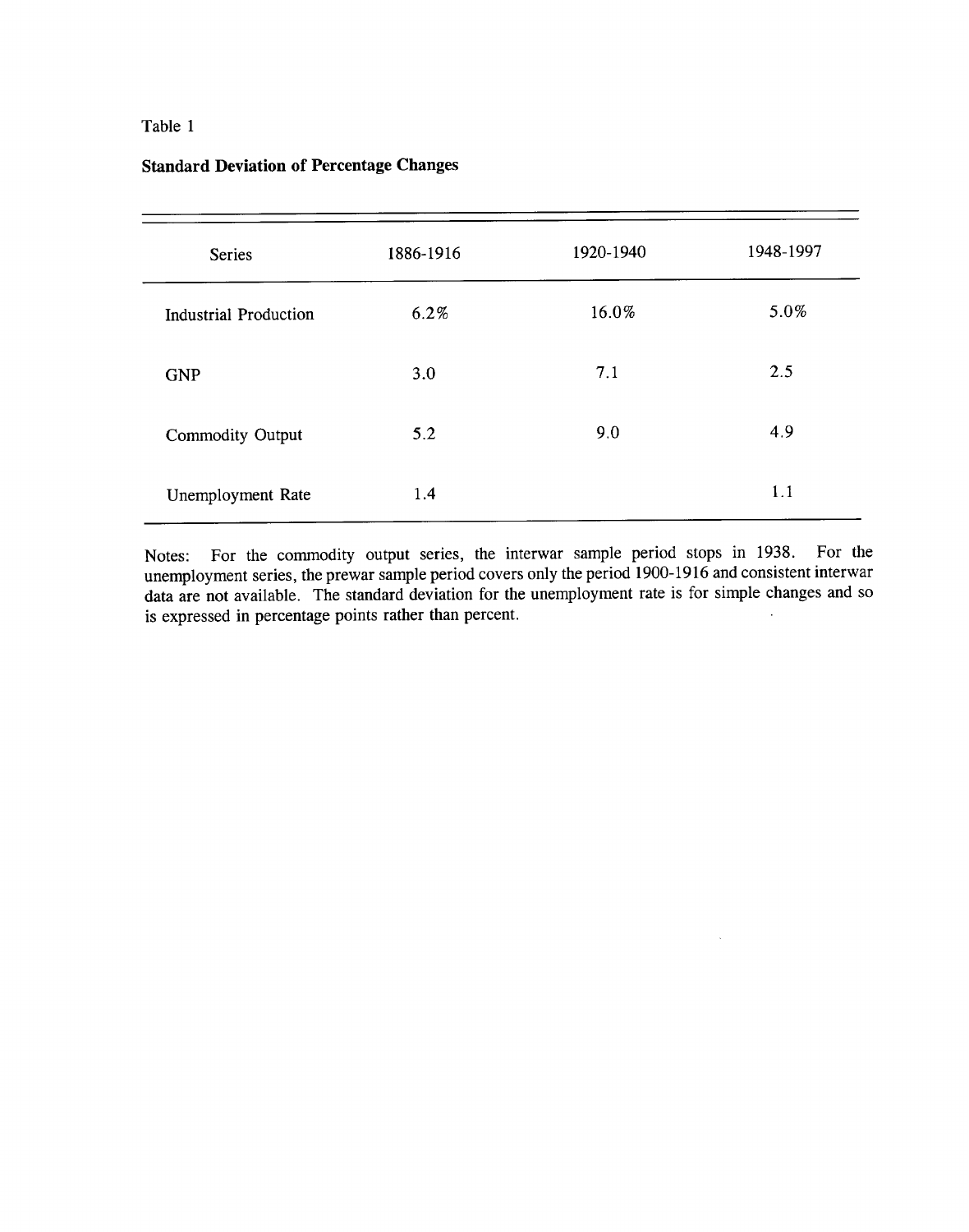| Series                       | 1948-1984 | 1985-1997 |  |
|------------------------------|-----------|-----------|--|
| <b>Industrial Production</b> | 5.7%      | 2.2%      |  |
| <b>GNP</b>                   | 2.8       | 1.3       |  |
| Commodity Output             | 5.3       | 3.6       |  |
| Unemployment Rate            | 1.2       | 0.6       |  |

# **Standard Deviation of Percentage Changes**

Notes: The standard deviation for the unemployment rate is for simple changes and so is expressed in percentage points rather than percent.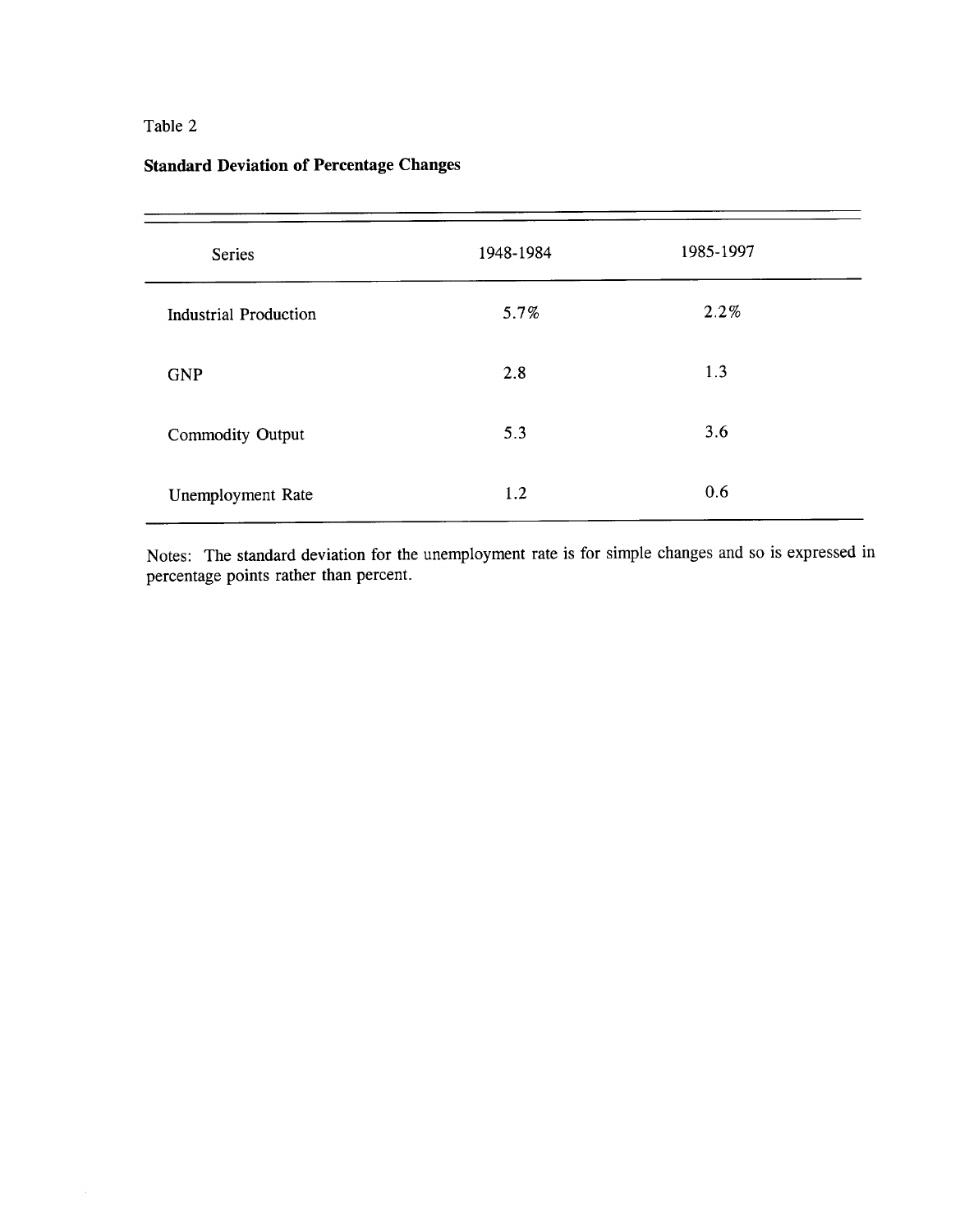$\epsilon$ 

|  |  | <b>Dates of Peaks and Troughs</b> |  |  |  |
|--|--|-----------------------------------|--|--|--|
|--|--|-----------------------------------|--|--|--|

| 1886-1916 |         | 1920-1940 |         |         | 1948-1997 |  |
|-----------|---------|-----------|---------|---------|-----------|--|
| Peak      | Trough  | Peak      | Trough  | Peak    | Trough    |  |
| 1887:2    | 1887:7  | 1920:1    | 1921:3  | 1948:11 | 1949:10   |  |
| 1893:1    | 1894:2  | 1923:5    | 1924:7  | 1953:7  | 1954:5    |  |
| 1896:1    | 1897:1  | 1927:3    | 1927:12 | 1957:8  | 1958:4    |  |
| 1900:4    | 1900:12 | 1929:9    | 1932:7  | 1960:4  | 1961:2    |  |
| 1903:7    | 1904:3  | 1937:8    | 1938:6  | 1969:12 | 1970:11   |  |
| 1907:7    | 1908:6  | 1939:12   | 1940:3  | 1973:11 | 1975:3    |  |
| 1910:1    | 1911:5  |           |         | 1980:1  | 1980:7    |  |
| 1914:6    | 1914:12 |           |         | 1981:7  | 1982:11   |  |
| 1916:5    | 1917:1  |           |         | 1990:7  | 1991:3    |  |

Notes: The set of dates that I derived for the pre-World War II era also includes a recession during the World War I gap with the peak in 1918:7 and the trough in 1919:3. The NBER dates include a recession during the World War II gap with the peak in 1945:2 and the trough in 1945:10.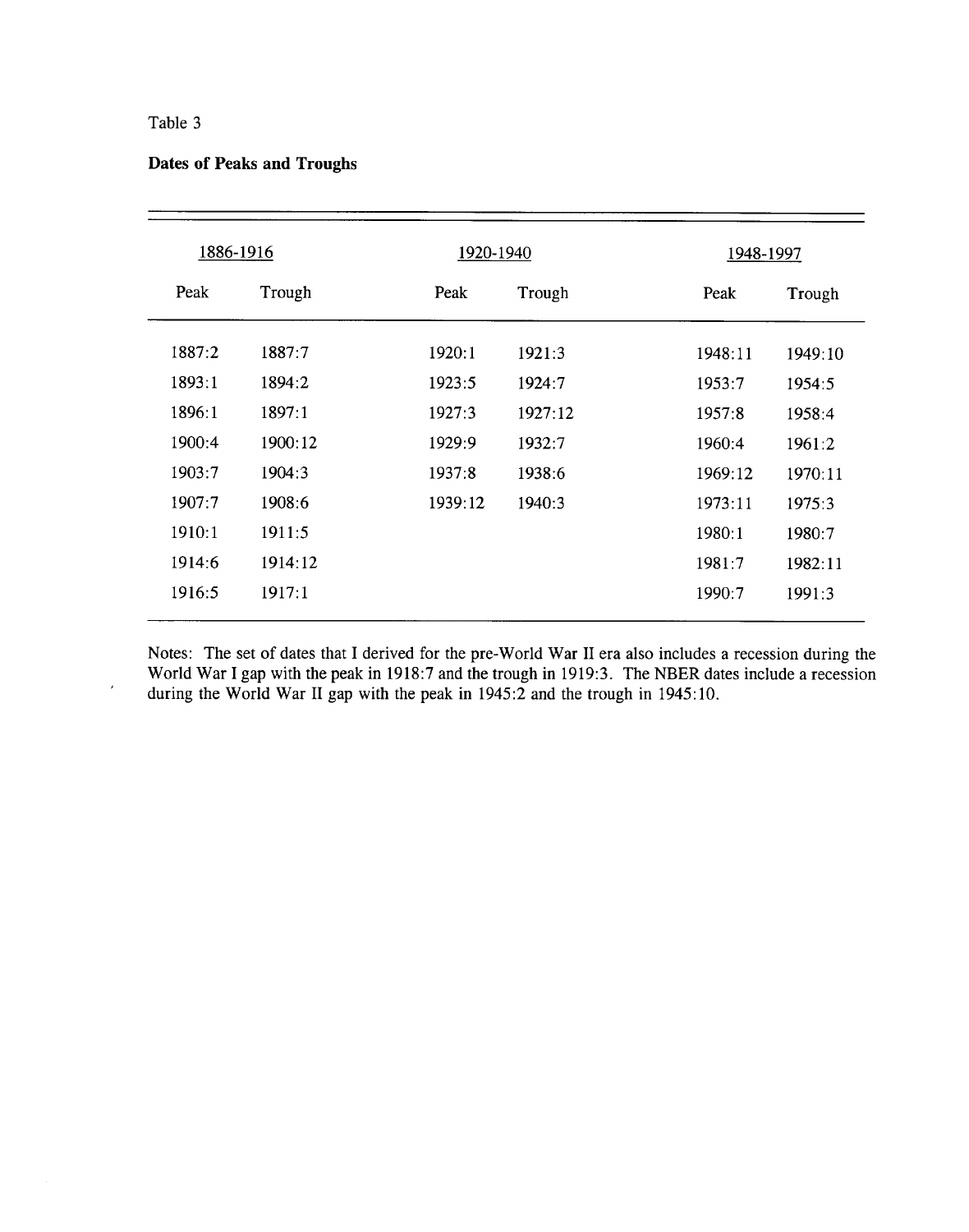|                    | <u>1886-1916</u>     |                                        |                    | 1920-1940               |                                        |                    | 1948-1997            |                                        |
|--------------------|----------------------|----------------------------------------|--------------------|-------------------------|----------------------------------------|--------------------|----------------------|----------------------------------------|
| Year<br>of<br>Peak | Mos.<br>to<br>Trough | Mos. from<br>Trough<br>to Next<br>Peak | Year<br>of<br>Peak | Mos.<br>to<br>Trough    | Mos. from<br>Trough<br>to Next<br>Peak | Year<br>of<br>Peak | Mos.<br>to<br>Trough | Mos. from<br>Trough<br>to Next<br>Peak |
| 1887               | 5                    | 66                                     | 1920               | 14                      | 26                                     | 1948               | 11                   | 45                                     |
| 1893               | 13                   | 23                                     | 1923               | 14                      | 32                                     | 1953               | 10                   | 39                                     |
| 1896               | 12                   | 39                                     | 1927               | 9                       | 21                                     | 1957               | 8                    | 24                                     |
| 1900               | 8                    | 31                                     | 1929               | 34                      | 61                                     | 1960               | 10                   | 106                                    |
| 1903               | 8                    | 40                                     | 1937               | 10                      | 18                                     | 1969               | 11                   | 36                                     |
| 1907               | 11                   | 19                                     | 1939               | $\overline{\mathbf{3}}$ |                                        | 1973               | 16                   | 58                                     |
| 1910               | 16                   | 37                                     |                    |                         |                                        | 1980               | 6                    | 12                                     |
| 1914               | 6                    | 17                                     |                    |                         |                                        | 1981               | 16                   | 92                                     |
| 1916               | 8                    |                                        |                    |                         |                                        | 1990               | 8                    |                                        |
| Avg.               | 9.7                  | 34.0                                   | Avg.               | 14.0                    | 31.6                                   | Avg.               | 10.7                 | 51.5                                   |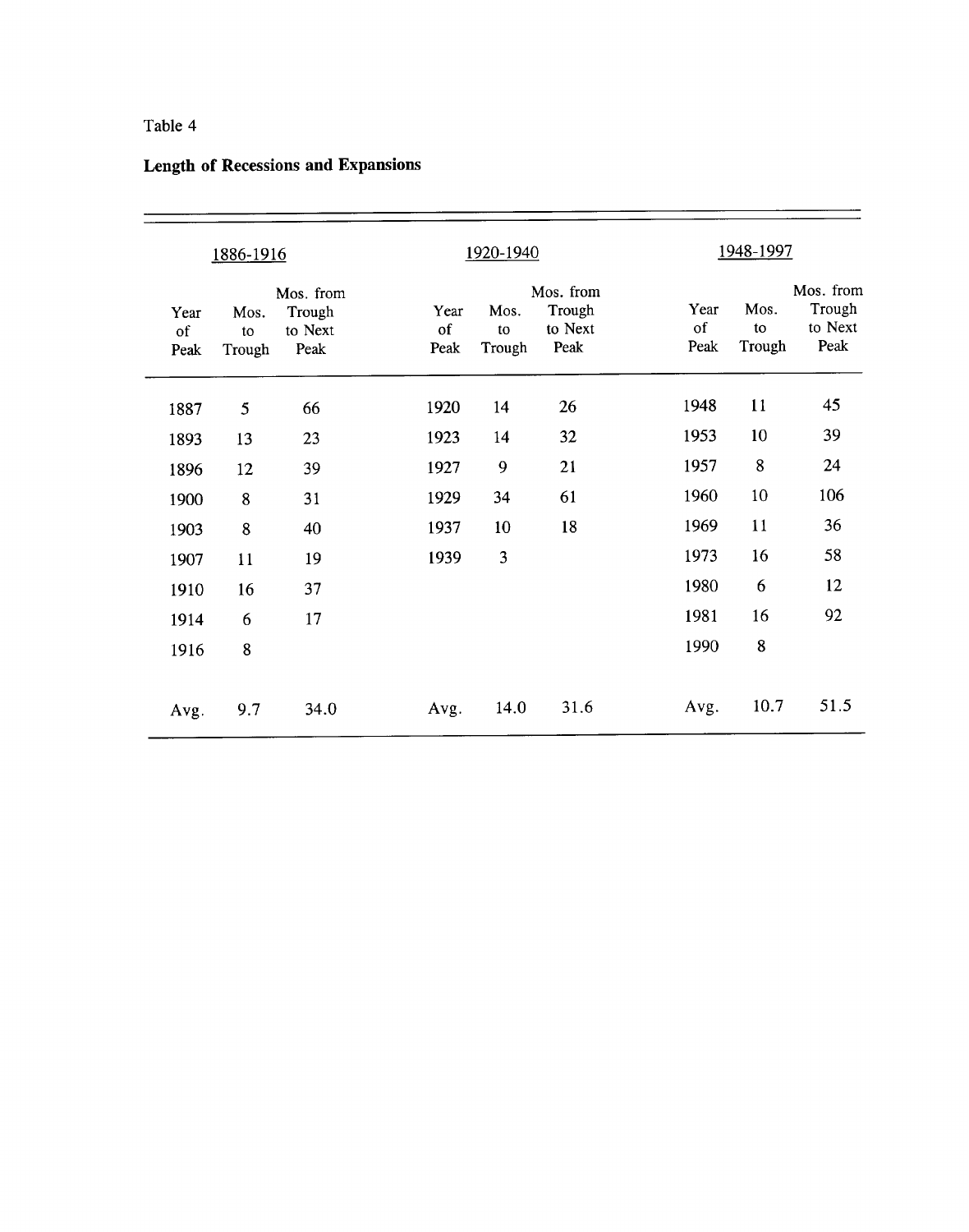## **Output Loss**

| 1886-1916       |                | 1920-1940       |                | 1948-1997       |                |
|-----------------|----------------|-----------------|----------------|-----------------|----------------|
| Year<br>of Peak | Output<br>Loss | Year<br>of Peak | Output<br>Loss | Year<br>of Peak | Output<br>Loss |
| 1887            | 57.8           | 1920            | 662.7          | 1948            | 117.4          |
| 1893            | 260.1          | 1923            | 188.2          | 1953            | 122.5          |
| 1896            | 135.6          | 1927            | 67.9           | 1957            | 140.1          |
| 1900            | 80.1           | 1929            | 3120.0         | 1960            | 93.0           |
| 1903            | 115.5          | 1937            | 579.8          | 1969            | 98.0           |
| 1907            | 304.3          | 1939            | 64.7           | 1973            | 248.1          |
| 1910            | 153.3          |                 |                | 1980            | 73.1           |
| 1914            | 74.6           |                 |                | 1981            | 187.4          |
| 1916            | 46.3           |                 |                | 1990            | 76.4           |
| Avg.            | 136.4          | Avg.            | 780.6          | Avg.            | 128.4          |

Notes: Output loss is the sum of the percentage shortfall of industrial production from its peak level in each month between the peak and the return to peak. It is thus measured in percentage-point-months.